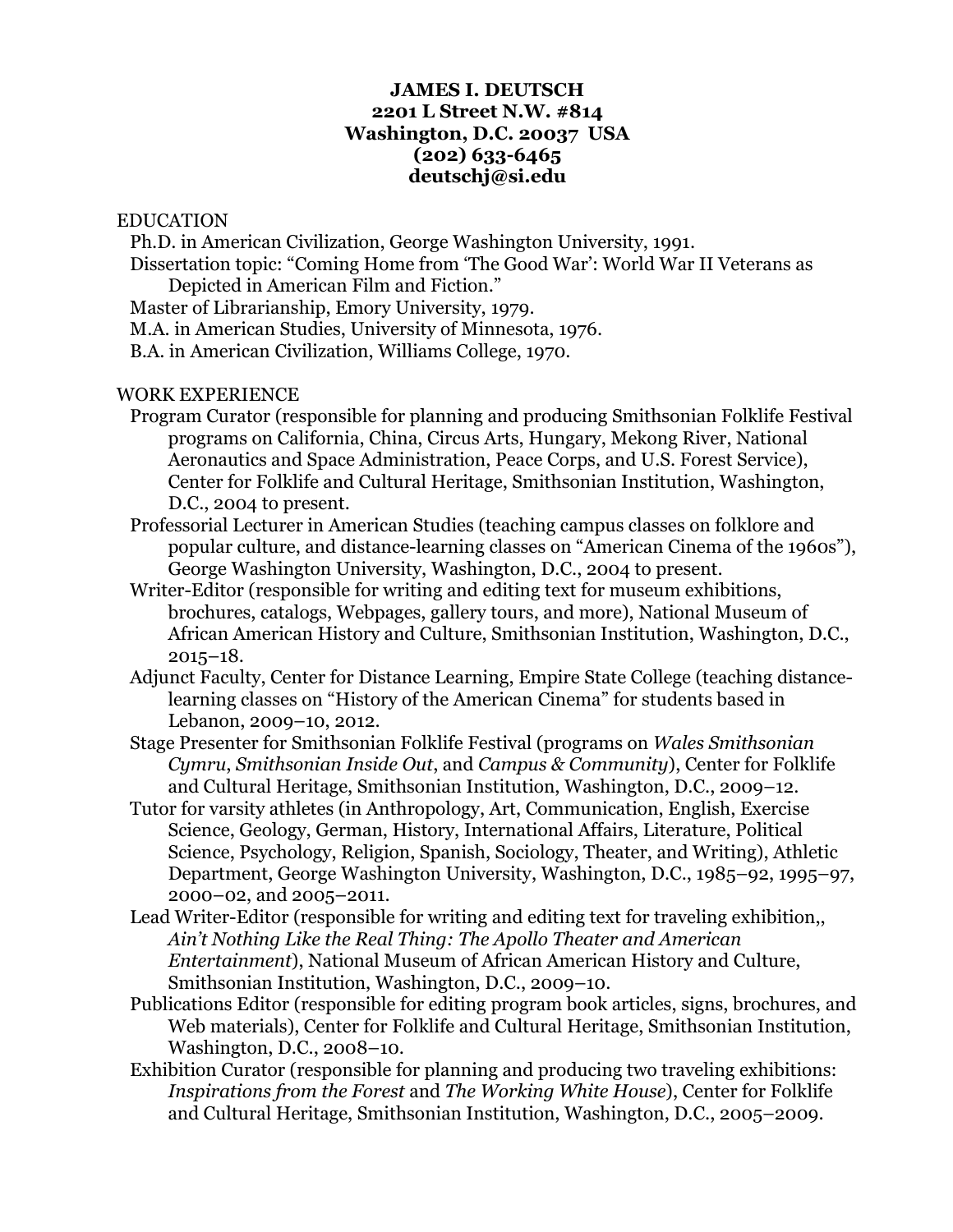Accessibility Coordinator (responsible for providing services for visitors with disabilities), 2006 Smithsonian Folklife Festival, Washington, D.C., 2006.

- Venue Manager for Dance Circle stage (responsible for the presentation of eight performances per day), First Americans Festival, Washington, D.C., 2004.
- Program Curator (responsible for planning and producing the "National World War II Reunion" on the National Mall), Center for Folklife and Cultural Heritage, Smithsonian Institution, Washington, D.C., 2003–04.
- Folklife Presenter (responsible for presenting Scottish performers, folk artists, craftsmen, and cooks to the public for the *Scotland at the Smithsonian* program, Smithsonian Folklife Festival, Washington, D.C., 2003.
- Academic Specialist, U.S. Department of State (advised faculty members and administrators on developing and maintaining American Studies programs), Yüzüncü Yıl University, Van; and Atatürk University, Erzurum, Turkey, 2003.
- Fulbright Professor of American Studies (conducted workshops and presented lectures for upper-secondary school teachers and students, as "Roving Scholar" for Norwegian Royal Ministry of Education), Norway, 2002–03.
- Program Coordinator (responsible for nomads, foodways, animals, shipping, and other logistical arrangements on *The Silk Road* program), Smithsonian Folklife Festival, Washington, D.C., 2002.
- Associate Professorial Lecturer in Media and Public Affairs (taught graduate seminars on "Qualitative Media Research Methods"), George Washington University, Washington, D.C., 2000–02.
- Program Coordinator (responsible for all logistical and structural arrangements on *Masters of the Building Arts* program), Smithsonian Folklife Festival, Washington, D.C., 2001.
- Academic Specialist, U.S. Department of State (advised faculty members and administrators on developing and maintaining American Studies programs), St. Kliment Ohridski University of Sofia, Bulgaria; Brusov State Institute of Foreign Languages, Yerevan, Armenia; European Humanities University, Minsk State Linguistic University, Brest State University, and Mogilev State University, Belarus, 2000–01.
- Tutor for students with disabilities (in Art, Education, English, Geography, Literature, Study Skills, and Writing), Disability Support Services, George Washington University, 2000.
- Sound/Stage Technician (responsible for installing/maintaining sound at El Corral/La Casa in *El Rio Grande* program, Smithsonian Folklife Festival, Washington, D.C., 2000.
- Census Enumerator (interviewed residents who had not previously returned their census questionnaires), U.S. Bureau of the Census, Washington, D.C., 2000.
- Fulbright Professor of American Studies (taught courses on American film, history, and literature), SS Cyril and Methodius University of Veliko Turnovo and St. Kliment Ohridski University of Sofia, Bulgaria, 1998–99.
- Visiting Professor of American Studies (taught courses on American film, folklore, and mass media), University of Łódź, Poland, 1997–98.
- Associate Professorial Lecturer in American Civilization (taught courses on "The American Cinema"), George Washington Univ., Washington, D.C., 1995–97.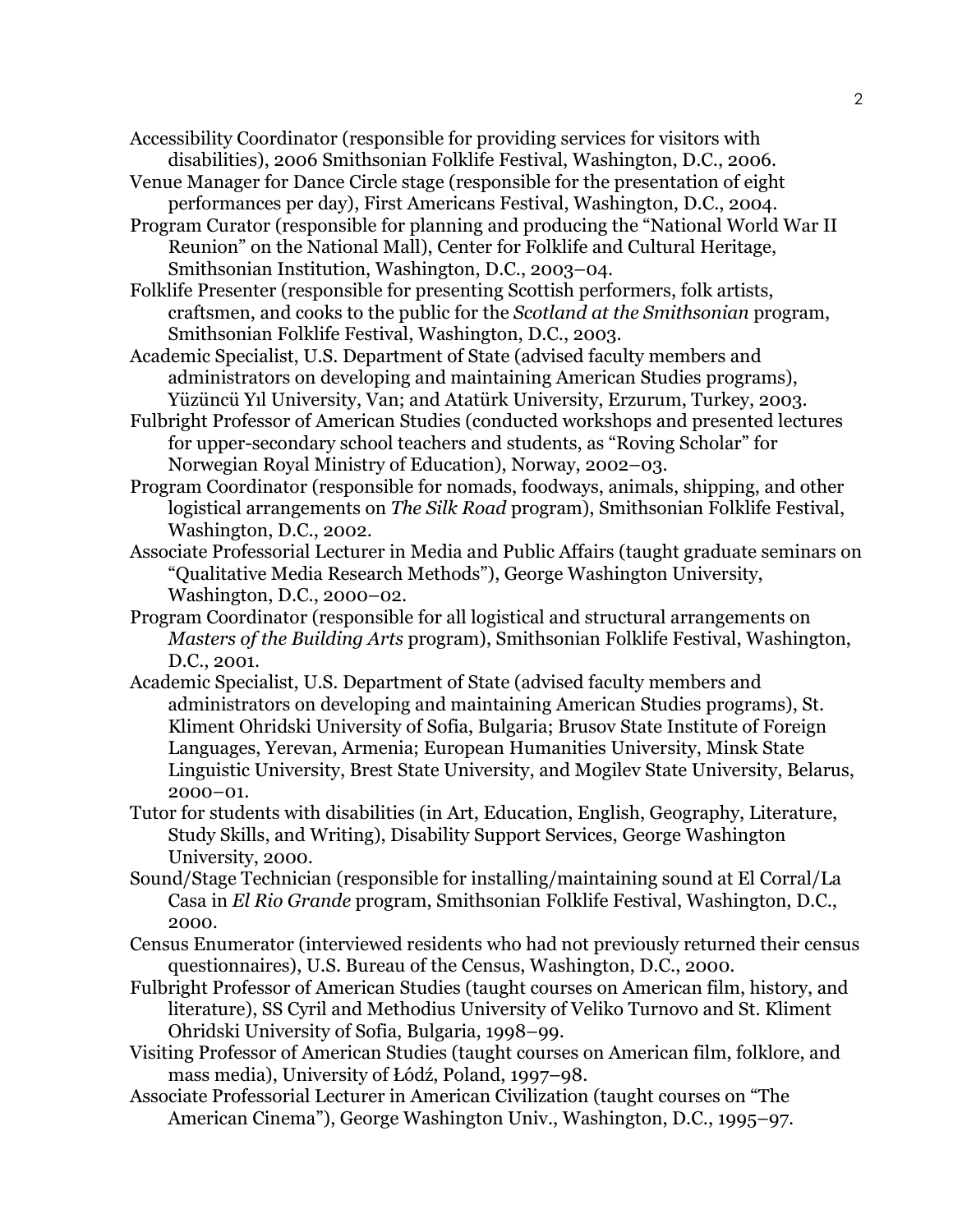- Research Consultant, Festival of American Folklife (conducted and presented fieldwork for 1996 festival program, "Working at the Smithsonian"), Smithsonian Institution, Washington, D.C., 1995–96.
- Curriculum Consultant on American Studies (taught mini-courses on U.S. film and folklore, and advised faculty/staff on curriculum/library development), Kyrgyz-American School, Bishkek, Kyrgyzstan, 1995–96.
- Acting Director of Learning Resource Center (coordinated student tutoring and testing services) and Library Consultant (developed proposal for an electronic classroom), Marymount University, Arlington, Virginia, 1995–96.
- Historical Consultant (researcher and writer) for project on "Generations: A National Conversation on American Pluralism and Identity," produced by the National Council on the Aging, with funding from the National Endowment for the Humanities, Washington, D.C., 1994–96.
- Fulbright Lecturer in American Civilization (taught a total of six courses in U.S. history, film, and folklore), University of Leipzig, Germany, 1993–94.
- Fulbright Lecturer in American Civilization (taught a total of six courses in U.S. literature, film, and folklore), University of Hannover, Germany, 1992–93.
- Historical Consultant (researcher and writer) for project on "Remembering World War II" produced by the National Council on the Aging, with funding from the National Endowment for the Humanities, Washington, D.C., 1991–94.
- Assistant Professorial Lecturer in American Civilization (taught courses on "The American Cinema" and "Introduction to Folklore" during various semesters), George Washington University, Washington, D.C., 1991–92.
- Foodways Coordinator (supplied the necessary ingredients for foodways demonstrations, and compiled cookbooks based on those recipes), Festival of American Folklife, Smithsonian Institution, Washington, D.C., 1991, 1992.
- Arts Administration Fellow in Folk Arts (worked with folk artists, arts review panels, and conducted an evaluation of state arts apprenticeship programs), National Endowment for the Arts, Washington, D.C., 1991.
- Instructor in American Civilization (taught a summer course on "American Cinema of the 1930s"), Elderhostel at George Washington University, Washington, D.C., 1990.
- Project Assistant (conducted seminars and workshops, traveled with foreign visitors, and handled all bookkeeping and miscellaneous correspondence), American Studies Institute for African and Latin American Educators, U.S. Information Agency, Washington, D.C., 1985–87.
- Lecturer in American Civilization (taught courses on "The American Cinema" during various semesters), George Washington University, Washington, D.C., 1985, 1987.
- Lecturer in American Civilization and Anthropology (taught course on "Introduction to Folklore"), George Washington Univ., Washington, D.C., 1986.
- Teaching Assistant in American Civilization (led discussion sections for undergraduate course on "Introduction to American Civilization"), George Washington University, Washington, D.C., 1983–85.
- Administrative and Research Assistant (responsible for miscellaneous research and administrative duties), National Endowment for the Humanities Summer Seminar for College Teachers ("Women, Men, and Popular Culture," conducted by Prof. Lois Banner, University of Southern California), George Washington University,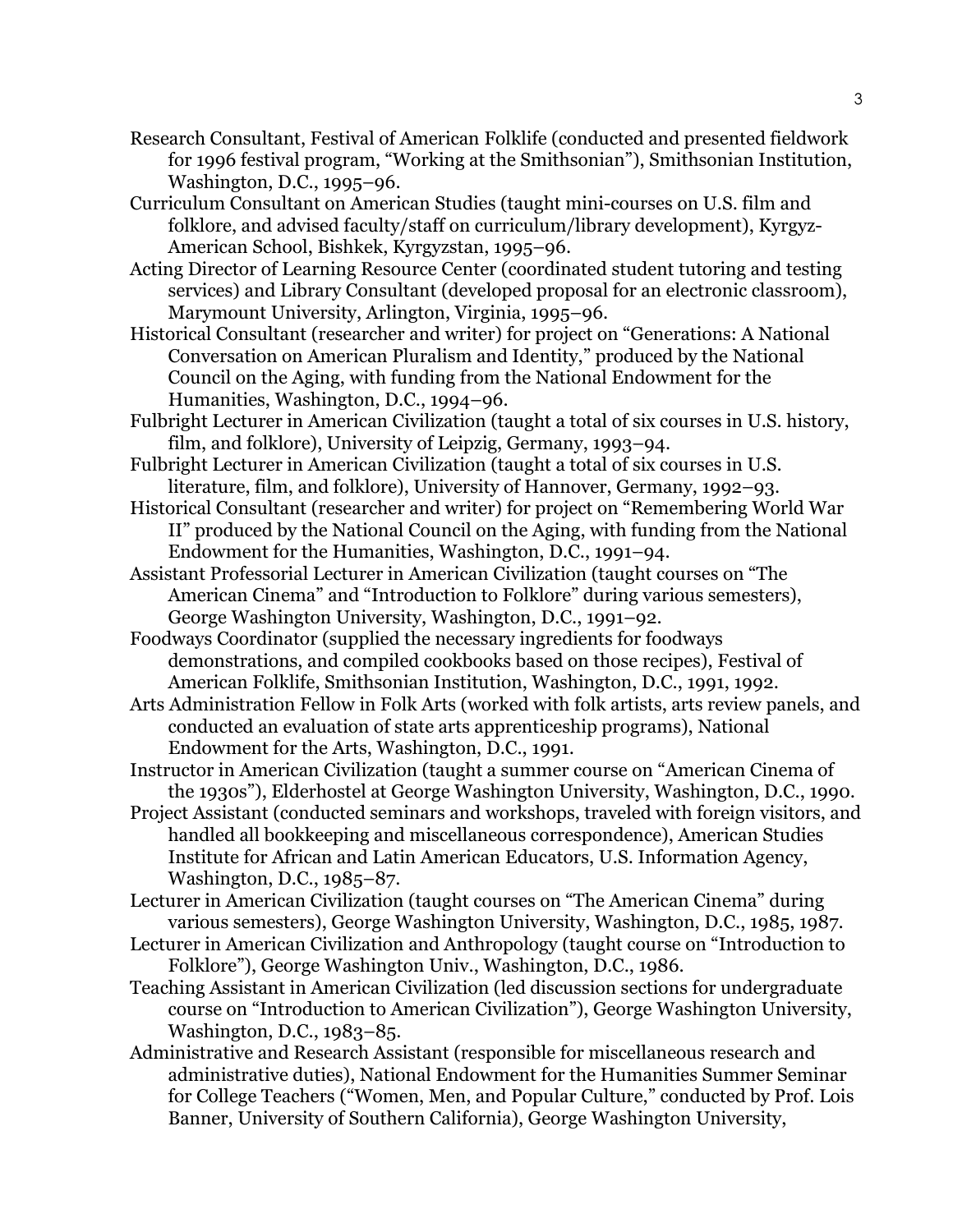Washington, D.C., 1984.

- Reference Librarian, Melvin Gelman Library, George Washington University, Washington, D.C., 1982–83 (part-time).
- Head of Extension Services (in charge of programs for interlibrary loan, bookmobile, books-by-mail, and contract services with participating libraries in an eleven-county region), Parmly Billings Public Library, Billings, Montana, 1979–82.
- Library Associate (worked as bookmobile driver, outreach librarian to city and county prisons, and reference librarian), William Alexander Percy Memorial Library, Greenville, Mississippi, 1977–78.
- Park Ranger-Historian (provided information services for visitors, and participated in living history demonstration of Civil War military life), Vicksburg National Military Park, Vicksburg, Mississippi, 1977.
- Newspaper Reporter-Photographer (reporting-photographing local news; layout and design of news pages), *The Peoples' Press*, Yazoo City, Mississippi, 1977.
- Instructor in American Studies (taught course on "Movies and the American Experience"), University of Minnesota, Minneapolis, 1976.
- Teaching Associate in Mechanical Engineering (coordinated lecture series and led discussion sections for an inter-disciplinary experimental course on "Ecology, Technology, and Society"), University of Minnesota, Minneapolis, 1974–76.
- Forest Naturalist (lectured and conducted guided tours at Portage Glacier and on board Alaska state ferries), Chugach National Forest, Portage, Alaska, 1974.
- Community Information Specialist (responsible for all library publicity, miscellaneous film and video programs, and outreach services to nursing homes, prisons, and schools), Fairbanks North Star Borough Library, Fairbanks, Alaska, 1973–74.
- Campcraft Instructor (taught classes on wilderness survival techniques for teen-age students at Seacamp), Newfound Harbor Marine Institute, Big Pine Key, Florida, 1973.
- Park Ranger-Archaeologist (lectured and conducted guided tours, and provided information services for visitors), Tuzigoot and Montezuma Castle National Monuments, Clarkdale and Camp Verde, Arizona, 1972–73.
- Monorail Operator (drove monorail around the Magic Kingdom, and trained new monorail employees), Walt Disney World, Lake Buena Vista, Florida, 1971–72.
- Newspaper Reporter (worked on general assignment, re-write desk, and state desk), *The Indianapolis Star*, Indianapolis, Indiana, 1970–71.

# PUBLICATIONS

- "La Virgen de Guadalupe and the Revision of Her Image," in *The Chicana and Chicano Movement: From Aztlán to Zapatistas*, eds. Adelaida R. Del Castillo and Norma Iglesias-Prieto (Santa Barbara: ABC-CLIO, forthcoming March 2023).
- "Bettie Page," in *The Encyclopedia of Women and American Popular Culture*, ed. Gina Misiroglu (New York: Facts on File, forthcoming).
- "Roma Portraits in History: Steve Kaslov," in *Roma Portraits in History*, ed. Elena Marushiakova (forthcoming).
- "Cross of Gold," in *The Encyclopedia of American Reform Movements*, ed. John R. McKivigan and Heather L. Kaufman (New York: Facts on File, forthcoming 2021).
- "From the 'Mad Dash' to 'Shopping Alone': Thanksgiving Rituals of Consumption on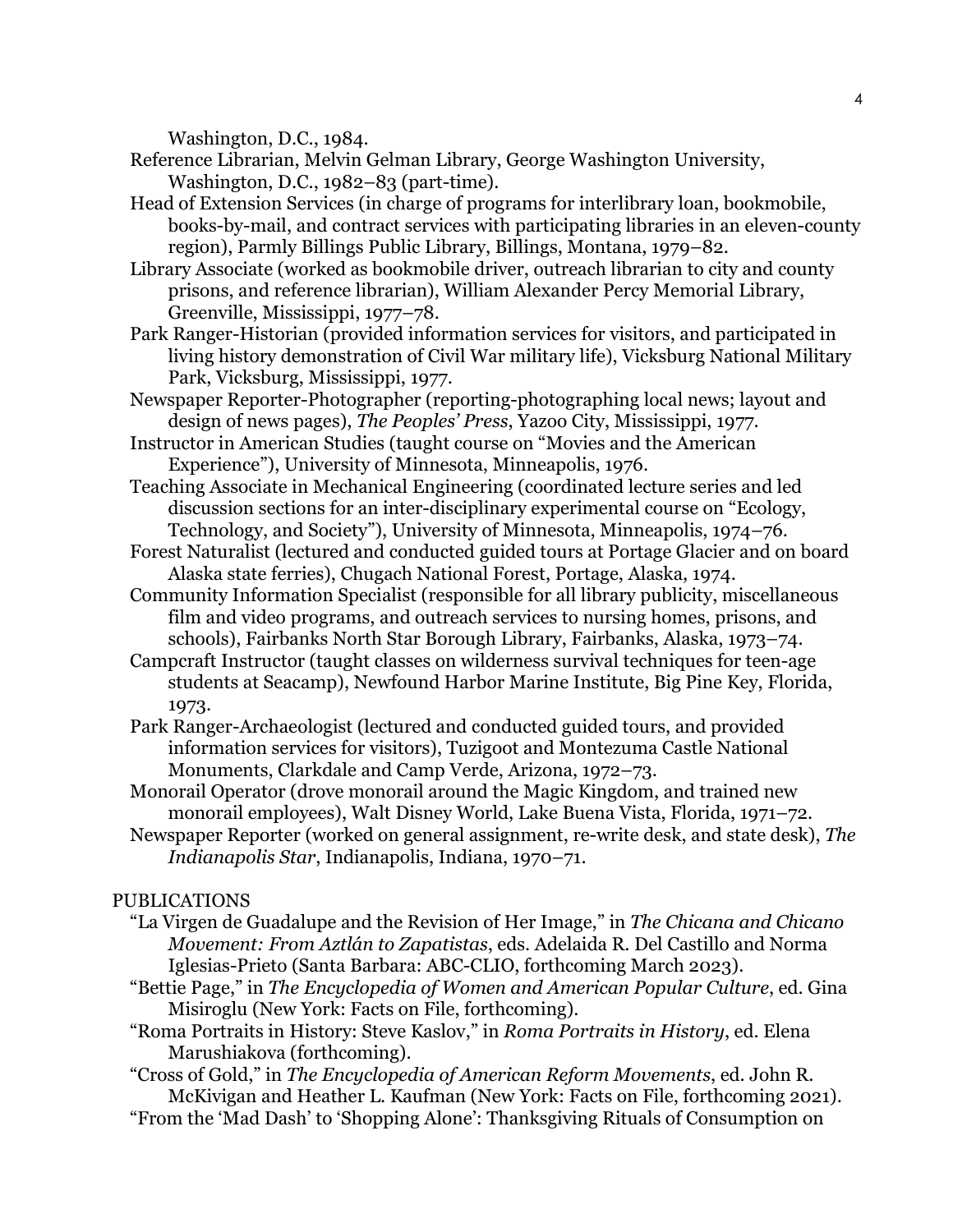Black Friday and Cyber Monday," in *[The Ritual Year 12: Regulating Customs](https://inslav.ru/publication/ritual-year-12-m-2021)*, ed. Thomas A. McKean (Moscow: Polymedia, 2021), 114-29.

- "A Folkloristic Analysis of Polish Immigrant Narratives in Western Canada," *[Studia](https://sciendo.com/article/10.2478/stap-2020-0017)  Anglica Posnaniensia: An [International Review of English Studies](https://sciendo.com/article/10.2478/stap-2020-0017)*, v. 55 (2020): 335-51.
- "Folklife in the Nation's Capital: The George Washington University Experience," in *Folklore in [the United States and Canada:](https://iupress.org/9780253052896/folklore-in-the-united-states-and-canada/) An Institutional History*, eds. Patricia Sawin and Rosemary Lévy Zumwalt (Bloomington: Indiana University Press, 2020), 205-12.
- "The Wild Deserters of No Man's Land: A Ghoulish Legend of the Great War," in *[Different Drummers: Military Culture and Its Discontents](https://upcolorado.com/utah-state-university-press/item/3852-different-drummers)*, ed. Tad Tuleja (Logan: Utah State University Press, 2020), 122–33.
- "Belly Dance," in *[Music around the World: A Global Encyclopedia](https://products.abc-clio.com/abc-cliocorporate/product.aspx?pc=A4196C)*, eds. Andrew R. Martin and Matthew Mihalka (Santa Barbara: ABC-CLIO, 2020), 85–87.
- "Traditions of Retirement in American Life and Literature," in *[Traditions and](https://eas.uni-sofia.bg/traditions-and-transitions/)  [Transitions](https://eas.uni-sofia.bg/traditions-and-transitions/)*, eds. Emilia Slavova et al. (Sofia: St. Kliment Ohridski University Press, 2019), 268–77.
- "Gateways and Crossroads on the U.S. National Mall: The Romania Program at the Smithsonian Folklife Festival," in *[Ideology, Identity, and the US: Crossroads,](https://www.peterlang.com/view/title/72068)  [Freeways, Collisions](https://www.peterlang.com/view/title/72068)*, eds. Eduard Vlad, Adina Ciugureanu, Nicoleta Stanca (Berlin: Peter Lang, 2019), 113–23.
- "Market Forces and Marketplace Economics at the Smithsonian Folklife Festival" (with Halle M. Butvin), in *[The Folklorist in the Marketplace:](https://upcolorado.com/utah-state-university-press/item/3708-the-folklorist-in-the-marketplace) Conversations at the [Crossroads of Vernacular Culture and Economics](https://upcolorado.com/utah-state-university-press/item/3708-the-folklorist-in-the-marketplace)*, eds. Willow G. Mullins and Puja Batra-Wells (Logan: Utah State University Press, 2019), 72–91.
- "Slaughterhouse-Five," in *[Literary Geography: An Encyclopedia of Real and Imagined](https://products.abc-clio.com/abc-cliocorporate/product.aspx?pc=A4991C)  [Settings](https://products.abc-clio.com/abc-cliocorporate/product.aspx?pc=A4991C)*, ed. Lynn Marie Houston (Santa Barbara: Greenwood/ABC-CLIO, 2019),  $255 - 58.$
- "City-Wide Sweeps of the Homeless," in *[The SAGE Encyclopedia of Surveillance,](https://us.sagepub.com/en-us/nam/the-sage-encyclopedia-of-surveillance-security-and-privacy/book244066) [Security, and Privacy](https://us.sagepub.com/en-us/nam/the-sage-encyclopedia-of-surveillance-security-and-privacy/book244066)*, ed. Bruce A. Arrigo (Thousand Oaks, Calif.: Sage Publications, 2018), 170–71.
- "Shifting Paradigms for Paradigm Shifts," in *[New Paradigms in](https://www.researchgate.net/publication/323069427_New_Paradigms_in_English_Studies_Language_Linguistics_Literature_and_Culture_in_Higher_Education) English Studies: [Language, Linguistics, Literature and Culture in Higher Education](https://www.researchgate.net/publication/323069427_New_Paradigms_in_English_Studies_Language_Linguistics_Literature_and_Culture_in_Higher_Education)*, eds. Emilia Slavova et al. (Sofia: St. Kliment Ohridski University Press, 2017), 293–302.
- "Folklore, Politics, and Fake News in the Reception of *Rogue One*," *[New Directions in](https://scholarworks.iu.edu/journals/index.php/ndif/article/view/24292)  [Folklore](https://scholarworks.iu.edu/journals/index.php/ndif/article/view/24292)*, 15 (nos. 1–2, 2017), 109–20.
- "Unawakening from the Dream of Death: Parallel Worlds of Folk Tradition in Macushla," in *[Botët Paralele në Balada dhe](https://bukinist.al/en/te-tjera/7058-botet-paralele-ne-balada-dhe-kenge-popullore.html) Këngë Popullore*/*Parallel Worlds in [Ballad and](https://bukinist.al/en/te-tjera/7058-botet-paralele-ne-balada-dhe-kenge-popullore.html) Song*, eds. Arbnora Dushi and Lumnije Kadriu (Prishtinë: Institute of Albanology, 2017), 401–18.
- "Armenia," in *[Etiquette and Taboos around the World: A Geographic Encyclopedia of](https://products.abc-clio.com/abc-cliocorporate/product.aspx?pc=A4778C)  [Social and Cultural Customs](https://products.abc-clio.com/abc-cliocorporate/product.aspx?pc=A4778C)*, ed. Ken Taylor and Victoria Williams (Santa Barbara: Greenwood Press, 2017), 15–17.
- "A Child of the Ghetto," "Japanese War Bride," and "Romance of a Jewess," in *Race in American Film: Voices and Visions That Shaped a Nation*, eds. Daniel Bernardi and Michael Green (Santa Barbara: Greenwood Press, 2017), 175–77, 479–81, 758–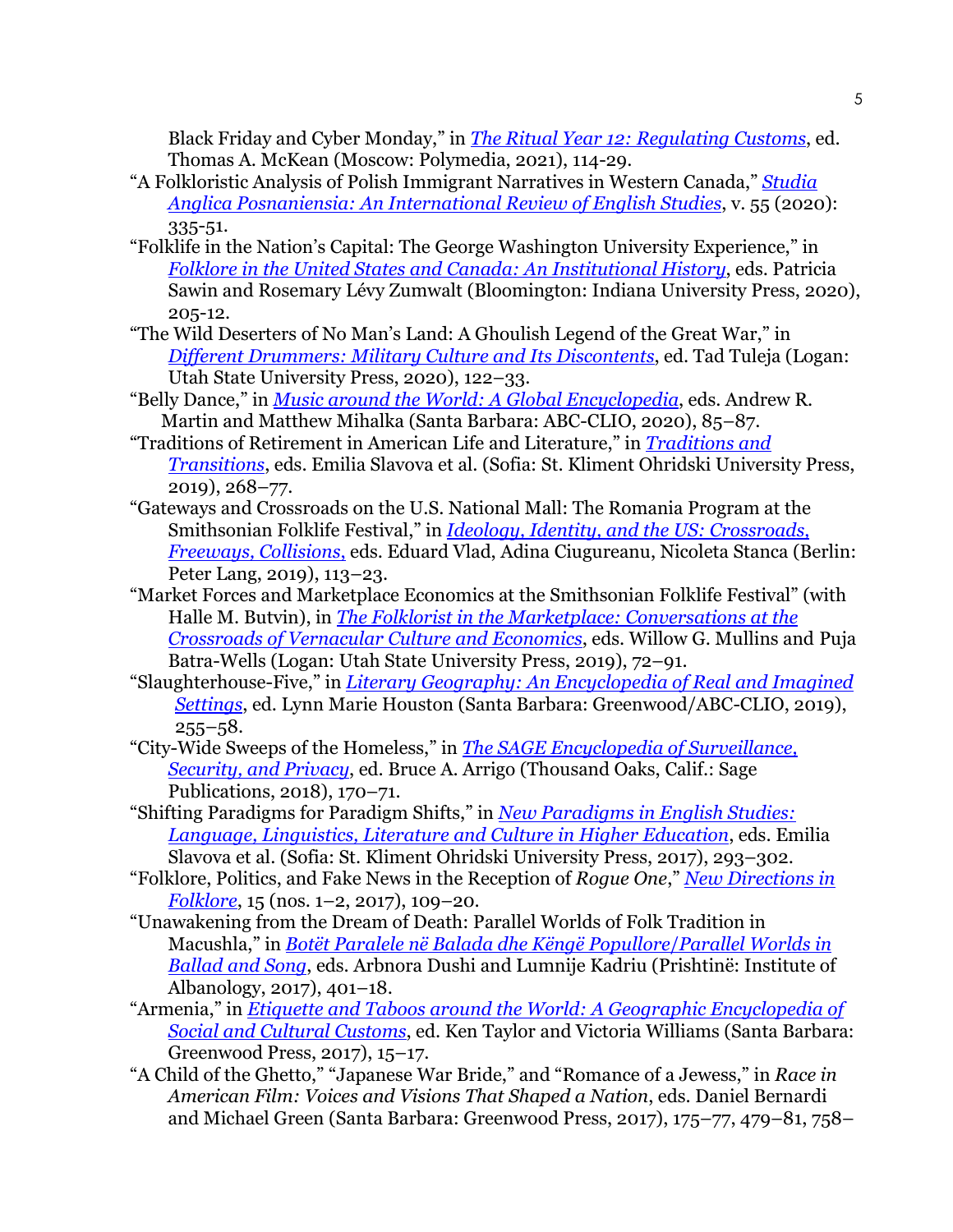59.

- "Eco-Disaster Films in the United States: From the 1950s to the 1990s," *Aurion*  (Shirayuri University, Japan), 17 (2017), 107–16.
- "Crossing Borders on the U.S. National Mall: The African Diaspora Programs at the Festival of American Folklife," in *Mapping the History of Folklore Studies: Centres, Borderlands and Shared Spaces*, eds. Dace Bula and Sandis Laime (Cambridge: Cambridge Scholars Publishing, 2017), 60–67.
- "'People's Genius and Creativity': Foodways at the Festival of American Folklife," in *Food and Museums*, eds. Nina Levent and Irina Mihalache (London: Bloomsbury Publishing, 2017), 161–70.
- "Bulgaria (Eastern Europe), Bulgarian American," in *Ethnic American Cooking: Recipes for Living in a New World*, ed. Lucy M. Long (Lanham, Md.: Rowman and Littlefield, 2016), 32–33.
- "Good Enough for Government Work? Federal Agencies at the Smithsonian Folklife Festival," in *Curatorial Conversations: Cultural Representation and the Smithsonian Folklife Festival*, eds. Olivia Cadaval, Sojin Kim, and Diana Baird N'Diaye (Jackson: University Press of Mississippi, 2016), 111–32.
- "Mongolian American Culture," in *Asian American Culture: From Anime to Tiger Moms*, ed. Lan Dong (Santa Barbara: Greenwood/ABC-CLIO, 2016), 535–38.
- "'No Communist Could Dream of a More Effective Anti-American Film': *Dr. Strangelove* and its Red Reviewers," *Historical Journal of Film, Radio, and Television*, 35 (March 2016), 40–52.
- "*La Luz* in Sleepy Hollow: Ethnic Media, Fruit Pickers, and *The Lawless* (1950)," in Monograph Series, Proceedings of National Association of Hispanic and Latino Studies, 2014 Eastern Regional Meeting (Scarborough, Maine: NAAAS & Affiliates, 2015), 128–37.
- "Bulgarian Americans," in *Ethnic American Food Today: A Cultural Encyclopedia*, ed. Lucy Long (Lanham, Md.: Rowman and Littlefield, 2015), 86–88.
- "Walt Whitman," in *The World of the Civil War: A Daily Life Encyclopedia*, ed. Lisa Tendrich Frank (Santa Barbara: ABC-CLIO, 2015), 71–74.
- "American Friends: The United States as Viewed by Wim Wenders from the 1970s to the 2000s," in *America in Foreign Media*, eds. Michal Peprník and Matthew Sweney (Olomouc, Czech Republic: Palacký University, 2014), 177–86.
- "The Sorrowing Boy with Green Hair: A Cinematic Allegory against War and Injustice," *American and British Studies Annual*, 7 (2014), 30–37.
- "Norman Rockwell," in *The Social History of the American Family: An Encyclopedia*, eds. Marilyn J. Coleman and Lawrence H. Ganong (Thousand Oaks, Calif.: Sage Publications, 2014), 1138–40.
- "Pirates, Bandits, and Runagates: Roving Outlaws on Early American Waterways," in *Waterways and Byways, 1600–1890*, eds. Peter Benes and Jane Montague Benes (Concord, Mass.: Dublin Seminar for New England Folklife, 2014), 100–8.
- "Benjamin Orange Flower" and "John McBride," in *Encyclopedia of Populism in America: A Historical Encyclopedia*, ed. Alexandra Kindell and Elizabeth S. Demers (Santa Barbara: ABC-CLIO, 2014), 256–57, 420–21.
- "Jackalope," in *Encyclopedia of Deception*, ed. Timothy R. Levine (Thousand Oaks, Calif.: Sage Publications, 2014), 555–57.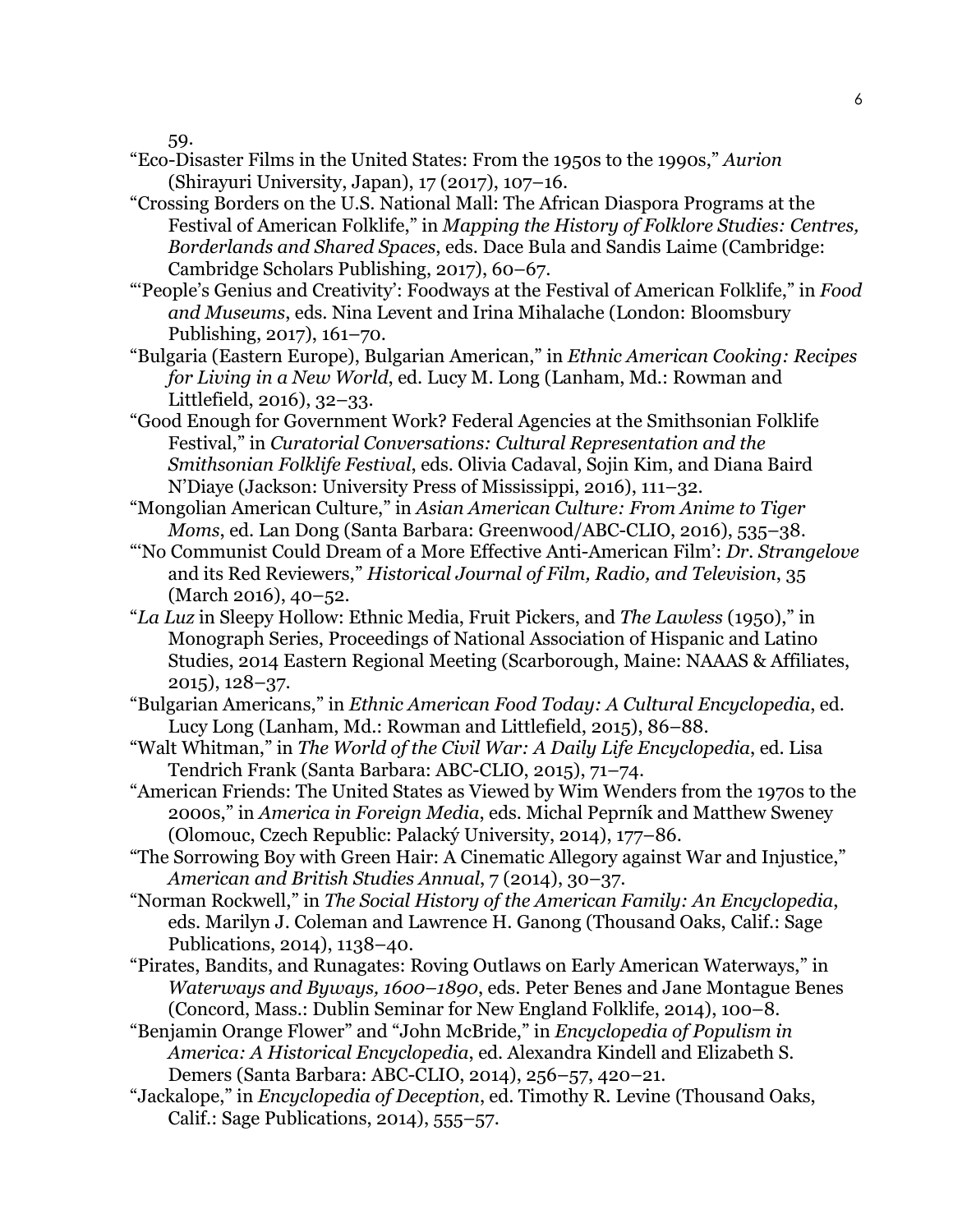- "Citizen Nick: Civic Engagement and Folk Culture in the Life and Work of Nicholas Ray," (with Lauren R. Shaw) in *Lonely Places, Dangerous Ground: Nicholas Ray in American Cinema*, eds. Steven Rybin and Will Scheibel (Albany: SUNY Press, 2014), 109–121.
- "*The Searchers*," in *Multicultural America: A Multimedia Encyclopedia*, ed. Carlos E. Cortés (Thousand Oaks, Calif.: Sage Publications, 2013), 1897–1899.
- "Lincoln Steffens," in *Encyclopedia of White-Collar and Corporate Crime*, ed. Lawrence M. Salinger, 2nd ed. (Thousand Oaks, Calif.: Sage Publications, 2013), 871–72.
- "Hungarian Heritage: Roots to Revival," (with Ágnes Fülemile), in *2013 Smithsonian Folklife Festival,* eds. Betty Belanus and Sojin Kim (Washington, D.C.: Smithsonian Institution, 2013), 10–17.
- "Homelessness," in *Global Social Issues: An Encyclopedia*, eds. Christopher G. Bates and James Ciment (Armonk, N.Y.: M.E. Sharpe, 2013), 422–25.
- "Women in Military Service for America Memorial," in *An Encyclopedia of American Women at War: From the Home Front to the Battlefields*, ed. Lisa Tendrich Frank (Santa Barbara: ABC-CLIO, 2013), 613–15.
- "Conjuring Culture: The Smithsonian's Outdoor Museum and Intangible Cultural Heritage," in *International Conference on Museums and Intangible Heritage* (Seoul: National Folk Museum of Korea, 2012), 192–98.
- ["Gerald Davis,](http://www.qualiafolk.com/2011/12/08/gerald-davis/)" ["Holly Near,](http://www.qualiafolk.com/2011/12/08/holly-near/)" ["Mae West,](http://www.qualiafolk.com/2011/12/08/mae-west/)" and ["Sworn Virgin,](http://www.qualiafolk.com/2011/12/08/sworn-virgin/)" in *Qualia Encyclopedia of Gay People,* eds. Mickey Weems and Kevin Mason (online edition only), 2012.
- "John Dillinger," in *The Social History of Crime and Punishment in America*, ed. Wilbur R. Miller (Thousand Oaks, Calif.: Sage Publications, 2012), 463–65.
- "Sunita Williams," in *Great Lives from History: Asian Americans and Pacific Islanders*, ed. Gary Y. Okihiro (Pasadena: Salem Press, 2012), 803–4.
- "From *Liliom* to *Carousel* to *Liliom*" (with Lauren R. Shaw), in *From Stage to Screen: Musical Films in Europe and United States (1927–1961)*, ed. Massimiliano Sala (Turnhout, Belgium: Brepols Publishers, 2012), 93–112.
- "Charles F. Lummis," in *Celebrating Latino Folklore: An Encyclopedia of Cultural Traditions*, ed. Maria Herrera-Sobek (Santa Barbara: ABC-CLIO, 2012), 741–42.
- "Movie Palaces," in *The Twenties in America*, ed. Carl Rollyson (Pasadena: Salem Press, 2012), 594.
- "Gregorio Cortez," in *Great Lives from History: Latinos*, eds. Carmen Tafolla and Martha P. Cotera (Pasadena: Salem Press, 2012), 273–74.
- "Folklore and Cultural Studies," in *Topical Folk: Interpretations of Traditional Culture. Proceedings of the 7th Honchar Readings Conference*, ed. Ihor Poshyvailo (Kyiv: Ivan Honchar Museum, 2011), 249–52.
- "Oscar Micheaux," in *Great Lives from History: African Americans*, ed. Carl L. Bankston III (Pasadena: Salem Press, 2011), 1055–56.
- "John L. Sullivan," in *Sports in America from Colonial Times to the Twenty-First Century: An Encyclopedia*, ed. Steven A. Riess (Armonk, N.Y.: M.E. Sharpe, 2011), 869–70.
- "The Peace Corps: Fifty Years of Promoting World Peace and Friendship," in *2011 Smithsonian Folklife Festival*, eds. Sojin Kim and Sita Reddy (Washington, D.C.: Smithsonian Institution, 2011), 40–51.
- "Dore Schary," in *Great Lives from History: Jewish Americans*, ed. Rafael Medoff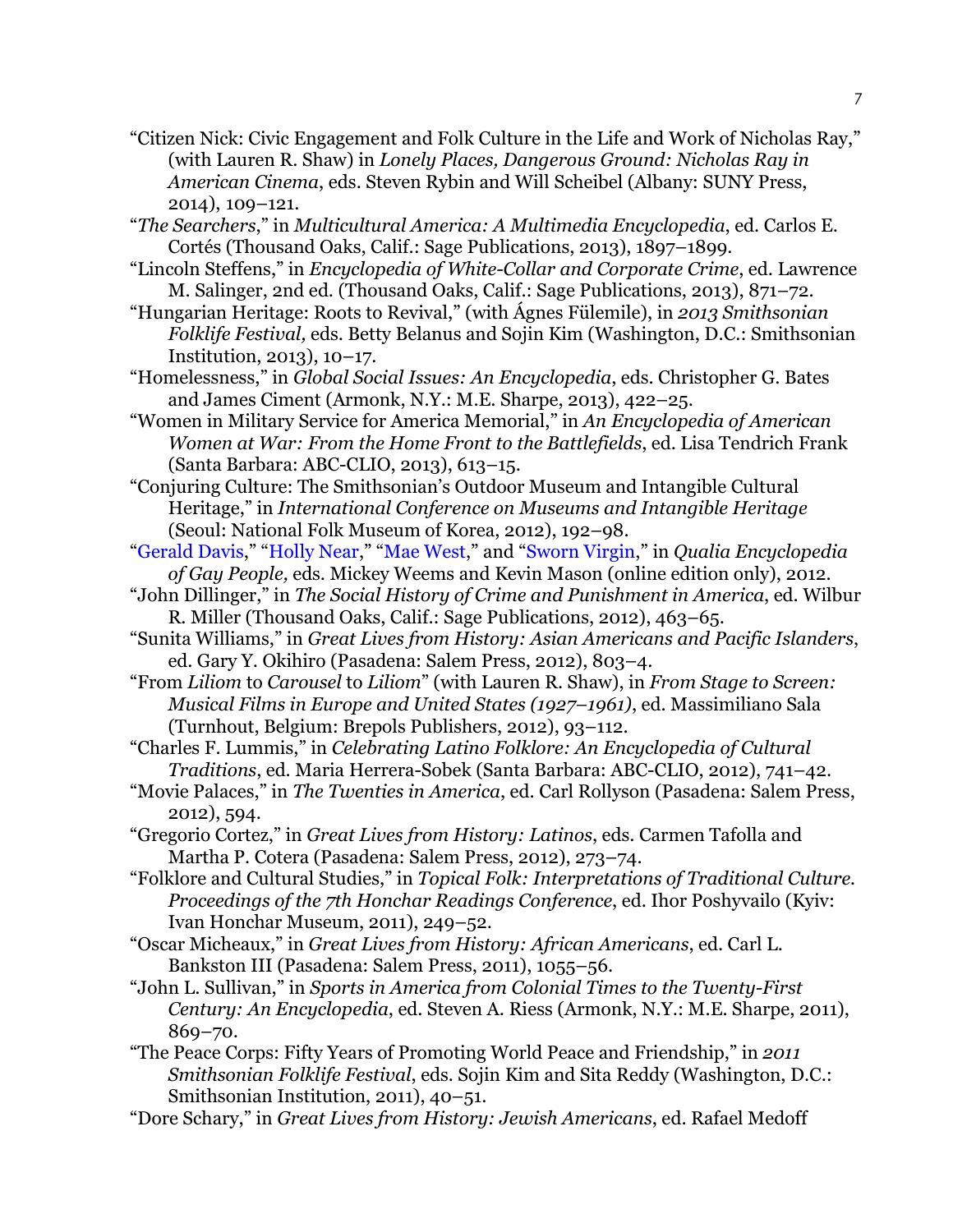(Pasadena: Salem Press, 2011), 1035–37.

- "John Dillinger," in *The Thirties in America*, ed. Thomas Tandy Lewis (Pasadena: Salem Press, 2011), 235–36.
- "Sweet Honey in the Rock," in *Encyclopedia of Women in Today's World,* eds. Mary Zeiss Stange, Carol K. Oyster, and Jane E. Sloan (Thousand Oaks, Calif.: Sage Publications, 2011), 1427–28.
- "Samuel I. Newhouse," in *Great Lives from History: The Incredibly Wealthy*, ed. Howard Bromberg (Pasadena: Salem Press, 2011), 662–63.
- "NASA's Fifty Years of Ups and Downs: Right Stuff, Wrong Stuff, and Fixing Stuff on the Frontiers of Space," in *America in Motion: Proceedings of the 15th International Colloquium of American Studies,* eds. Marcel Arbeit and Roman Truśník (Olomouc: Palacky University, 2010), 205–18.
- "Urban Legends," in *An Encyclopedia of Infanticide*, eds. Brigitte H. Bechtold and Donna Cooper Graves (Lewiston, N.Y.: Edwin Mellen Press, 2010), 267–69.
- "Broadway Anti-Fascist: Elmer Rice's *Flight to the West,*" in *Language, Culture, Identity*, eds. Rumyana Todorova, Temenuzhka Seizova-Nankova, and Velka Popova, vol. 1. (Shumen, Bulgaria: Faber, 2010), 189–95.
- "*Dust Tracks on a Road*," in *Masterplots, Fourth Edition*, ed. Laurence W. Mazzeno (Pasadena: Salem Press, 2010), 1677–79.
- "*The Best Years of Our Lives*," in *The Forties in America*, ed. Thomas Tandy Lewis (Pasadena: Salem Press, 2010), 112–13.
- "Peddlers," in *The Early Republic and Antebellum America: An Encyclopedia of Social, Political, Cultural, and Economic History*, ed. Christopher G. Bates (Armonk, N.Y.: M.E. Sharpe, 2010), 794–96.
- "Bouffant," in *The American Beauty Industry Encyclopedia*, ed. Julie Willett (Westport, Conn.: Greenwood Press, 2010), 57–58.
- "Washington, D.C.," in *Encyclopedia of American Immigration*, ed. Carl L. Bankston III (Pasadena: Salem Press, 2010), 1048–49.
- "Alabama," in *Encyclopedia of Motherhood*, ed. Andrea O'Reilly (Thousand Oaks, Calif.: Sage Publications, 2010), 40–41.
- "Pomp, Protocol, and Monarchical Manners: State Dinners at the White House," *Journal of American Culture*, 33 (March 2010): 48–55.
- "Monte Irvin" in *Great Athletes: Baseball,* ed. R. Kent Rasmussen (Pasadena: Salem Press, 2010), 262–64.
- "Ted Turner," in *Culture Wars: An Encyclopedia of Issues, Voices, and Viewpoints*, ed. Roger Chapman (Armonk, N.Y.: M.E. Sharpe, 2010), 569–70.
- "Covacevich's Mexican Sojourn, 1931–1942," in *Following the Sun: The Art of Sue Jean Covacevich, 1905–1998*, ed. Elizabeth G. Seaton (Manhattan: Marianna Kistler Beach Museum of Art, Kansas State University, 2010), 28–41.
- "Rock Paper Scissors," in *The Encyclopedia of Play in Today's Society*, ed. Rodney P. Carlisle (Thousand Oaks, Calif.: Sage Publications, 2009), 603–4.
- "*Reader's Digest*," in *Historical Encyclopedia of American Business*, ed. Richard L. Wilson (Pasadena: Salem Press, 2009), 715–17.
- "Film Star Mary Astor's Diary Becomes a Public Sensation," in *Great Events from History: Modern Scandals*, ed. Carl L. Bankston III (Pasadena: Salem Press, 2009), 184–87.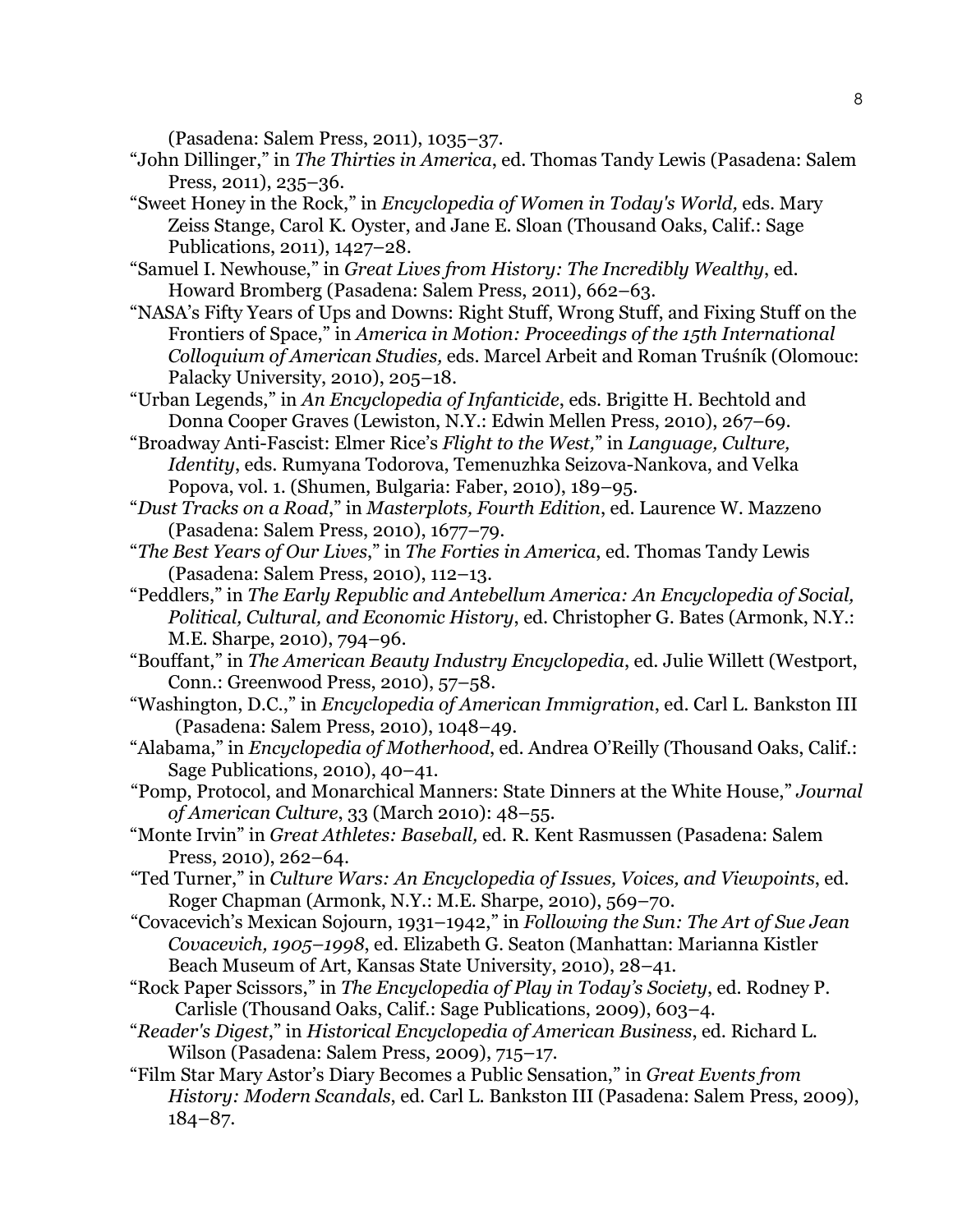- "NC-17 Rating" and "*Showgirls*," in *The Nineties in America*, ed. Milton Berman (Pasadena: Salem Press, 2009), 609–10, 771.
- "Ma Barker" and "Riddle," in *Encyclopedia of Women's Folklore and Folklife,* eds. Liz Locke, Theresa A. Vaughn, and Pauline Greenhill (Westport, Conn.: Greenwood Press, 2009), 34–35, 597–598.

 "Thomas D. Rice," in *The Jim Crow Encyclopedia*, eds. Nikki L. M. Brown and Barry M. Stentiford (Westport, Conn.: Greenwood Press, 2008), 691–92.

- "NASA: Fifty Years and Beyond" (co-author), in *2008 Smithsonian Folklife Festival*, ed. Mary Sebold (Washington, D.C.: Smithsonian Institution, 2008), 16–34.
- "Frederick Tyrone Power," "Glenn Quinn," "Ernest Shackleton," and "Washington, D.C.," in *Ireland and America: Culture, Politics, and History,* eds. James P. Byrne, Philip Coleman, and Jason King (Santa Barbara: ABC-CLIO, 2008), 767–68, 783–84, 852–54, 910–12.
- "Shelley Duvall," in *The Greenwood Encyclopedia of Folktales and Fairy Tales,* ed. Donald Haase (Westport, Conn.: Greenwood Press, 2008), 284–85.
- "Woody Strode," in *African American National Biography,* eds. Henry Louis Gates, Jr., and Evelyn Brooks Higginbotham (New York: Oxford University Press, 2008), vol. 7, 441–42.
- "Bulgarian Communities" and "Washington, D.C.," in *Encyclopedia of AmericanFolklife,*  ed. Simon J. Bronner (Armonk, N.Y.: M.E. Sharpe, 2006), 134–36 and 1269–71.
- "Memorializing 'The Good War' and 'The Greatest Generation,'" in *Tales of the Great American Victory: World War II in Politics and Poetics,* eds. Diederik Oostdijk and Markha G. Valenta (Amsterdam: VU University Press, 2006), 157–165.
- "*The Best Years of our Lives* (1946) and the Cincinnati Story," *Historical Journal of Film, Radio and Television,* 26 (June 2006), 215–25.
- "Why Doesn't GWU Have a Football Team; or, What is Academic Folklore?" *Le Culte du Moi,* 14.1 (Spring 2006), 11–15.
- "Bad Man," "Maya Deren," and "John Michael Vlach," in *The Greenwood Encyclopedia of African American Folklore,* ed. Anand Prahlad (Westport, Conn.: Greenwood Press, 2006), 67–68, 317–18, 1352–53.
- "Peyton Place," in *Encyclopedia of New England*, eds. Burt Feintuch and David H. Watters (New Haven: Yale University Press, 2005), 785.
- "Forest Service, Culture, and Community," in *2005 Smithsonian Folklife Festival,* ed. Carla M. Borden (Washington, D.C.: Smithsonian Institution, 2005), 15–31.
- "Making History on the National Mall: The National World War II Reunion," *The Federalist: Newsletter of the Society for History in the Federal Government,"* 3 (Fall 2004), 1, 13–14.
- "Non-Traveling Subjects and Their Non-Journeys: The Phenomenon of Homelessness in the United States," in *Traveling Subjects: American Journeys in Space and Time,* eds. Dominika Ferens, Justyna Kociatkiewicz and Elżbieta Klimek-Dominiak (Kraków: Rabid, 2004), 275–84.
- "Cattle Mutilations," in *Conspiracy Theories in American History: An Encyclopedia,* ed. Peter Knight (Santa Barbara: ABC-CLIO, 2003), 153–55.
- "Veterans," in *Work in America: An Encyclopedia of History, Policy, and Society*, eds. Carl E. Van Horn and Herbert A. Schaffner (Santa Barbara: ABC-CLIO, 2003), 577–79.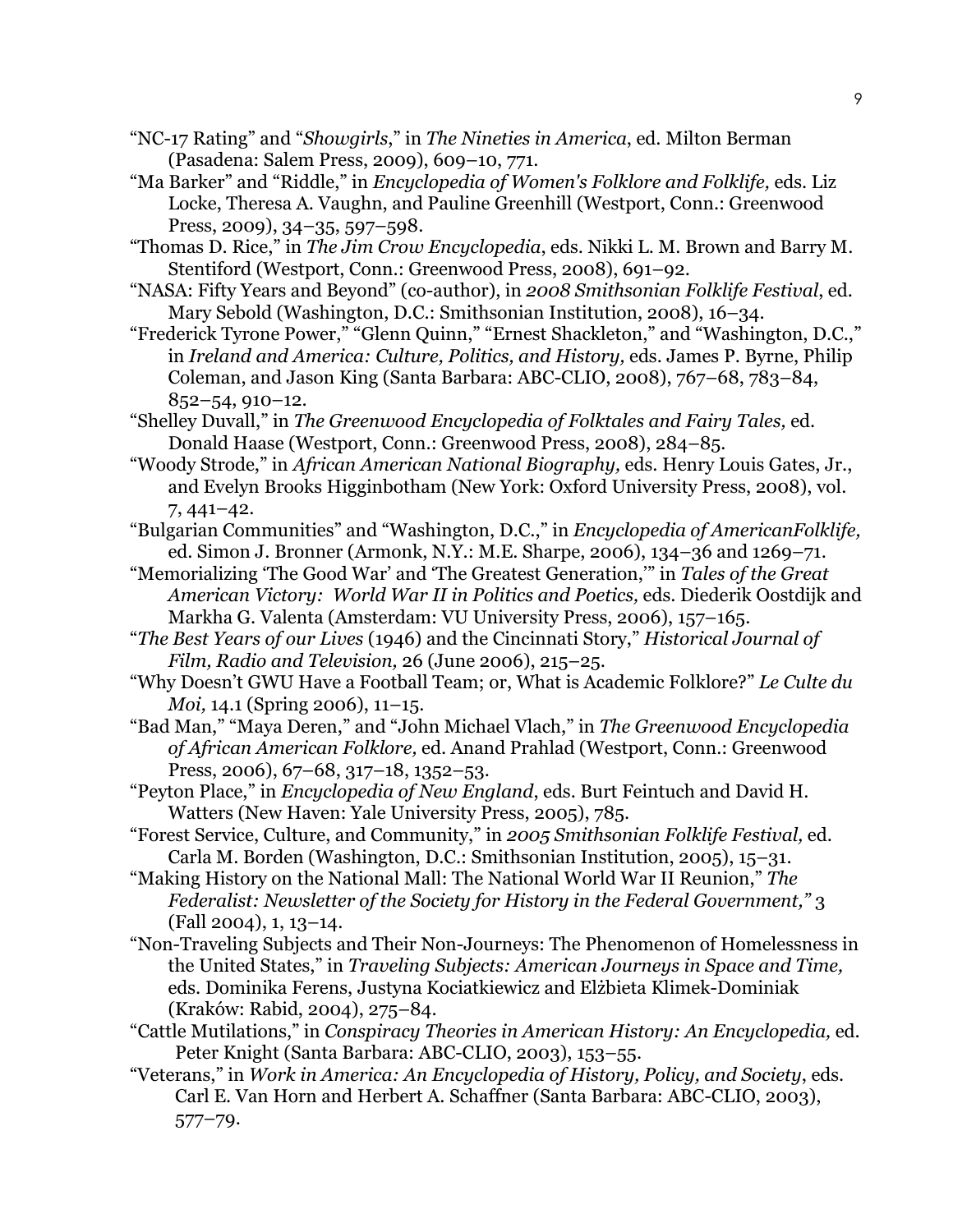- "Street Scene," in *Cyclopedia of Literary Places*, ed. R. Kent Rasmussen (Pasadena: Salem Press, 2003), 1112; reprinted in 2nd ed. (2016), 968.
- "Silk Road Travelers," in *2002 Smithsonian Folklife Festival: The Silk Road*, ed. Carla M. Borden (Washington, D.C.: Smithsonian Institution, 2002), 28–29.
- "Hollywood Goes to Sofia (Sort Of): Cold-War Espionage in a Cinematic Un-Classic," in *America Imagined Conference*, ed. Vernon L. Pedersen (Blagoevgrad: American University in Bulgaria, 2002), 7–11.
- "U.S. Film Treatment of the Pacific War," in *World War II in the Pacific: An Encyclopedia*, ed. Stanley Sandler (New York: Garland Pub., 2001), 195–98.
- "Reader's Digest," in *Encyclopedia of American Studies*, ed. George Kurian (New York: Grolier Publishing, 2001), III: 484–85.
- "Folklore of the Academy," in *Essays in American Studies: Cross-Cultural Perspectives*, ed. Madeleine Danova (Sofia: Polis Publishers, 2001), 145–56.
- "As the World Ends: Traditional Gender Roles in Apocalyptic Science-Fiction Films of the Late 1990s," in *Gender in Film and the Media: East-West Dialogues*, eds. Elżbieta H. Oleksy, Elżbieta Ostrowska, and Michael Stevenson (Frankfurt: Peter Lang, 2000), 39–45; reprinted in *Nach Dem Film*, 1 (December 2000), www.nachdemfilm.de; translated as "Wizerunki Płci w Apokaliptycznych Filmach Science Fiction Lat 90," in *Gender—Film—Media*," eds. Elżbieta H. Oleksy and Elżbieta Ostrowska (Kraków: Rabid, 2001), 39–46.
- "Harry Brown," "Elbert Hubbard," and "Elmer Rice," in *An Encyclopedia of American War Literature*, eds. Mark A. Graves and Philip K. Jason (Westport, Conn.: Greenwood Press, 2000), 48–49, 174–75, and 280–81.
- "In the Land Between Minsk and Pinsk," *Belarusian Association for American Studies Newsletter*, nos. 8–9 (Winter-Spring 1999), 10–11.
- "Audience Reaction in Germany and Poland to *Schindler's List*," in *Cultural Policy or the Politics of Culture?: The Proceedings of the 7th International Conference of the Polish Association for American Studies*, eds. Agata Preis-Smith and Piotr Skurowski (Warsaw: Institute of English Studies, University of Warsaw, 1999), 213– 24.
- "Beadle and Adams Dime Novels," "Edward Stratemeyer," "*Let There Be Light*," "*The Men*," and "*A Midnight Clear*," in *War and American Popular Culture: A Historical Encyclopedia*, ed. M. Paul Holsinger (Westport, Conn.: Greenwood Press, 1999), 85, 89–90, 277–78, 283–85.
- "Bud Abbott and Lou Costello," "Natalie Curtis Burlin," "Charlotte L. Mason," and "Louis B. Mayer," in *American National Biography*, ed. John A. Garraty (New York: Oxford University Press, 1999), I: 17–18, V: 901–2, XV: 640–2, XV: 768–69.
- "'I Was a Hollywood Agent': Cinematic Representations of the Office of Strategic Services in 1946," *Intelligence and National Security*, 13 (Summer 1998), 85–99.
- "Diving in Primordial Waters: Motif and Metaphor in a Native American Creation Myth," in *Sounding the Depths*, eds. Christine Raguet-Bouvart and Gayle Wurst (Liège: Université de Liège, 1998), 119–26.
- "The American Folklife Center," *American Folklore Society Newsletter*, 26 (December 1997): 11–12.
- "Coming Home from 'The Great War': World War I Veterans in American Film," in *Hollywood's World War I: Motion Picture Images*, ed. Peter C. Rollins (Bowling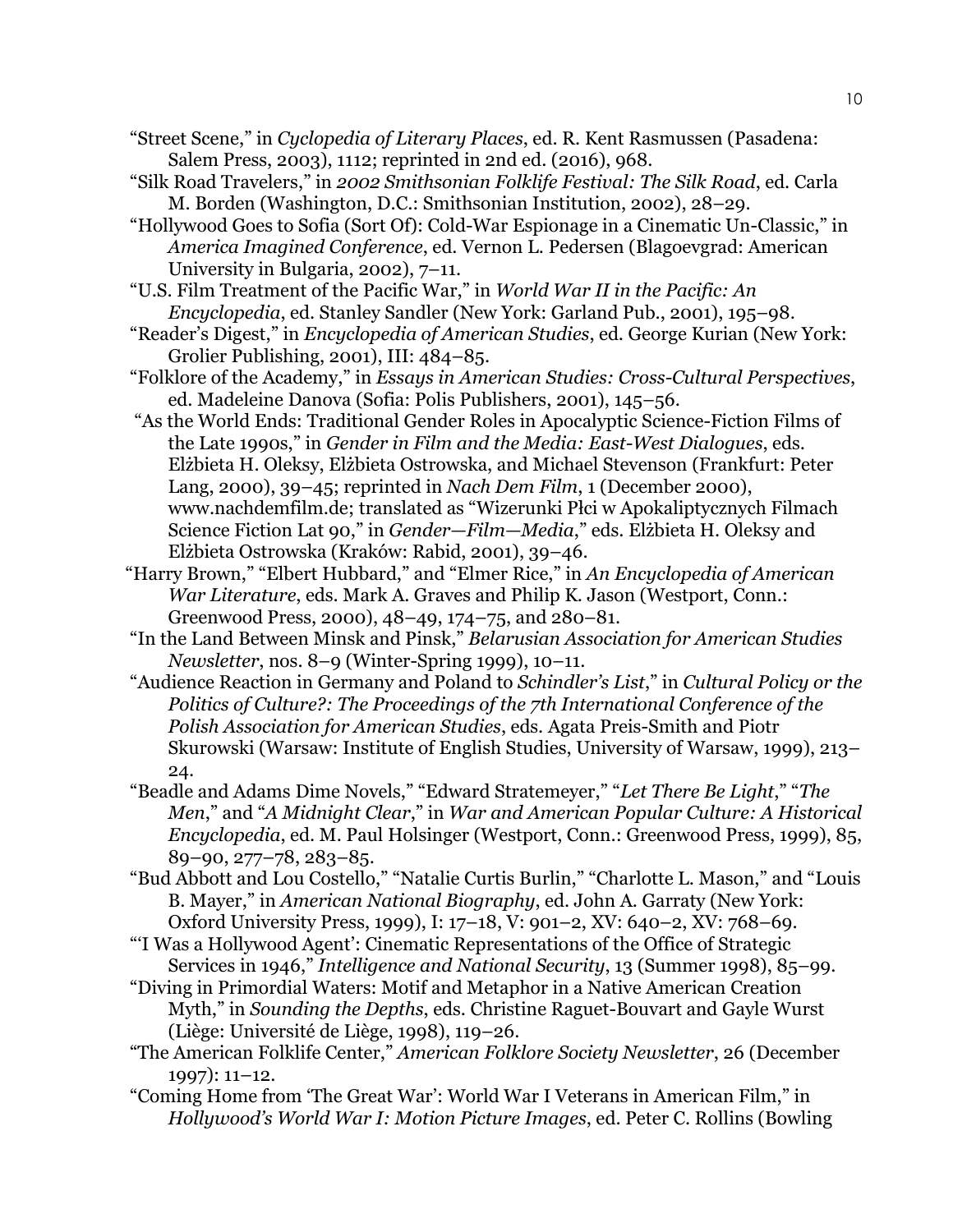Green, Ohio: Bowling Green State University Popular Press, 1997), 225–44.

- "A Guide to Reference Sources in American Studies," *American Studies International*, 34 (October 1996), 4–24.
- "The Southern and the Western: Writing Region and Nation in Hollywood Cinema," in '*Writing' Nation and 'Writing' Region in America*, eds. Hans Bertens and Theo D'Haen (Amsterdam: VU University Press, 1996), 242–51.
- "The Eyes and Ears of the Smithsonian," in *1996 Festival of American Folklife*, ed. Carla M. Borden (Washington, D.C.: Smithsonian Institution, 1996), 74–77.
- *Generations—A National Conversation: Leader Guide* (Washington, D.C.: National Council on the Aging, 1996).
- "Art Director as Auteur: Richard Day and William Cameron Menzies," Program notes for ten films (Washington, D.C.: National Gallery of Art, 1996).
- "Veterans of the Korean War," in *The Korean War: An Encyclopedia*, ed. Stanley L. Sandler (New York: Garland Publishing, 1995), 346–48.
- "Hunting Communists and Shooting Films in Hollywood," in *Anti-Communism and McCarthyism in the United States (1946–1954): Essays on the Politics and Culture of the Cold War*, ed. André Kaenel (Paris: Editions Messene, 1995), 123–38.
- "American Film of the 1960s as a Barometer of Cultural Change," in *The Sixties in America*, ed. Manfred Strack (Hamburg: Verein für Unterrichtsmaterial zur Amerikakunde, 1994), 76–82.
- "Films of World War II," in *Discussion Leader Guide for Remembering World War II*, ed. Sylvia Riggs Liroff (Washington: National Council on the Aging, 1994), 46–54.
- "'Ich bin ein Berliner': Dunkers and Donuts in American Popular Culture," *Revue Française d'Études Américaines*, 16 (May 1994), 135–41.
- "Presidents in Film," in *Encyclopedia of the American Presidency*, eds. Leonard W. Levy and Louis Fisher (New York: Simon and Schuster, 1994), 626–28.
- "After Johnny Came Marching Home: The Representation of Civil War Veterans in American Film," *Irish Journal of American Studies*, 2 (Dec. 1993), 129–39.
- Compiler, *1992 Festival of American Folklife Cookbook* (Washington, D.C.: Smithsonian Institution Office of Folklife Programs, 1992).
- "Joan Crawford," in *St. James Guide to Biography*, ed. Paul E. Schellinger (Chicago: St. James Press, 1991), 179–80.
- Compiler, *1991 Festival of American Folklife Cookbook* (Washington, D.C.: Smithsonian Institution Office of Folklife Programs, 1991).
- "The Man with the Golden Arm," in *Cyclopedia of Literary Characters II*, ed. Frank N. Magill (Pasadena: Salem Press, 1990), 961–62.
- Sections on "Folklore and Folklife" and "Folk Art," in *American Studies: An Annotated Bibliography, 1984–1988*, ed. Jack Salzman (New York: Cambridge University Press, 1990), 183–200, 254–302.
- "Piercing the Penelope Syndrome: The Depiction of World War II Veterans' Wives in 1940s Hollywood Films," *Humboldt Journal of Social Relations*, 16, no. 1 (1990),  $31-42.$
- "Willie Morris," *G.W. Forum*, 33 (Spring 1988), 52–54.
- Sections on "Folklore and Folklife" and "Folk Art," in *Prospects: An Annual of American Cultural Studies*, 11 (Bibliography 1987), 55–57, 65–83.
- "Samuel Goldwyn" and "Darryl F. Zanuck," in *Great Lives from History: American*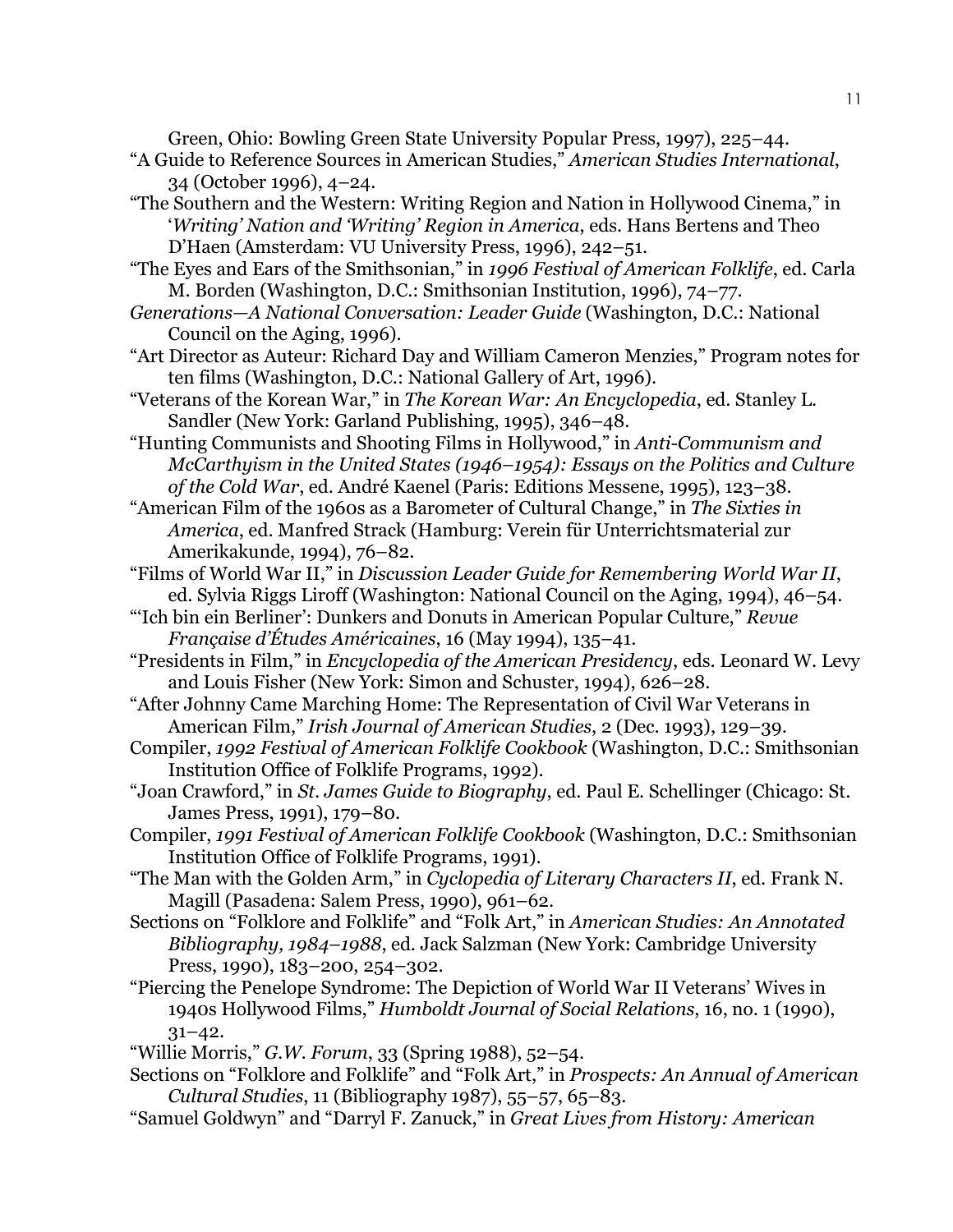*Series*, ed. Frank N. Magill, 5 vols. (Englewood Cliffs, N.J.: Salem Press, 1987), 941– 45, 2578–82.

- Section on "Folklore and Folklife," in *Prospects: An Annual of American Cultural Studies*, 10 (Bibliography 1986), 79–86.
- Sections on "Architecture," "Folklore and Folklife," and "Non-Academic Painting and Sculpture," in *American Studies: An Annotated Bibliography*, ed. Jack Salzman, 3 vols. (New York: Cambridge University Press, 1986), 8–14, 90–106, 112–16, 173–78,  $201 - 35.$
- "Clark Gable's Wicked Uncle Ernie Sold Undershirts: Some Thoughts on the Effects of Popular Entertainment," *G.W. Forum*, 27 (Spring 1984), 1–3.
- "Where the 'Unemployable' Do the Impossible," *American Libraries*, 12 (November 1981), 608–10.
- "The Rise and Fall of the Houses of Ushers: Teen-age Ticket-Takers in the Twenties Theaters," *Journal of Popular Culture*, 13 (Spring 1980), 602–8; reprinted in *Catholic Digest*, 45 (February 1981), 69–72.
- "Jesse James in Dime Novels: Ambivalence towards an Outlaw Hero," *Dime Novel Round-Up*, 45 (February 1976), 2–11.

Compiler, *A Trans-Alaska Pipeline Bibliography* (Fairbanks: ARC Press, 1974).

## BOOK, FILM, AND EXHIBITION REVIEWS

- *Johnny Breadless: A Pacifist Fairy Tale*, by Paul Vaillant-Couturier, in *[Western](http://www.westernfolklore.org/WFPreview.html#:%7E:text=Johnny%20Breadless%3A%20A%20Pacifist%20Fairy%20Tale.)  [Folklore](http://www.westernfolklore.org/WFPreview.html#:%7E:text=Johnny%20Breadless%3A%20A%20Pacifist%20Fairy%20Tale.)*, 81 (Winter 2022).
- *I Died a Million Times: Gangster Noir in Midcentury America,* by Robert Miklitsch, in *Choice: Current Reviews for Academic Libraries* (forthcoming).
- *Intercultural Education, Folklore, and the Pedagogical Thought of Rachel Davis DuBois*, by Jan Rosenberg, in *[Journal of Folklore and Education](https://jfepublications.org/article/journal-of-folklore-and-education-2021-reviews/)*, 8 (2021), 174-75.
- *Stamping American Memory: Collectors, Citizens, and the Post*, by Sheila A. Brennan, in *[Public Historian](https://online.ucpress.edu/tph/article-abstract/43/3/103/118065/Review-Stamping-American-Memory-Collectors)*, 43 (August 2021), 103-5.
- *The Civil War on Film*, by Peg A. Lamphier and Rosanne Welch, in *Choice: Current Reviews for Academic Libraries*, 58 (July 2021), 1082.
- *The Trial of the Chicago 7*, directed by Elizabeth Coffman and Mark Bosco, in *[Journal of](https://academic.oup.com/jah/article/108/1/226/6295244)  [American History](https://academic.oup.com/jah/article/108/1/226/6295244)*, 108 (June 2021), 226-28.
- *Folklore in Baltic History: Resistance and Resurgence,* by Sadhana Naithani*,* in *[Western Folklore](http://westernfolklore.org/WFCurrent.html)*, 80 (Spring 2021), 241-43.
- *Once Were Brothers: Robbie Robertson and The Band,* directed by Daniel Roher, in *[Journal of American History](https://academic.oup.com/jah/article/107/3/801/6020465)*, 107 (December 2020), 801-2.
- *Cinema '62: The Greatest Year at the Movies*, by Stephen Farber and Michael McClellan, in *Choice: Current Reviews for Academic Libraries*, 58 (October 2020), 148.
- *The Highwaymen*, directed by John Lee Hancock, in *Journal of American History*, 107 (June 2020), 284-85.
- *Sofia History Museum* (Музей за история на София), in *Public Historian*, 42 (May 2020), 127-29.
- *Outliers and American Vanguard Art,* by Lynne Cooke et al., in *Western Folklore*, 80 (Spring/Summer 2020), 294-96.
- *The City in American Cinema: Film and Postindustrial Culture*, edited by Johan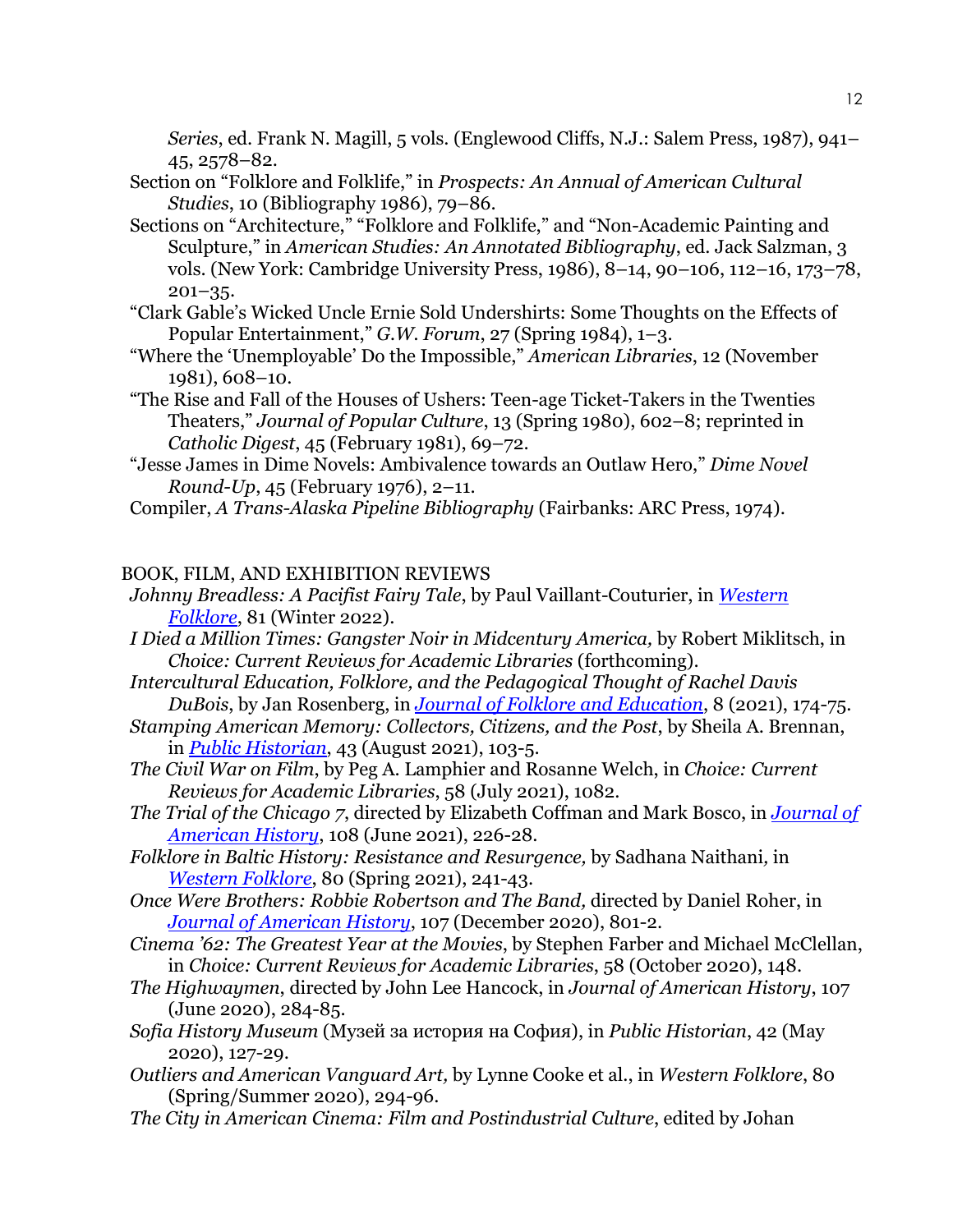Andersson and Lawrence Webb, in *Choice: Current Reviews for Academic Libraries*, 57 (March 2020), 764.

- *From El Dorado to Lost Horizons: Traditionalist Films in the Hollywood Renaissance, 1967–1972*, by Ken Windrum, in *Choice: Current Reviews for Academic Libraries*, 57 (January 2020), 549-50.
- *Green Book*, directed by Peter Farrelly, in *Journal of American History*, 106 (December 2019), 851-52.
- *The Eugenics Crusade*, directed by Michelle Ferrari, in *Journal of American History*, 106 (June 2019), 284-85.
- *Late Westerns: The Persistence of a Genre*, by Lee Clark Mitchell, in *Choice: Current Reviews for Academic Libraries,* 56 (May 2019), 1132.
- *Hollywood Renaissance: Revisiting American Cinema's Most Celebrated Era*, edited by Peter Krämer and Peter Tzioumakis, in *Choice: Current Reviews for Academic Libraries*, 56 (January 2019), 620.
- *The Post*, directed by Steven Spielberg, in *Journal of American History*, 105 (December 2018), 778-80.
- *No Idle Hands: The Myths and Meanings of Tramp Art*, edited by Laura M. Addison, in *Western Folklore*, 77 (Summer/Fall 2018), 359-61.
- *California Mission Landscapes: Race, Memory, and the Politics of Heritage*, by Elizabeth Kryder-Reid, in *International Journal of Heritage Studies* 24.10 (2018), 1084-85.
- *Hidden Figures*, directed by Theodore Melfi, in *Journal of American History*, 105 (June 2018), 232-33.
- *American Independent Cinema: An Introduction*, by Yannis Tzioumakis, in *Choice: Current Reviews for Academic Libraries*, 55 (June 2018), 1209-10.
- *Dirty Harry's America: Clint Eastwood, Harry Callahan, and the Conservative Backlash*, by Joe Street, in *American Studies*, 56 (nos. 3-4, 2018), 109-110.
- Estonian National Museum (Eesti Rahva Muuseum), Tartu, Estonia, in *Public Historian*, 40 (May 2018), 132-34.
- *Wes Anderson*, by Donna Kornhaber, in *Choice: Current Reviews for Academic Libraries*, 55 (March 2018), 840-41.
- *Material Vernaculars: Objects, Images, and their Social* Worlds, edited By Jason Baird Jackson, in *Western Folklore*, 77 (Winter 2018), 94-96.
- *Imperial Affects: Sensational Melodrama and the Attractions of American Cinema*, by Jonna Eagle, in *Choice: Current Reviews for Academic Libraries*, 55 (December 2017), 461.
- *The Founder*, directed by John Lee Hancock, in *Journal of American History,* 104 (December 2017), 834-35.
- *The Emigration Museum* (das Auswanderermuseum) *BallinStadt Hamburg, Germany*, in *Public Historian*, 39 (August 2017), 25-29.
- *Comfort and Glory: Two Centuries of American Quilts from the Briscoe Center*, by Katherine Jean Adams, in *Western Folklore*, 76 (Summer 2017), 368-70.
- *Reconstructing Strangelove: Inside Stanley Kubrick's "Nightmare Comedy,"* by Mick Broderick, in *Choice: Current Reviews for Academic Libraries,* 54 (July 2017), 1641.
- *The Boys of '36*, directed by Margaret Grossi, in *Journal of American History*, 104 (June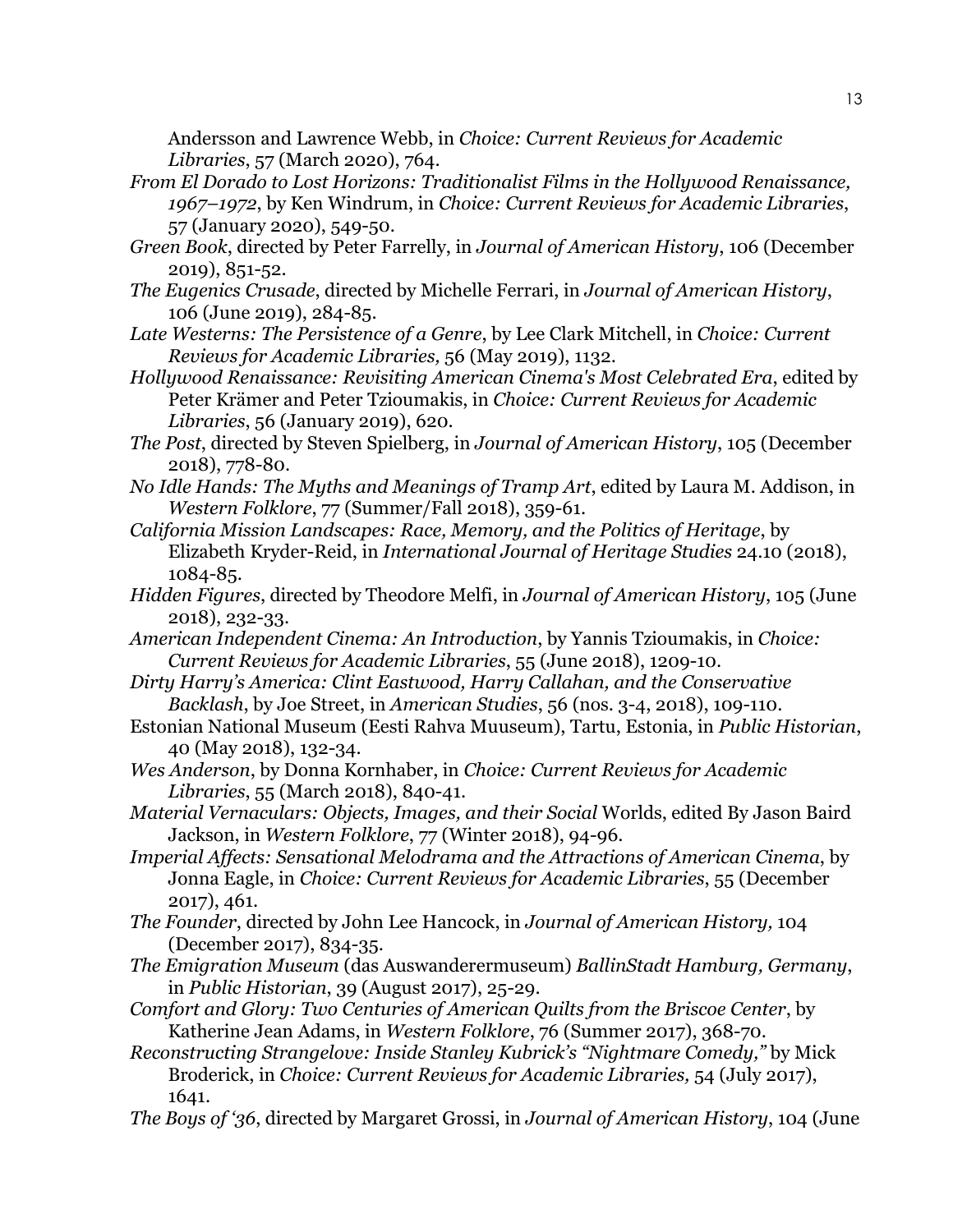2017), 289-90.

- *Legendary Louisiana Outlaws: The Villains and Heroes of Folk Justice*, by Keagan LeJeune, in *Journal of Southern History*, 83 (May 2017), 417-18.
- *Projections of Memory: Romanticism, Modernism, and the Aesthetics of Film*, by Richard I. Suchenski, in *Choice: Current Reviews for Academic Libraries,* 54 (February 2017), 870.
- *Chuck Norris vs. Communism*, directed by Ilinca Calugareanu, in *Journal of American History*, 103 (December 2016), 856-58.
- *Shot on Location: Postwar American Cinema and the Exploration of Real Place*, by R. Barton Palmer, in *Choice: Current Reviews for Academic Libraries,* 54 (September 2016), 60.
- *The Seventies*, produced by Tom Hanks, in *Journal of American History*, 103 (June 2016), 287-90.
- *Museum of the History of Polish Jews, Warsaw, Poland,* in *Public Historian,* 38 (May 2016), 84-89.
- The Maltese Falcon *to* Body of Lies*: Spies, Noirs, and Trust*, by Robert Van Hallberg, in *Choice: Current Reviews for Academic Libraries,* 53 (May 2016), 1334.
- *Sabato Rodia's Towers in Watts: Art, Migrations, Development*, edited by Luisa Del Giudice, in *Western Folklore*, 75, no. 1 (Winter 2016), 109-11.
- *The Star-Spangled Banner: The Unlikely Story of America's National Anthem*, by Marc Ferris, in *American Studies*, 54, no. 2 (Summer 2015), 42-43.
- *Anxiety Muted: American Film Music in a Suburban Age*, edited by Stanley C. Pelkey II and Anthony Bushard, in *Choice: Current Reviews for Academic Libraries,* 52 (July 2015), 1847.
- *Stanley Kubrick: New Perspectives*, edited by Tatjana Ljucič, Peter Krämer and Richard Daniels, in *Historical Journal of Film, Radio, and Television*, 35 (July 2015), 518- 19.
- *Selma*, directed by Ava DuVernay, in *Journal of American History*, 102 (June 2015), 321-322.
- *The Painted Screens of Baltimore: An Urban Folk Art Revealed*, by Elaine Eff, in *Western Folklore*, 74, no. 2 (Spring 2015), 218-20.
- *Žanis Lipke Memorial, Riga, Latvia*, in *Public Historian,* 37 (May 2015), 163-67.
- *Science, Bread, and Circuses: Folkloristic Essays on Science for the Masses*, by Gregory Schrempp, in *Choice: Current Reviews for Academic Libraries*, 52 (May 2015), 1520.
- *Showbiz Politics: Hollywood in American Political Life*, by Kathryn Cramer Brownell, in *Choice: Current Reviews for Academic Libraries,* 52 (April 2015), 1319.
- *Hollywood Exiles in Europe: The Blacklist and Cold War Film Culture*, by Rebecca Prime, in *Historical Journal of Film, Radio, and Television*, 35 (April 2015), 199- 200.
- *The New Encyclopedia of Southern Culture*, Volume 23: *Folk Art,* eds. Carol Crown and Cheryl Rivers, in *Western Folklore*, 74, no. 1 (Winter 2015), 100-1.
- *The Great Confusion: The 1913 Armory Show*, directed by Michael Maglaras, in *Journal of American History*, 101 (December 2014), 1022-24.
- *Why We Left: Untold Stories and Songs of America's First Immigrants*, by Joanna Brooks, in *American Studies*, 53, no. 3 (Summer 2014), 94-95.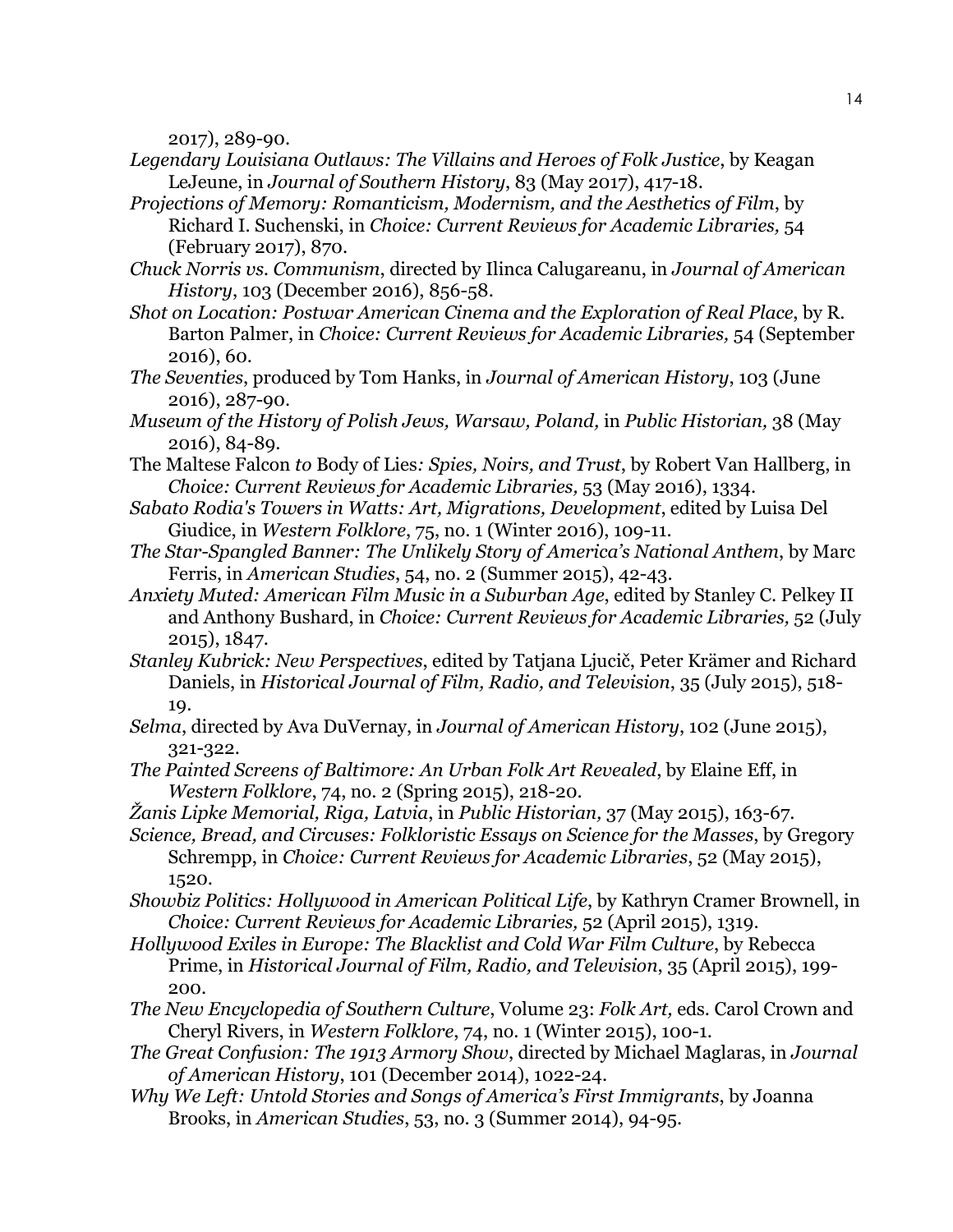- *Bringing History to Life through Film: The Art of Cinematic Storytelling*, edited by Kathryn Anne Morey, in *Choice: Current Reviews for Academic Libraries,* 51 (July 2014), 1986.
- *Parkland*, directed by Peter Landesman, in *Journal of American History*, 101 (June 2014), 364-65.
- *The Battle for the Bs: 1950s Hollywood and the Rebirth of Low-Budget Cinema*, by Blair Davis, in *Historical Journal of Film, Radio, and Television*, 34 (June 2014), 288-89.
- *Post-Westerns: Cinema, Region, West*, by Neil Campbell, in *Choice: Current Reviews for Academic Libraries,* 51 (May 2014), 1599.
- *Brothers on the Line*, directed by Sasha Reuther, in *Journal of American History*, 100 (December 2013), 935-37.
- *Todd Haynes*, by Rob White, in *Choice: Current Reviews for Academic Libraries,* 51 (September 2013), 86.
- *The Reconstruction of Asa Carter*, directed by Marco Ricci, *Journal of American History*, 100 (June 2013): 313-14.
- *Hollywood's Last Golden Age: Politics, Society, and the Seventies Film in America*, by Jonathan Kirshner, in *Choice: Current Reviews for Academic Libraries,* 50 (May 2013), 1631.
- *Robert Wise: Shadowlands*, by Wes Gehring, in *Choice: Current Reviews for Academic Libraries,* 50 (April 2013), 1440.
- *A Little Solitaire: John Frankenheimer and American Film,* eds. Murray Pomerance and R. Barton Palmer*,* in *Historical Journal of Film, Radio, and Television*, 33 (March 2013), 132-34.
- *41*, produced and directed by Jeffrey Roth, *Journal of American History*, 99 (December 2012), 1008-9.
- *American Smart Cinema*, by Claire Perkins, in *Choice: Current Reviews for Academic Libraries,* 49 (July 2012), 2065.
- *Runaway Romances: Hollywood's Postwar Tour of Europe*, by Robert R. Shandley, in *Historical Journal of Film, Radio, and Television*, 32 (June 2012), 305-6
- *Invasion of the Body Snatchers*, by Barry Keith Grant, in *Historical Journal of Film, Radio, and Television*, 32 (June 2012), 306-7.
- *Useful Cinema*, edited by Charles R. Acland and Haidee Wasson, in *Choice: Current Reviews for Academic Libraries,* 49 (June 2012), 1881.
- *Rothstein's First Assignment: A Story about Documentary Truth*, directed by Richard Knox Robinson, in *Journal of American History*, 99 (June 2012), 382-84.
- *Spirits of Just Men*: *Mountaineers, Liquor Bosses, and Lawmen in the Moonshine Capital of the World*, by Charles D. Thompson Jr., in *Western Folklore*, 71, no. 2 (Spring 2012), 186-87.
- *Film and the American Moral Vision of Nature: Theodore Roosevelt to Walt Disney*, by Ronald B. Tobias, in *Choice: Current Reviews for Academic Libraries,* 49 (March 2012), 1243.
- *Cinematic Cold War: The American and Soviet Struggle for Hearts and Minds*, by Tony Shaw and Denise J. Youngblood, in *Historical Journal of Film, Radio, and Television*, 32 (March 2012), 122-23.
- *Newslore: Contemporary Folklore on the Internet*, by Russell Frank, in *Choice: Current*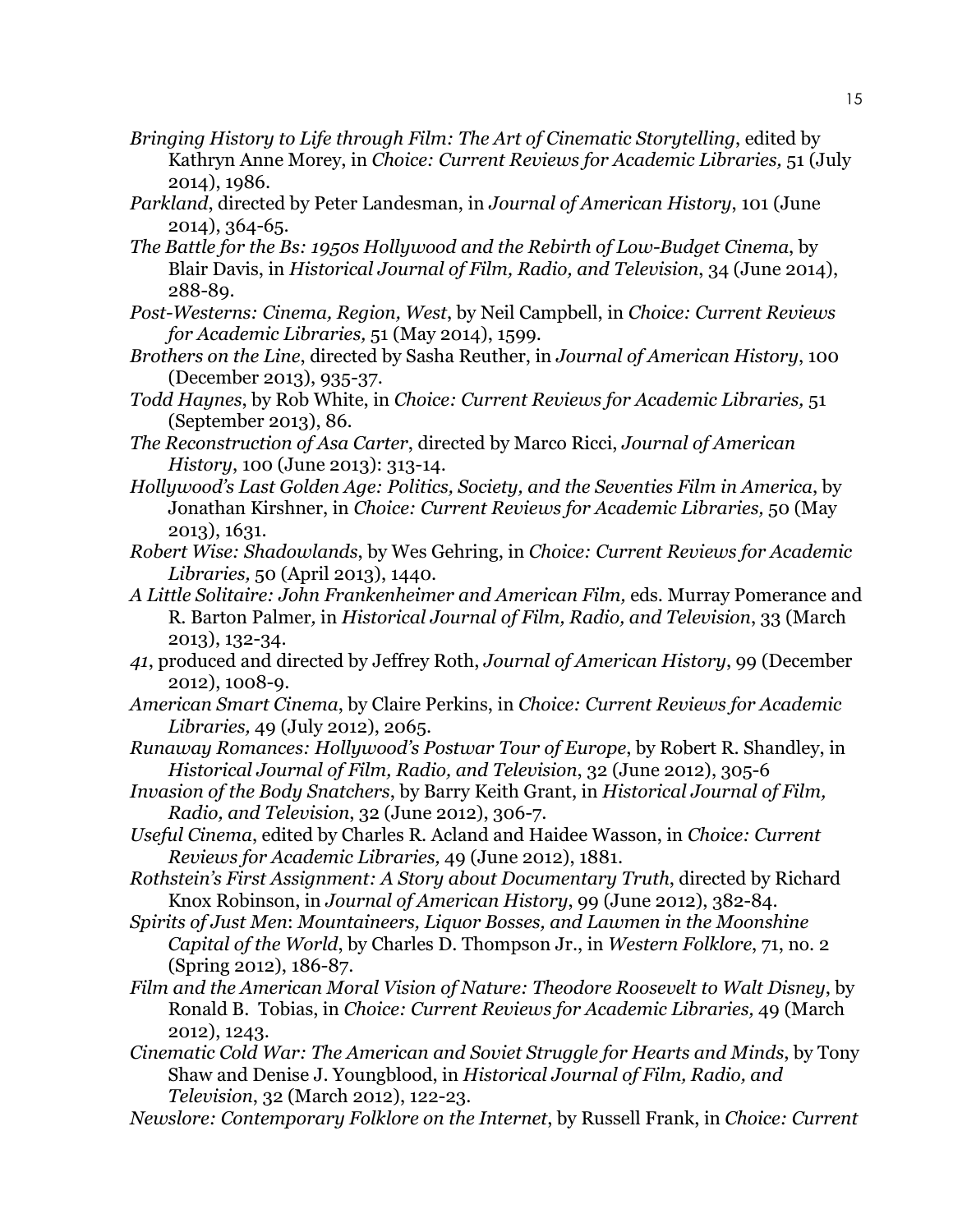*Reviews for Academic Libraries,* 49 (December 2011), 669.

- *Harvest of Loneliness: The Bracero Program*, directed by Gilbert Gonzalez and Vivian Price, in *Journal of American History*, 98 (December 2011), 944-45.
- *Arthur Penn: American Director*, by Nat Segaloff, in *Choice: Current Reviews for Academic Libraries,* 49 (October 2011), 310-11.
- *Pictures from a Drawer: Prison and the Art of Portraiture*, by Bruce Jackson, in *Western Folklore*, 70, nos. 3-4 (Summer/Fall 2011), 390-92.
- *Hollywood Lighting: From the Silent Era to Film Noir*, by Patrick Keating, in *Historical Journal of Film, Radio, and Television*, 31 (June 2011), 317-18.
- *America's Folklorist: B. A. Botkin and American Culture*, edited by Lawrence Rodgers and Jerrold Hirsch, in *Choice: Current Reviews for Academic Libraries,* 48 (March 2011), 1270.
- *The Film Paintings of David Lynch: Challenging Film Theory*, by Allister Mactaggart, in *Choice: Current Reviews for Academic Libraries,* 48 (February 2011), 1088.
- *Power for the Parkinsons* and *The Parkinsons*, directed by Ephraim K. Smith, in *Journal of American History*, 97 (December 2010), 906.
- *Lydia's Open Door: Inside Mexico's Most Modern Brothel,* by Patty Kelly, in *Western Folklore*, 69 (Winter 2010), 136-37.
- *Authors Out Here: Fitzgerald, West, Parker, and Schulberg in Hollywood*, by Tom Cerasulo, in *Choice: Current Reviews for Academic Libraries,* 48 (October 2010), 274.
- *It's the Pictures That Got Small: Hollywood Film Stars on 1950s Television*, by Christine Becker, in *Film International*, 8 (no. 1, 2010), 78-79.
- *Mystery, Violence, and Popular Culture*, by John G. Cawelti, in *Journal of American Folklore*, 123 (Spring 2010), 235-36.
- *Robert Altman: The Oral Biography,* by Mitchell Zuckoff, in *Choice: Current Reviews for Academic Libraries,* 47 (March 2010), 1289.
- *David Lynch: Beautiful Dark*, by Greg Olson, in *Choice: Current Reviews for Academic Libraries,* 46 (June 2009), 1942.
- *Objects and Memory*, directed by Jonathan Fein and Brian Danitz, in *Journal of American History*, 96 (June 2009), 320-22.
- *Folklore/Cinema: Popular Film as Vernacular Culture*, edited by Sharon R. Sherman and Mikel J. Koven, in *Western Folklore* 68, nos. 2=3 (Spring-Summer 2009), 328- 30.
- *Intelligence Work: The Politics of American Documentary*, by Jonathan Kahana, in *Choice: Current Reviews for Academic Libraries,* 46 (February 2009), 1105.
- *Controversial Cinema: The Films That Outraged America*, by Kendall R. Phillips, in *Choice: Current Reviews for Academic Libraries,* 46 (December 2008), 695-96.
- *Embroidered with Gold, Strung with Pearls: The Traditional Ballads of Bosnian Women,* by Aida Vidan, and *Music in Bulgaria: Experiencing Music, Expressing Culture,* by Timothy Rice, in *Journal of American Folklore*, 121 (Fall 2008), 501-2.
- *In the Shadow of the Moon*, directed by David Sington, in *Journal of American History*, 95 (June 2008), 290-91.
- *Looking Past the Screen: Case Studies in American Film History and Method*, edited by Jon Lewis and Eric Smoodin, in *Choice: Current Reviews for Academic Libraries,* 45 (May 2008), 1546.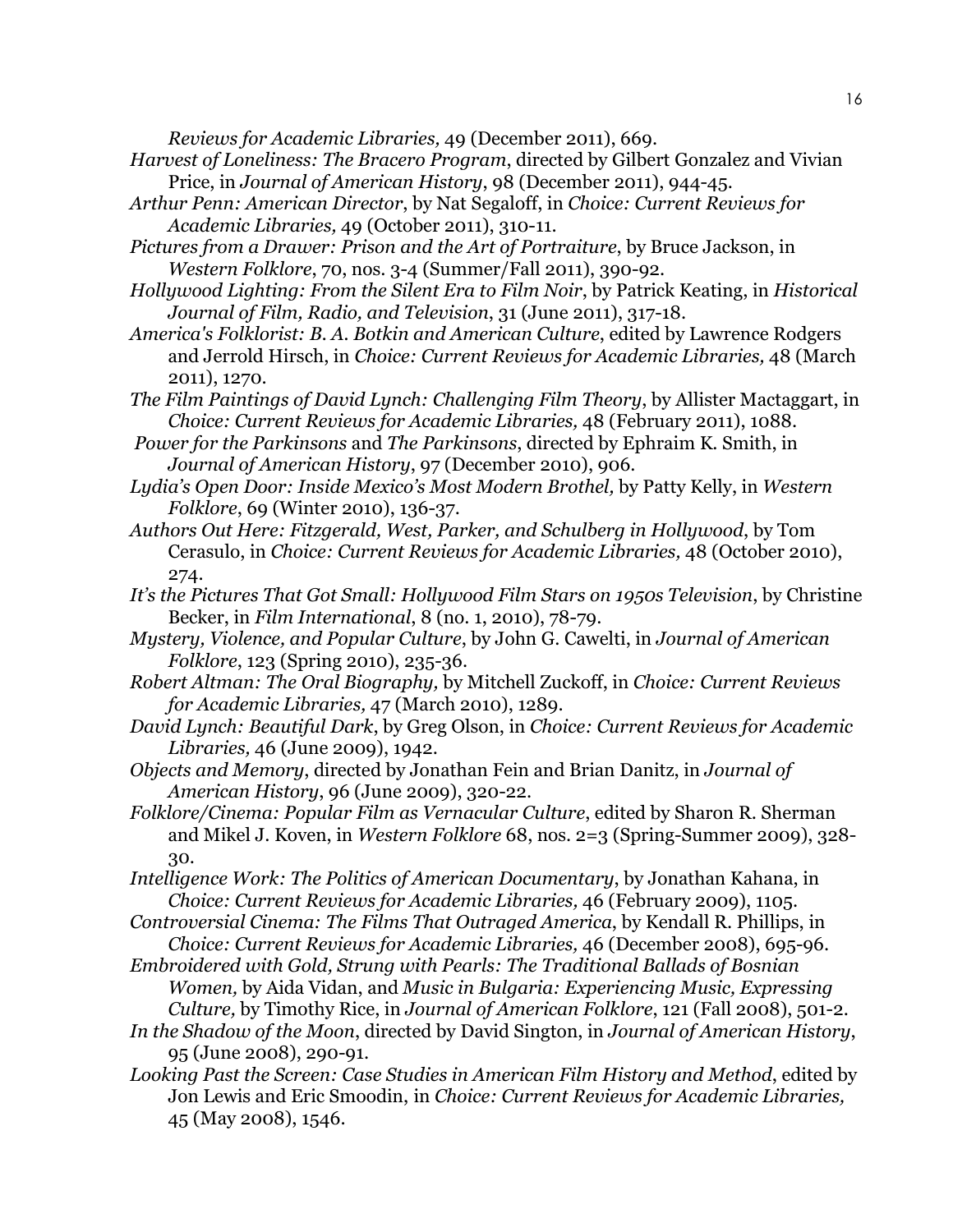- *Folklore/Cinema: Popular Film as Vernacular Culture*, edited by Sharon R. Sherman and Mikel J. Koven, in *Choice: Current Reviews for Academic Libraries,* 45 (May 2008), 1545.
- *Self-Help Books: Why Americans Keep Reading Them*, by Sandra K. Dolby, in *Western Folklore*, 67, no. 1 (Winter 2008), 117-19.
- *Framed Time: Toward a Postfilmic Cinema*, by Garrett Stewart, in *Choice: Current Reviews for Academic Libraries,* 45 (February 2008), 988.
- *How Far is America From Here? Selected Proceedings of the First World Congress of the International American Studies Association*, edited by Theo D'haen, Paul Giles, Djelal Kadir, and Lois Parkinson Zamora, in *Atlantic Studies*, 4 (October 2007), 307-8.
- *Who is Bozo Texino?: The Secret History of Hobo Graffiti*, directed by Bill Daniel, in *Western Folklore*, 66, nos. 3-4 (Summer-Fall 2007), 417-18.
- *The Solaris Effect: Art and Artifice in Contemporary American Film*, by Steven Dillon, in *Choice: Current Reviews for Academic Libraries,* 44 (July 2007), 1919.
- *Cinephilia and History, or The Wind in the Trees*, by Christian Keathley, in *Choice: Current Reviews for Academic Libraries,* 44 (April 2007), 1347.
- *One More Train to Ride: The Underground World of Modern American Hoboes,* by Cliff Williams, in *Journal of American Folklore*, 119 (Fall 2006), 489-90.
- *Icons of Grief: Val Lewton's Home Front Pictures,* by Alexander Nemerov, in *Film International*, 4 (no. 23, November 2006), 76-77.
- *If. . .* , by Paul Sutton, in *Film International*, 4 (no. 23, November 2006), 83.
- *Virtual Voyages: Cinema and Travel,* edited by Jeffrey Ruoff, in *Choice: Current Reviews for Academic Libraries,* 44 (November 2006), 490.
- *Henry Bumstead and the World of Hollywood Art Direction,* by Andrew Horton, in *Film International*, 3 (no. 18, November 2005), 47.
- *Groundhog Day,* by Ryan Gilbey, in *Film International,* 3 (no. 17, September 2005): 48- 49.
- *Regarding Frank Capra: Audience, Celebrity, and American Film Studies, 1930-1960,*  by Eric Smoodin, in *Choice: Current Reviews for Academic Libraries,* 42 (July-August 2005), 1995.
- *The Cinema of David Lynch: American Dreams, Nightmare Visions,* by Erica Sheen and Annette Davison, in *Choice: Current Reviews for Academic Libraries,* 42 (January 2005), 859.
- *Cecil B. DeMille's Hollywood,* by Robert S. Birchard, in *Choice: Current Reviews for Academic Libraries,* 42 (December 2004), 668.
- *The Columbia Companion to American History on Film,* edited by Peter C. Rollins, in *Choice: Current Reviews for Academic Libraries,* 42 (November 2004), 490.
- *Enser's Filmed Books and Plays: A List of Books and Plays from which Films Have Been Made, 1928-2001,* by Ellen Baskin, in *Film International*, 2 (no. 11, September 2004), 54.
- *We Were in the Big One: Experiences of the World War II Generation, edited by Mark* P. Parillo, and *A Date Which Will Live: Pearl Harbor in American Memory* by Emily S. Rosenberg, in *American Studies International*, 42 (June-October 2004), 268-70.
- *Oprah: Celebrity and Formations of Self*, by Sherryl Wilson, in *Choice: Current Reviews*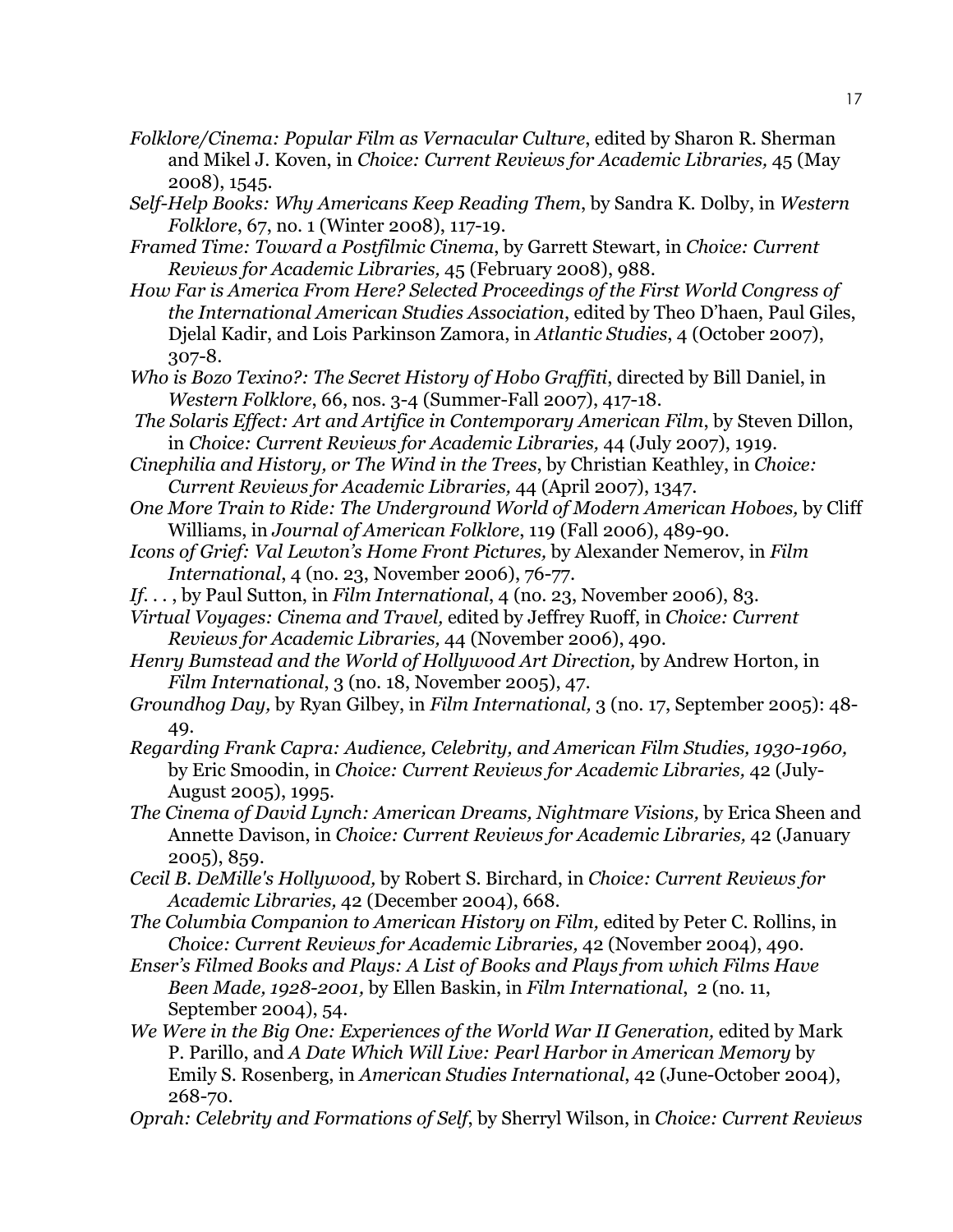*for Academic Libraries,* 41 (May 2004), 1657.

- *Maya Deren and the American Avant-Garde,* edited by Bill Nichols, in *American Studies International*, 42 (February 2004), 132-33.
- *Visions of the Apocalypse: Spectacles of Destruction in American Cinema*, by Wheeler Winston Dixon, in *Choice: Current Reviews for Academic Libraries,* 41 (February 2004), 1085.
- *Atom Egoyan (BFI World Directors)*, by Jonathan Romney, in *Film International*, no. 7 (January 2004), 47.
- *Encyclopedia of Urban Legends*, by Jan Harold Brunvand, in *American Studies International*, 41 (October 2003), 107-8.
- *The Game of Life: College Sports & Educational Values*, by James L. Shulman & William G. Bowen, in *American Studies International*, 41 (Feb. 2003), 236-37.
- *The Infernal Return: The Recurrence of the Primordial in Films of the Reaction Years, 1977-1983*, by Rodney Farnsworth, in *Choice: Current Reviews for Academic Libraries,* 40 (October 2002), 287.
- *Hollywood, Westerns and the 1930s: The Lost Trail*, by Peter Stanfield, in *American Studies International*, 40 (October 2002), 91.
- *The Trial Lawyer's Art*, by Sam Schrager, in *Journal of American Folklore*, 115 (Summer/Fall 2002), 497-98.
- *Raising the Devil: Satanism, New Religions, and the Media*, by Bill Ellis, in *American Studies International*, 40 (June 2002), 100-1.
- *The Dime Novel Companion: A Source Book*, by J. Randolph Cox, in *American Studies International*, 40 (June 2002), 101-2.
- *The Reality Effect: Film Culture and the Graphic Imperative*, by Joel Black, in *Choice: Current Reviews for Academic Libraries,* 39 (June 2002), 1778.
- *Tabloid Culture: Trash Taste, Popular Power, and the Transformation of American Television*, by Kevin Glynn, in *American Studies International*, 40 (February 2002), 81.
- *Polish-American Folklore*, by Deborah Anders Silverman, in *Journal of American Folklore*, 114 (Fall 2001), 501-2.
- *Storytelling in the New Hollywood: Understanding Classical Narrative Technique*, by Kristin Thompson, in *American Studies International*, 39 (Oct. 2001), 99-100.
- *Oliver Stone's USA: Film, History, and Controversy*, edited by Robert Brent Toplin, in *American Studies International*, 39 (October 2001), 98-99.
- *America Noir: Underground Writers and Filmmakers of the Postwar Era*, by David Cochran, in *American Studies International*, 39 (October 2001), 97-98.
- *The Life and Death of Pretty Boy Floyd*, by Jeffery S. King, in *Journal of American Folklore,* 114 (Winter 2001), 117-18.
- *America's Library: The Story of the Library of Congress, 1800-2000*, by James Conaway, in *American Studies International*, 39 (June 2001), 99-100.
- *Belarusans in the United States*, by Vitaut Kipel, in *American Studies International*, 39 (June 2001), 99.
- *Disaster and Memory: Celebrity Culture and the Crisis of Hollywood Cinema*, by Wheeler Winston Dixon; and *The Mourning of John Lennon*, by Anthony Elliott, in *American Studies International*, 38 (October 2000), 127.
- *But*—*He Was Good to His Mother: The Lives and Crimes of Jewish Gangsters*, by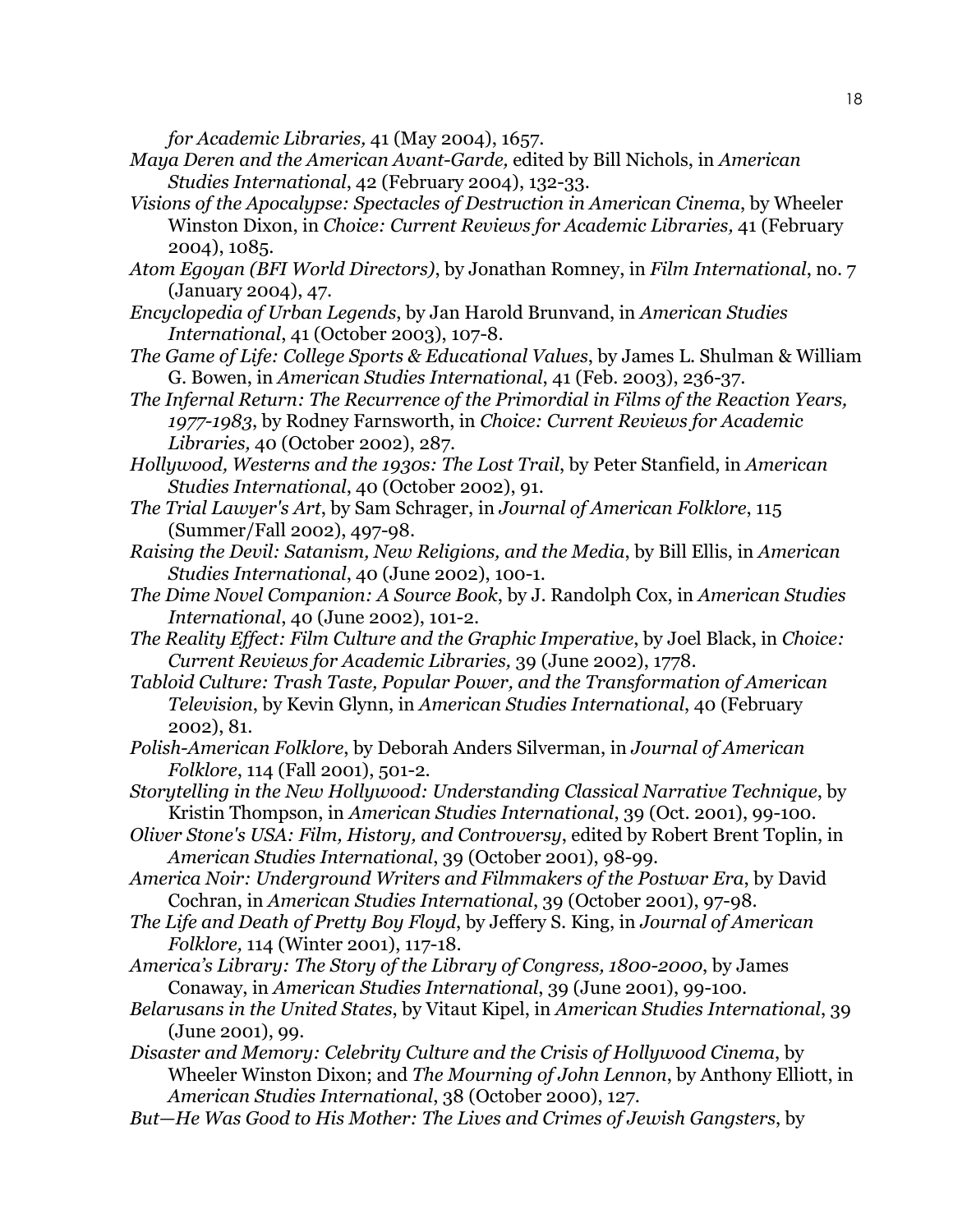Robert A. Rockaway, in *American Studies International*, 38 (Oct. 2000), 126.

- *The First World War and Popular Cinema: 1914 to the Present*, edited by Michael Paris, in *Choice: Current Reviews for Academic Libraries,* 38 (September 2000), 136.
- *The Second Century of Cinema: The Past and Future of the Moving Image*, by Wheeler Winston Dixon, in *Choice: Current Reviews for Academic Libraries,* 38 (September 2000), 136.
- *Ziegfeld Girl: Image and Icon in Culture and Cinema*, by Linda Mizejewski, in *American Studies International*, 38 (June 2000), 126.
- "Smithsonian Folklife Festival on the National Mall," in *Journal of American Folklore*, 113 (Winter 2000), 99-100.
- *Differences in the Dark: American Movies and English Theater*, by Michael T. Gilmore, in *American Studies International*, 37 (June 1999), 126-27.
- *Cracks in the Pedestal: Ideology and Gender in Hollywood*, by Philip Green, in *American Studies International*, 37 (February 1999), 99-100.
- *The New American Cinema*, edited by Jon Lewis, in *American Studies International*, 37 (February 1999), 98-99.
- *Film Nation: Hollywood Looks at U.S. History*, by Robert Burgoyne, in *American Studies International*, 37 (February 1999), 97-98.
- *A Critical Cinema: Interviews with Independent Filmmakers*, by Scott MacDonald, in *American Studies International*, 36 (October 1998), 87-88.
- *Dr. Strangelove's America: Society and Culture in the Atomic Age*, by Margot Henricksen in *American Studies International*, 36 (June 1998), 92-93.
- *Westerns: Making the Man in Fiction and Film*, by Lee Clark Mitchell, in *American Studies International*, 36 (February 1998), 98-99.
- *Somewhere in the Night: Film Noir and the American City*, by Nicholas Christopher, in *American Studies International*, 36 (February 1998), 99-100.
- *Running with Bonnie and Clyde: The Ten Fast Years of Ralph Fults*, by John Neal Phillips, and *Daltons!: The Raid on Coffeyville, Kansas*, by Robert Barr Smith, in *Journal of American Folklore*, 110 (Fall 1997), 464-65.
- *Reel Patriotism: The Movies and World War I*, by Leslie Midkiff DeBauche, in *American Studies International*, 35 (October 1997), 106-7; and *Choice: Current Reviews for Academic Libraries,* 35 (November 1997), 490.
- *Hollywood's High Noon: Moviemaking and Society Before Television*, by Thomas Cripps, in *American Studies International*, 35 (October 1997), 108-9.
- *Celebrity and Power: Fame in Contemporary Culture*, by P. David Marshall, in *Choice: Current Reviews for Academic Libraries,* 35 (September 1997), 135.
- *Black Film/White Money*, by Jesse Algeron Rhines, in *American Studies International*, 35 (June 1997), 111.
- *Projecting the Shadow: The Cyborg Hero in American Film*, by Janice Hocker Rushing and Thomas S. Frentz, in *American Studies International*, 35 (June 1997), 110-11.
- *Inventing the Public Enemy: The Gangster in American Culture, 1918-1934*, by David E. Ruth, in *American Studies International*, 35 (June 1997), 111-12.
- *Pioneers, Passionate Ladies, and Private Eyes: Dime Novels, Series Books, and Paperbacks*, ed. Larry E. Sullivan and Lydia Cushman Schurman, in *American Studies International*, 35 (June 1997), 112-13.
- *Beggars and Thieves: Lives of Urban Street Criminals*, by Mark S. Fleisher, in *Journal*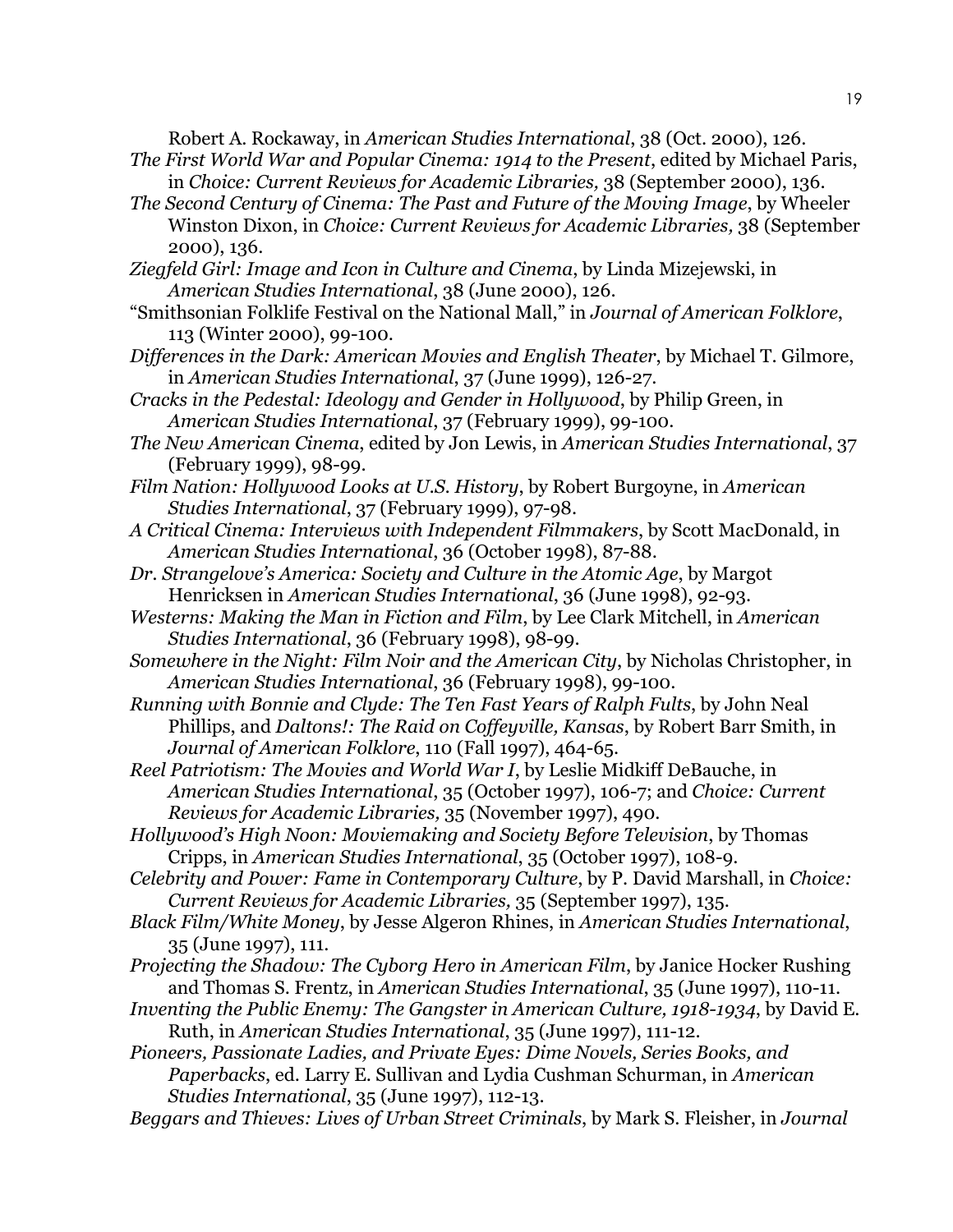*of American Folklore*, 110 (Spring 1997), 226-27.

- *John Ford: Hollywood's Old Master*, by Ronald L. Davis, in *American Studies International*, 35 (February 1997), 113-14.
- *This Mad Masquerade: Stardom and Masculinity in the Jazz Age*, by Gaylyn Studlar, in *Choice: Current Reviews for Academic Libraries,* 34 (January 1997), 804.
- *From Peep Show to Palace: The Birth of American Film*, by David Robinson, in *American Studies International*, 34 (October 1996), 96-97.
- *Past Imperfect: History According to the Movies*, ed. Mark C. Carnes, in *Choice: Current Reviews for Academic Libraries,* 33 (April 1996), 1319.
- *Whom God Wishes to Destroy: Francis Coppola and the New Hollywood*, by Jon Lewis, in *American Studies International*, 34 (April 1996), 84.
- *Teaching Contemporary Theory to Undergraduates*, edited by Dianne F. Sadoff and William E. Cain, in *American Studies International*, 34 (April 1996), 104.
- *Gender in Popular Culture: Images of Men and Women in Literature, Visual Media, and Material Culture*, edited by Susan W. Rollins and Peter C. Rollins, in *American Studies International*, 34 (April 1996), 107-8.
- *Movies and Mass Culture*, edited by John Belton, in *Choice: Current Reviews for Academic Libraries,* 33 (March 1996), 1142.
- *Riding the Video Range: The Rise and Fall of the Western on Television*, by Gary A. Yoggy, in *Choice: Current Reviews for Academic Libraries,* 33 (October 1995), 274.
- *The Oxford Companion to World War II*, edited by I.C.B. Dear and M.R.D. Foot, in *American Studies International*, 33 (October 1995), 113-14.
- *Hollywood in the Information Age*, by Janet Wasko, in *American Studies International*, 33 (October 1995), 97-98.
- *Inside the Mouse: Work and Play at Disney World*, by the Project on Disney, in *American Studies International*, 33 (October 1995), 91-92.
- *Laughing Screaming: Modern Hollywood Horror and Comedy*, by William Paul, in *American Studies International*, 33 (October 1995), 96-97.
- *Down on Their Luck: A Study of Homeless Street People*, by David A. Snow and Leon Anderson, in *Journal of American Folklore*, 108 (Summer 1995), 375-76.
- *Cecil B. DeMille and American Culture: The Silent Era*, by Sumiko Higashi, in *Choice: Current Reviews for Academic Libraries,* 32 (June 1995), 1605.
- Books on World War II: *The Best War Ever: America and World War II*, by Michael C.C. Adams; *Projections of War: Hollywood, American Culture, and World War II*, by Thomas Doherty; *Pacific War Diary*, by James J. Fahey; and *The Censored War: American Visual Experience During World War Two*, by George H. Roeder, Jr., in *American Studies Intl.*, 33 (April 1995), 142-45.
- *Metapop: Self-Referentiality in Contemporary American Popular Culture*, by Michael Dunne, in *American Studies International*, 32 (April 1994), 120-21.
- *Hollywood's Overseas Campaign: The North Atlantic Movie Trade, 1920-1950*, by Ian Jarvie, in *American Studies International*, 32 (April 1994), 122-23.
- *Popular Culture and Acquisitions*, edited by Allen Ellis, and *Popular Culture in Libraries*, edited by Frank Hoffmann, in *American Studies International*, 32 (April 1994), 123-24.
- *The Making of Middlebrow Culture*, by Joan Shelley Rubin, in *American Studies International*, 30 (October 1992), 90-91.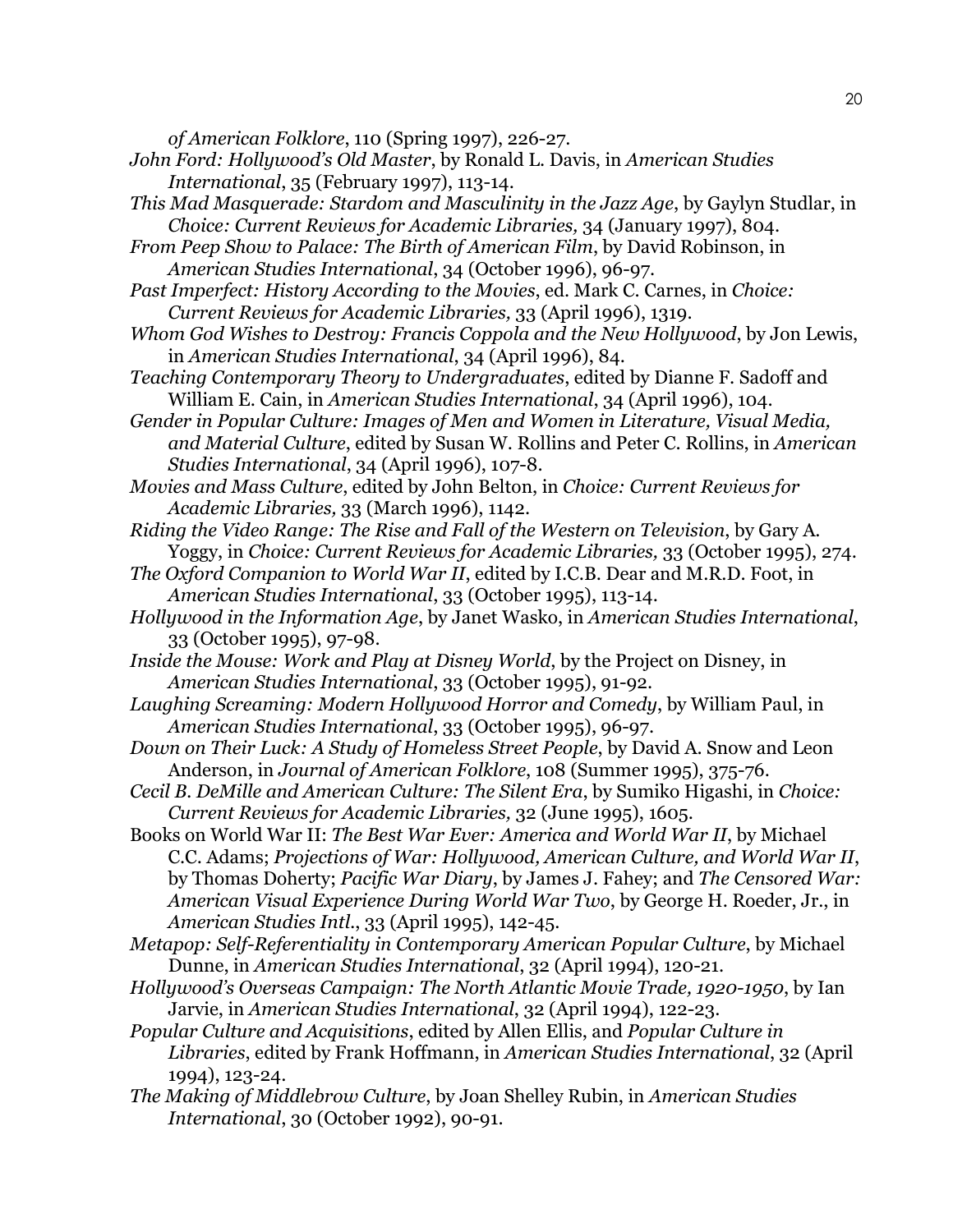- *Iwo Jima: Monuments, Memories, and the American Hero*, by Karal Ann Marling and John Wetenhall, in *American Studies Intl*, 30 (April 1992), 134-35.
- *Popular Culture and Political Change in Modern America*, eds. Ronald Edsforth and Larry Bennett, in *American Studies International*, 30 (April 1992), 133-34.
- *All That Hollywood Allows: Reading Gender in 1950s Melodrama*, by Jackie Byars, in *American Studies International*, 29 (October 1991), 85-86.
- *Making Sense of the Sixties*, produced by WETA-TV for the Public Broadcasting Service, in *American Studies International*, 29 (October 1991), 92-93.
- *The Many Lives of the Batman: Critical Approaches to a Superhero and His Media*, edited by Roberta E. Pearson and William Uricchio, in *American Studies International*, 29 (October 1991), 112-13.
- *Bogdanovich's Picture Shows*, by Thomas J. Harris, in *Choice: Current Reviews for Academic Libraries,* 28 (July-August 1991), 1789-90.
- *William Friedkin: Films of Aberration, Obsession and Reality*, by Thomas D. Clagett, in *Choice: Current Reviews for Academic Libraries,* 28 (May 1991), 1493.
- *The Great Cop Pictures*, by James Robert Parish, in *Choice: Current Reviews for Academic Libraries,* 28 (April 1991), 1292.
- *The Great Detective Pictures*, by James Robert Parish and Michael R. Pitts, in *Choice: Current Reviews for Academic Libraries*, 28 (March 1991), 1144-45.
- *Games of Terror: Halloween, Friday the 13th, and the Films of the Stalker Cycle*, by Vera Dika, in *Choice: Current Reviews for Academic Libraries,* 28 (January 1991), 787-88.
- *Material Dreams: Southern California Through the 1920s*, by Kevin Starr, in *Choice: Current Reviews for Academic Libraries,* 28 (September 1990), 210.
- *The American West from Fiction (1823-1976) into Film (1909-1986)*, by Jim Hitt, in *Choice: Current Reviews for Academic Libraries,* 27 (June 1990), 1686.
- Film Books: *War and Cinema: The Logistics of Perception*, by Paul Virilio; and *Flashbacks in Film: Memory and History*, by Maureen Turim, in *American Studies International*, 28 (April 1990), 98-99.
- *Meet John Doe: Frank Capra, Director*, edited by Charles Wolfe, in *Choice: Current Reviews for Academic Libraries,* 27 (March 1990), 1156.
- *The Written Suburb: An American Site, An Ethnographic Dilemma*, by John D. Dorst, in *Choice: Current Reviews for Academic Libraries,* 27 (December 1989), 686.
- *Shooting War: Photography and the American Experience of Combat*, by Susan D. Moeller, in *Choice: Current Reviews for Academic Libraries,* 27 (September 1989), 208.
- *How the War Was Remembered: Hollywood and Vietnam*, by Albert Auster and Leonard Quart, in *Choice: Current Reviews for Academic Libraries,* 26 (April 1989), 1340.
- Film Books: *The Big V: A History of the Vitagraph Company*, by Anthony Slide; *The First Tycoons*, by Richard Dyer MacCann; *John Ford: The Man and His Films*, by Tag Gallagher; *The Films of the Seventies: A Social History*, by William J. Palmer; and *In Manors and Alleys: A Casebook on the American Detective Film*, by Jon Tuska; in *American Studies International*, 27 (April 1989), 68-69.
- *Encyclopedia of Historic Forts: The Military, Pioneer, and Trading Posts of the United States*, by Robert B. Roberts, in *Journal of American History*, 75 (March 1989),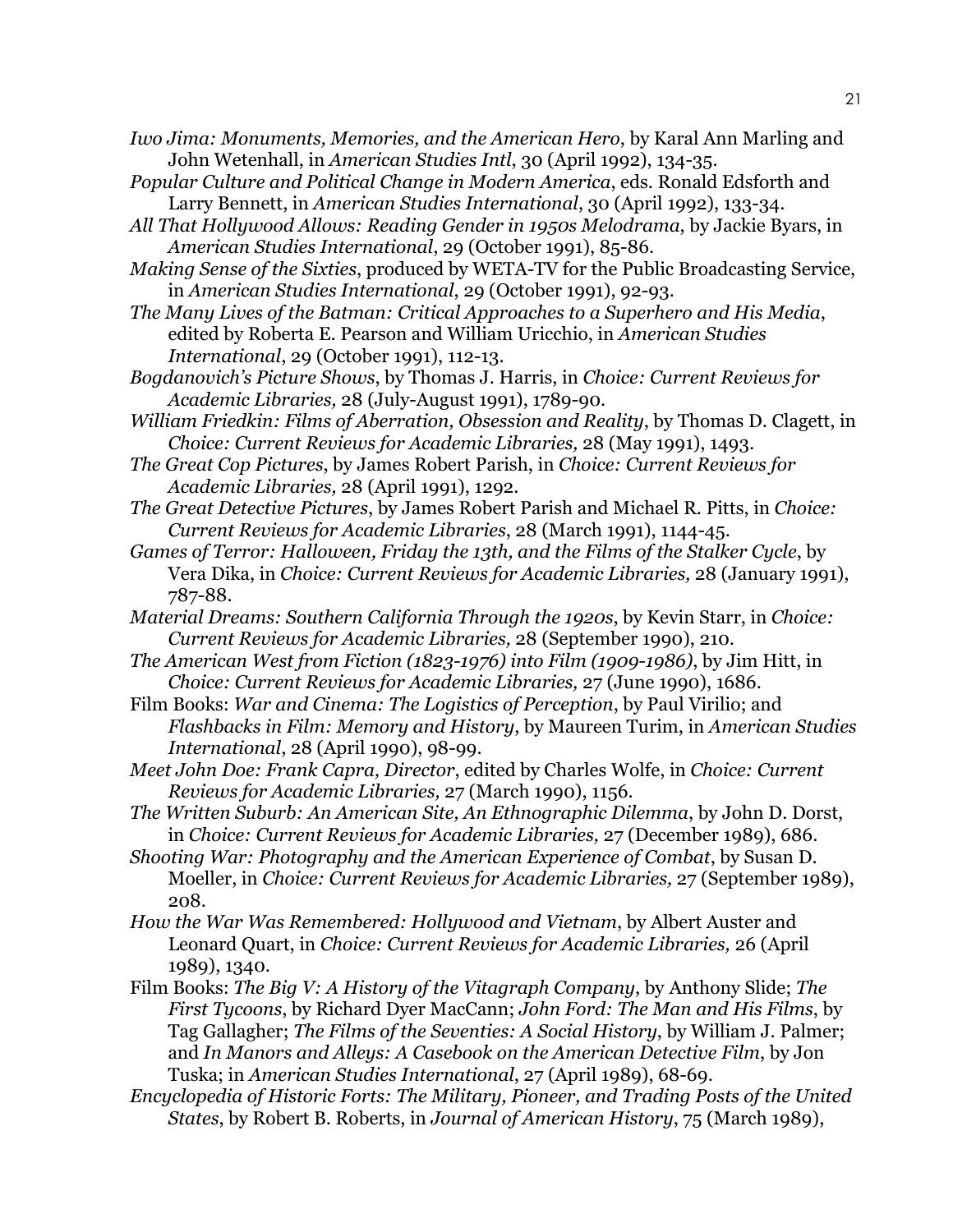1406-7.

- *John Wayne: Prophet of the American Way of Life*, by Emanuel Levy, in *Choice: Current Reviews for Academic Libraries,* 26 (January 1989), 814.
- *Western Films 2: An Annotated Critical Bibliography from 1974 to 1987*, by Jack Nachbar, Jackie R. Donath, and Chris Foran, in *Choice: Current Reviews for Academic Libraries,* 26 (Oct. 1988), 294.
- *International Dictionary of Films and Filmmakers, volumes 4 (Writers and Production Artists) and 5 (Title Index)* in *Choice: Current Reviews for Academic Libraries,* 25 (June 1988), 1536.
- Film Books: *The World War II Combat Film* by Jeanine Basinger; *Hollywood and the Profession of Authorship* by Richard Fine; and *The Marx Brothers: A Bio-Bibliography* by Wes D. Gehring; in *American Studies International*, 26 (April 1988), 84.
- *The World Almanac Who's Who of Film*, by Thomas G. Aylesworth and John S. Bowman, in *Choice: Current Reviews for Academic Libraries,* 25 (March 1988), 1104.
- *Murder on the Santa Fe Trail: An International Incident, 1843*, by Marc Simmons, in *Choice: Current Reviews for Academic Libraries,* 25 (February 1988), 962.
- *Plains Folk: A Commonplace of the Great Plains*, by Jim Hoy and Tom Isern, in *Choice: Current Reviews for Academic Libraries,* 25 (January 1988), 826.
- *The American Film Musical*, by Rick Altman, in *American Studies International*, 25 (October 1987), 94.
- *Martin Scorsese: A Guide to References and Resources*, by Marion Weiss, in *Choice: Current Reviews for Academic Libraries,* 24 (July-August 1987), 1681.
- *Never Satisfied: A Cultural History of Diets, Fantasies, and Fat*, by Hillel Schwartz, in *Choice: Current Reviews for Academic Libraries,* 24 (May 1987), 1438.
- *Western Movies: A TV and Video Guide to 4,200 Genre Films*, by Michael R. Pitts, in *Choice: Current Reviews for Academic Libraries,* 24 (April 1987), 1229.
- *The Classical Hollywood Cinema: Film Style and Mode of Production to 1960*, by David Bordwell, Janet Staiger, and Kristin Thompson, in *American Studies International*, 25 (April 1987), 62.
- Recent Books on Folk Art: *Between the Branches: Folk Art in Delaware County, New York*, by Douglas A. DeNatale; *Singular Visions: Long Island Folk Art from the Late 18th Century to the Present*, edited by Alyce Assael and John Eilertsen; *Folk Art in Texas*, edited by Francis Edward Abernethy; and *Southern Folk Art*, edited by Cynthia Elyce Rubin; in *New York Folklore*, 13 (1987), 167-70.
- *Fisher Folk: Two Communities on Chesapeake Bay*, by Carolyn Ellis, in *Choice: Current Reviews for Academic Libraries,* 24 (December 1986), 696.
- *The American Film Industry: A Historical Dictionary*, by Anthony Slide, in *Choice: Current Reviews for Academic Libraries,* 24 (November 1986), 462.
- Folklore: *I Got the Word in Me and I Can Sing It You Know*, by Gerald L. Davis; and *Women's Folklore, Women's Culture*, edited by Rosan A. Jordan and Susan J. Kalčik; in *American Studies International*, 24 (October 1986), 88.
- *The B Directors: A Biographical Directory*, by Wheeler W. Dixon, in *American Studies International*, 24 (October 1986), 87.
- *American Folk Art: A Guide to Sources*, edited by Simon J. Bronner, in *Western*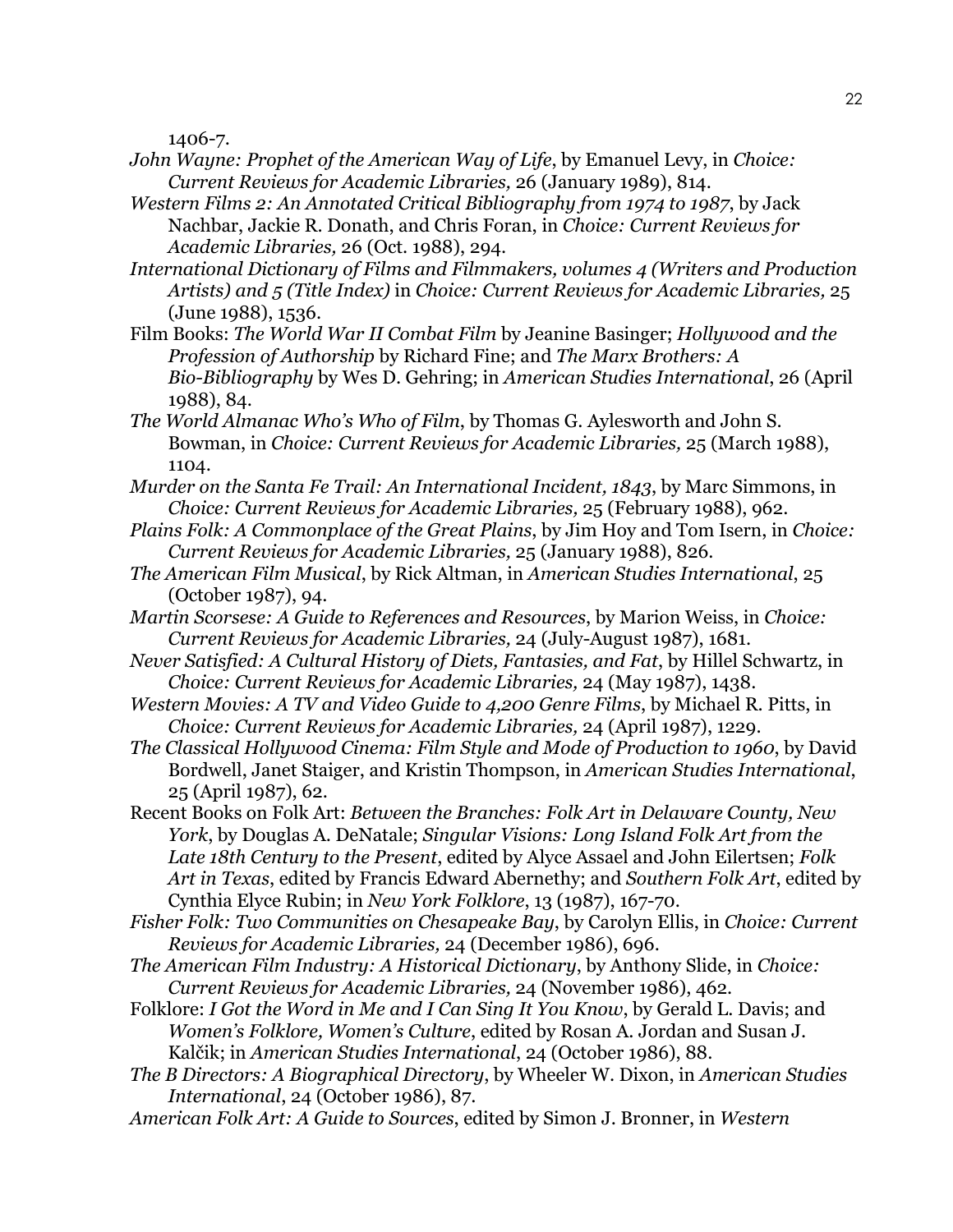*Folklore*, 14 (January 1986), 59-61.

#### PAPERS AND PRESENTATIONS

- "Three Mile Island and the Folklore of Disasters from 1979 to the Present," American Folklore Society conference, 22 October 2021, Harrisburg, Pennsylvania.
- "'A Group of Gypsies Who Live in a Small House on U.S. Highway 13': Photographs by the Farm Security Administration in 1940," Gypsy Lore Society conference, 9 September 2021 (held virtually).
- "A Hitchhiker's Guide to Highways & Byways: Notes from the Past & Present" (moderator), Silver Spring Town Center, 11 August 2021 (held virtually).
- "The Difficult Heritage of Homelessness: Breaking the Rules of Power, Participation, and Progress." International Society for Ethnology and Folklore (SIEF) conference, 21 June 2021 (held virtually).
- "Treaties and Citizenship Withheld: The Dilemma of Native Americans in the Late 19th Century." European Association for American Studies, 1 May 2021 (held virtually).
- "Dear Mr. President: Stories at the Heart of Ordinary Americans in 1942," Oral History in the Mid-Atlantic Region conference, 30 April 2021 (held virtually).
- "Expressions of Pandemic Folklore: Case Studies from 1918 and 2020," National Museum of American History Colloquium, 13 April 2021; and Silver Spring Town Center, 23 April 2021 (both held virtually).
- "Stories of Covid-19-Era Resilience," Chicago Cultural Alliance Activating Heritage conference, 7 April 2021 (held virtually).
- "Neither Snow nor Rain: The Folklore of Postal Service Workers," National Council on Public History conference, 20 March 2021 (held virtually).
- "The Folkloric Roots of the QAnon Conspiracy," Silver Spring Town Center, 15 January 2021 (held virtually).
- "The Persistence of Pandemic Folklore: Case Studies from 1918 and 2020," Modern Language Association convention, 9 January 2021 (held virtually).
- "Folkloristics, Migration, and Geography at the Beringian Crossroads," conference on "Anthropology and Geography: Dialogues Past, Present and Future," 17 September 2020, London, U.K. (held virtually).
- "Production and Curation at the Smithsonian Folklife Festival," Rutgers University, 19 February 2020, New Brunswick, New Jersey.
- "Burning Man: Exploring the Unlimited Potential of the Imagination and Spirit" (moderator), Silver Spring Town Center, 15 January 2020, Silver Spring, Maryland.
- "Being Folk: How Folkloristics Humanizes Cultural Processes" (chair), Modern Language Association convention, 11 January 2020, Seattle, Washington.
- "Women and the Office of Protection Services" (interlocutor), Symposium on Working Women: The Smithsonian Institution as a Case Study, 18 December 2019, Washington, D.C.
- "Changing Climates and Cultural Vulnerability for Indigenous Communities Today" (moderator), American Anthropological Association conference, 23 November 2019, Vancouver, British Columbia.
- "Joe Pyne and Invective Popular Culture in the 1950s and 1960s," American Studies Association conference, 7 November 2019, Honolulu, Hawai'i.
- "Safeguarding the Culture of Homelessness under the Convention for the Safeguarding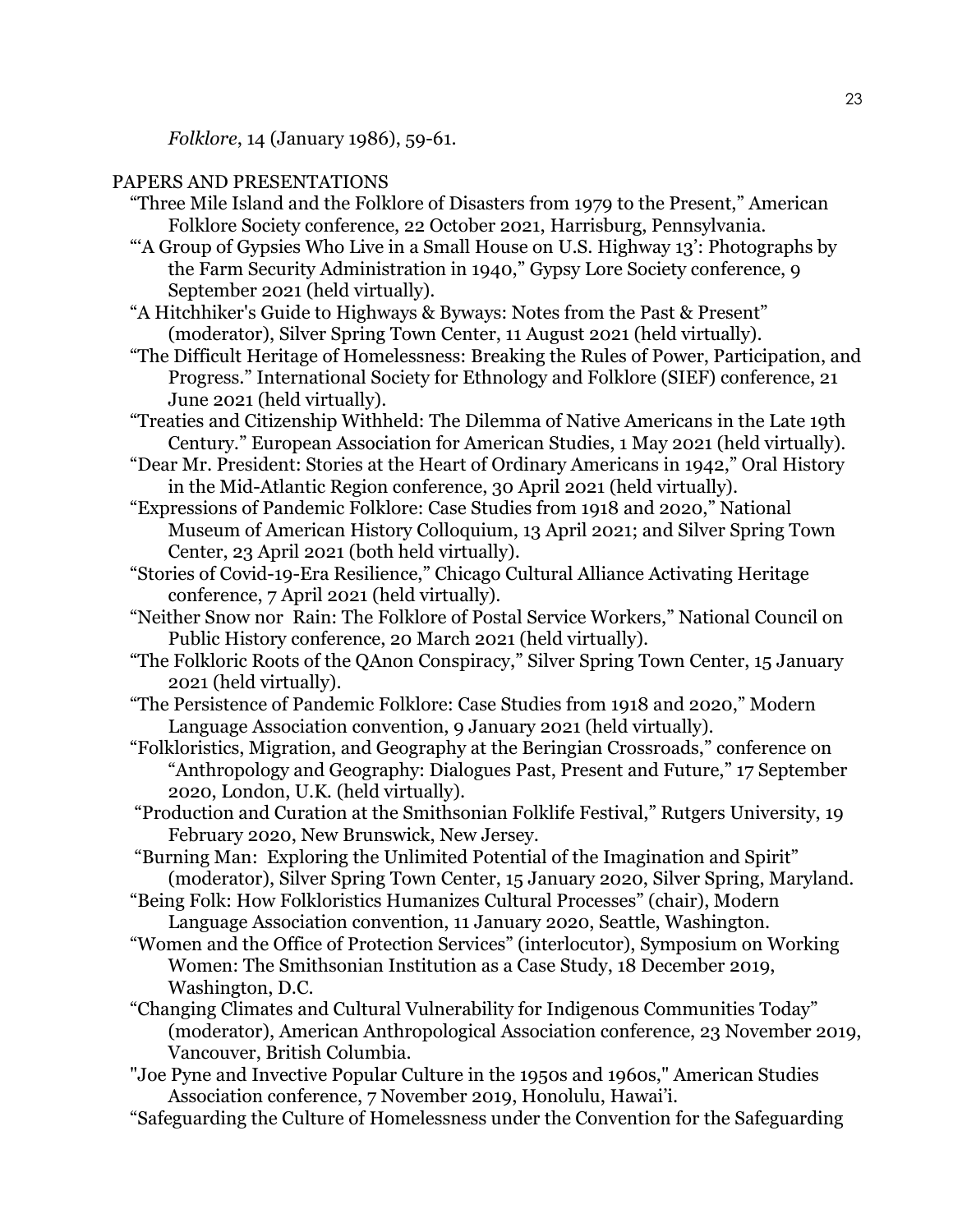of the Intangible Cultural Heritage, Working conference on "Critical Developments in Cultural Sustainability: Sustaining Practice," 23 October 2019, Washington, D.C.

- "Finding the Charms in 'Charm City': Community-Driven Magical Powers and Occult Influences in Baltimore," American Folklore Society conference, 19 October 2019, Baltimore, Maryland.
- "A Folkloristic Analysis of Polish Immigrant Narratives in Western Canada," Canadian (Re)visions conference, 27 September 2019, Łódź, Poland.
- "Hollywood Films in the 21st Century: Old and New Directions for Contemporary American Cinema," Ivan Vazov National Library, Plovdiv, Bulgaria, and Sofia City Library American Corner, Sofia, Bulgaria, 19 and 20 September 2019.
- "Illustrations of Romani/Gypsy Culture in Popular American Magazines of the Early 20th Century," Gypsy Lore Society conference, 17 August 2019, Reykjavik, Iceland.
- "By the Time We Got to Woodstock---50 Years Later" (moderator), Silver Spring Town Center, 12 August 2019, Silver Spring, Maryland.
- "The Farm Security Administration's Photographs of Roma on Maryland's Eastern Shore," Chesapeake Studies Conference, 6 June 2019, Salisbury, Maryland.
- "Folk Costume and the Smithsonian Folklife Festival," La Blouse Roumaine: Traditional Textiles, Art, and Cultural Fashion, George Washington University Museum and Textile Museum, 16 May 2019, Washington, D.C.
- "Deaf Folklore and Deaf Culture: Access and Inclusion at the 1981 Festival of American Folklife," Oral History in the Mid-Atlantic Region conference, 18 April 2019, West Long Branch, New Jersey.
- "Latina Historians Expanding the Archives" (chair), National Council on Public History conference, 30 March 2019, Hartford, Connecticut.
- "Unstuck in Horology: The Cinematic Rendering of *Slaughterhouse-Five*," Northeast Modern Language Association conference, 22 March 2019, National Harbor, Maryland.
- "Looking Back on Talking Back to Television," Southeast American Studies Association conference, 15 March 2019, Atlanta, Georgia.
- "Human Connectedness in *The Silver Branch*," 21st Annual Environmental Film Festival, Eckerd College, 24 February 2019, St. Petersburg, Florida.
- "Genre and Performance as Textual Transaction" (chair), Modern Language Association convention, 5 January 2019, Chicago, Illinois.
- "To Promote the Increase and Diffusion of Knowledge: The Smithsonian Institution Today," Okinawa Prefectural Museum, 12 December 2018, Naha, Japan.
- "150 Years of Japanese Immigration to the United States," University of Teacher Education Fukuoka, 11 December 2018, Munakata, Japan.
- "Holiday Traditions in a Multicultural America," America-Japan Society of Oita, 10 December 2018, Oita, Japan.
- "Immigrant Societies in Contemporary America," Oita Prefectural College of Arts and Culture, 8 December 2018, Oita, Japan.
- "'On the Move' at the Smithsonian Folklife Festival," Conference--On the Move: Migration and Diasporas, 29 November 2018, Tartu, Estonia.

 "Commemorating and Coming to Terms with the Past" (chair), American Anthropological Association conference, 18 November 2018, San Jose, California.

"Monumental Memory" (chair), American Studies Association conference, 9 November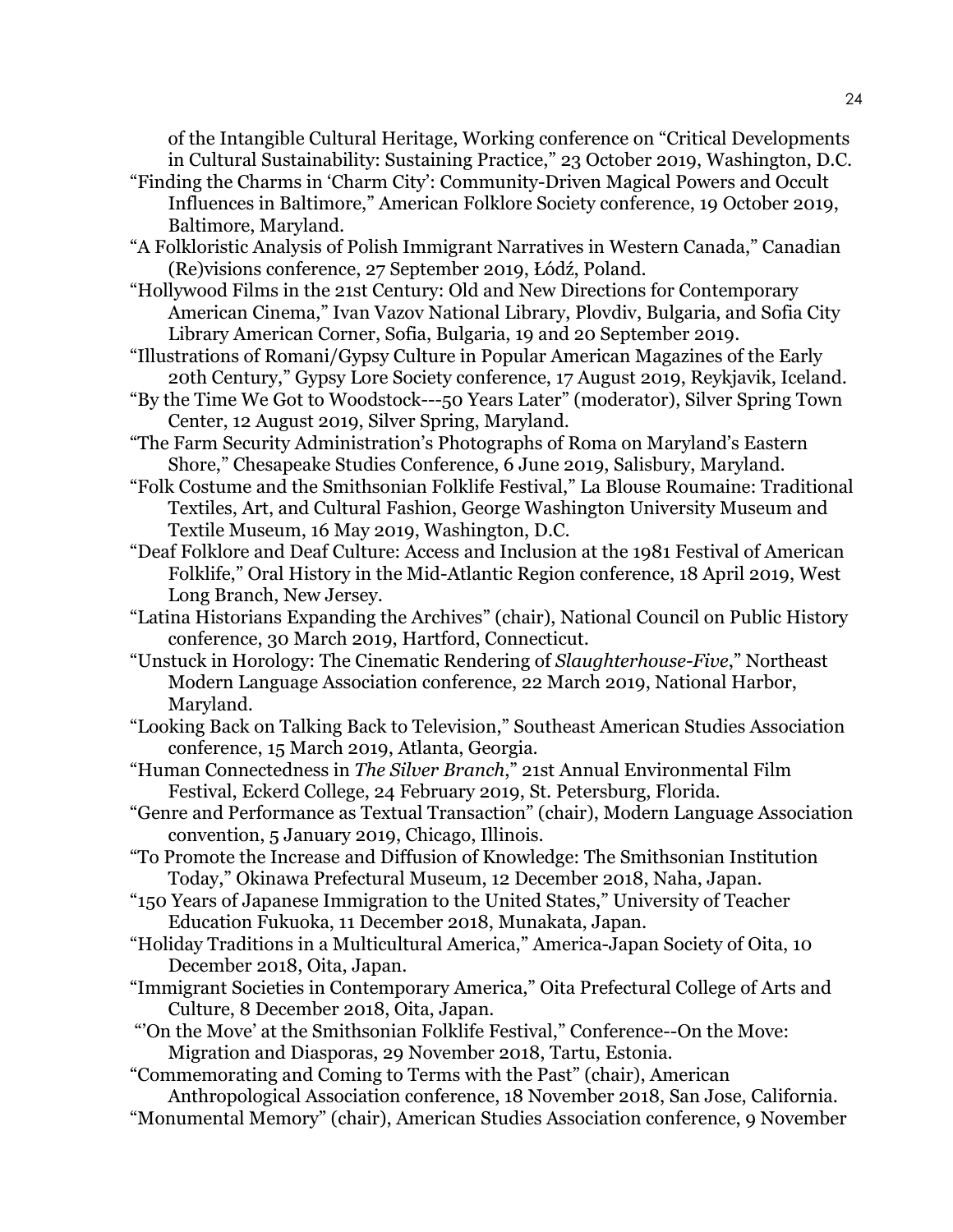2018, Atlanta, Georgia.

- "Folklore and The Fra: Traditions of Elbert Hubbard and the Roycrofters in East Aurora, N.Y.," American Folklore Society conference, 19 October 2018, Buffalo, New York.
- "The Language of Hollywood Cinema" and "To Promote the Increase and Diffusion of Knowledge: The Smithsonian Institution Today," American Corner Constanta, 8-9 November 2018, Constanta, Romania.

 "Gateways and Crossroads on the U.S. National Mall: The Romania Program at the Smithsonian Folklife Festival," Romanian Association for American Studies conference, 5 October 2018, Constanta, Romania.

- "Divisions within Contemporary American Society," Veliko Turnovo University, 3 October 2018, Veliko Turnovo, Bulgaria.
- "Rituals of Retirement in American Life and Literature," "Traditions and Transitions" conference, 29 September 2018, Sofia, Bulgaria.
- "Investigating the Romanian Roots of Konrad Bercovici," Gypsy Lore Society conference, 6 September 2018, Bucharest, Romania.
- "The Elites and the People: Divisions within Contemporary American Society," University of Łódź, 28 May 2018, Łódź, Poland.
- "Sustainability Success from the Field," American Alliance of Museums conference, 9 May 2018, Phoenix, Arizona.
- "Multilingual Texts and Contexts: Educating, Engaging, and Elevating," American Alliance of Museums conference, 8 May 2018, Phoenix, Arizona.
- "The Shared Heritage of Notley Young's Tobacco Plantation on the Potomac," Vernacular Architecture Forum, 4 May 2018, Alexandria, Virginia.
- "A Preview of the 2018 Smithsonian Folklife Festival," New Jersey Folk Festival, 28 April 2018, New Brunswick, New Jersey.
- "Cultural Diversity and the Smithsonian Folklife Festival," MacDuffie School Diversity Day Keynote Address, 25 April 2018, Granby, Massachusetts.
- "What Stays in Vegas: The Occupational Culture of Casino Workers," National Council on Public History conference, 21 April 2018, Las Vegas, Nevada.
- "Forms of History and Anthropology in the Study of Chicago's Ethnic Neighborhoods," Organization of American Historians conference, 13 April 2018, Sacramento, California.
- "Environment and Protest in the Writings of Upton Sinclair," European Association for American Studies conference, 7 April 2018, London, United Kingdom.
- "Vulnerable Voices of the Homeless: Oral Histories from Washington, D.C.," Oral History in the Mid-Atlantic Region conference, 16 March 2018, Washington, D.C.
- "Behemoth Costs to the Environment," 20th Annual Environmental Film Festival, Eckerd College, 23 February 2018, St. Petersburg, Florida.
- "Werner Herzog's 'Bad Lieutenant' in the Ruins of New Orleans," New Orleans in Medial Imaginations conference, 2 February 2018, Mainz, Germany.
- "To Promote the Increase and Diffusion of Knowledge: The Smithsonian Institution Today," Fachhochschule Bielefeld, 25 January 2018, Bielefeld, Germany.
- "Destabilizing Folklore: Cultural Production in Moments of Insecurity" (chair) and "Folklore Careers Beyond and Within Academia," Modern Language Association convention, 4-5 January 2018, New York, N.Y.
- "Escape from Minnesota: Jesse James, Northfield, and Folk History," American Folklore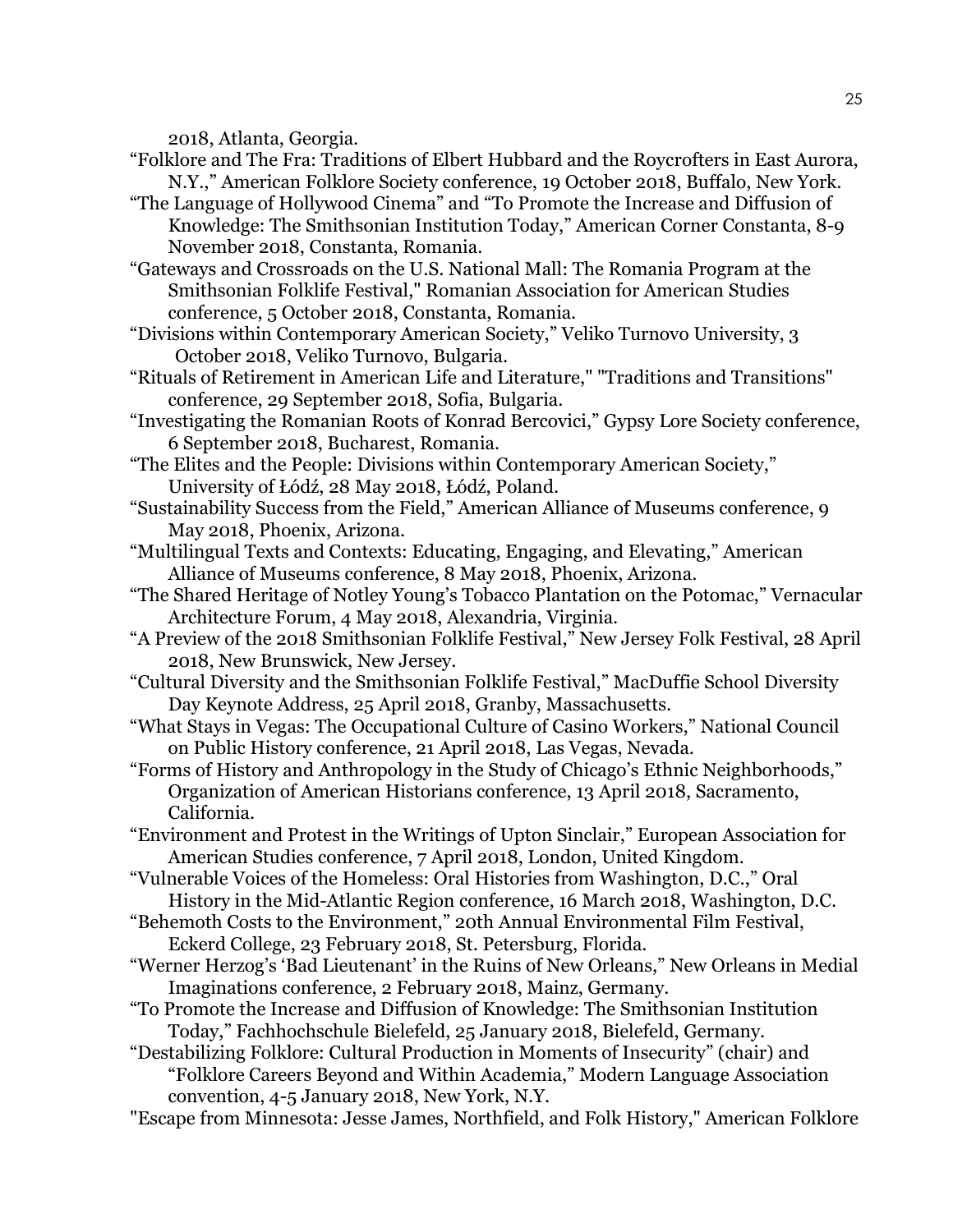Society conference, 20 October 2017, Minneapolis, Minnesota.

- "Connecting Diasporic Communities at the Smithsonian Folklife Festival," Conference on the Inclusive Museum, 17 September 2017, Manchester, United Kingdom.
- "'It's the Gypsy in Me': A Reassessment of Konrad Bercovici's Contributions," Gypsy Lore Society conference, 1 September 2017, Nicosia, Cyprus.
- "The 'Girl in the Picture': Joan Crawford, William Faulkner, and Hollywood Money," Faulkner and Yoknapatawpha conference, 24 July 2017, Oxford, Mississippi.
- "Time Stands Still: The Temporalities of Combat among World War II Veterans," Folklore Studies Association of Canada conference, 28 May 2017, Toronto, Canada.
- "Circus Arts at the 2017 Smithsonian Folklife Festival," Silver Spring Civic Center, 25 May 2017, Silver Spring, Maryland.
- "Sustaining Cultural Traditions in the Twenty-First Century: Policy and Practice," Future of American Folkloristics conference, 20 May 2017, Bloomington, Indiana.
- "Hearing the Homeless: Oral Histories from Washington, D.C.," Oral History of the Mid-Atlantic Region," 28 April 2017, New York, N.Y.
- "Bilingual Texts and Contexts: Is There a Middle Ground," National Council on Public History conference, 21 April 2017, Indianapolis, Indiana.
- "The Social Power of Music," Montgomery College Seminar on Social Justice, 13 April 2017, Washington, D.C.
- "Milestones, Markers, and Moments in 50 Years of the Smithsonian Folklife Festival" and "Folklife, Interrupted: The Potentials and Importance of Folklife Work(ers) in Uncertain Times," Joint conference of Eastern American Studies Association-Middle Atlantic Folklife Association, 31 March-1 April 2017, Harrisburg, Pennsylvania.
- "Homes of the Homeless in Washington, D.C.," International Society for Ethnology and Folklore conference, 29 March 2017, Göttingen, Germany.
- "The Smithsonian's Newest Museum: Conflicted History on the National Mall of the United States," Conference on "Museums and Their Publics at Sites of Contested History," 15 March 2017, Warsaw, Poland.
- "Washington D.C. as a *City of Trees*," 19th Annual Environmental Film Festival, Eckerd College, 19 February 2017, St. Petersburg, Florida.
- "Why Trump Won: Reflections on the 2016 U.S. Presidential Election" and "The Political Process Through the Lens," Sofia University Department of English and American Studies, 30 November and 1 December 2016, Sofia, Bulgaria.
- "Shifting Paradigms for Paradigm Shifts," New Paradigms for English Studies conference, 26 November 2016, Sofia, Bulgaria.
- "Sonic Cosmopolitanism" (session chair), American Studies Association conference, 17 November 2016, Denver, Colorado.
- "Engaging More Diverse Constituencies in the 21st Century," National Humanities Conference, 11 November 2016, Salt Lake City, Utah.
- "The 2016 U.S. Presidential Election," University of New York Tirana, 7 November 2016, Tirana, Albania.
- "Three Expressions of Culture: Academic, Popular, and Folk," "Hollywood Film Genres and Their Importance in American Culture," and "The 2016 U.S. Presidential Election," Universiteti Aleksander Moisiu, 2-4 November 2016, Durrës, Albania.
- "Miami Dice: Unfinished Stories of Gambling in Dade County, Florida," American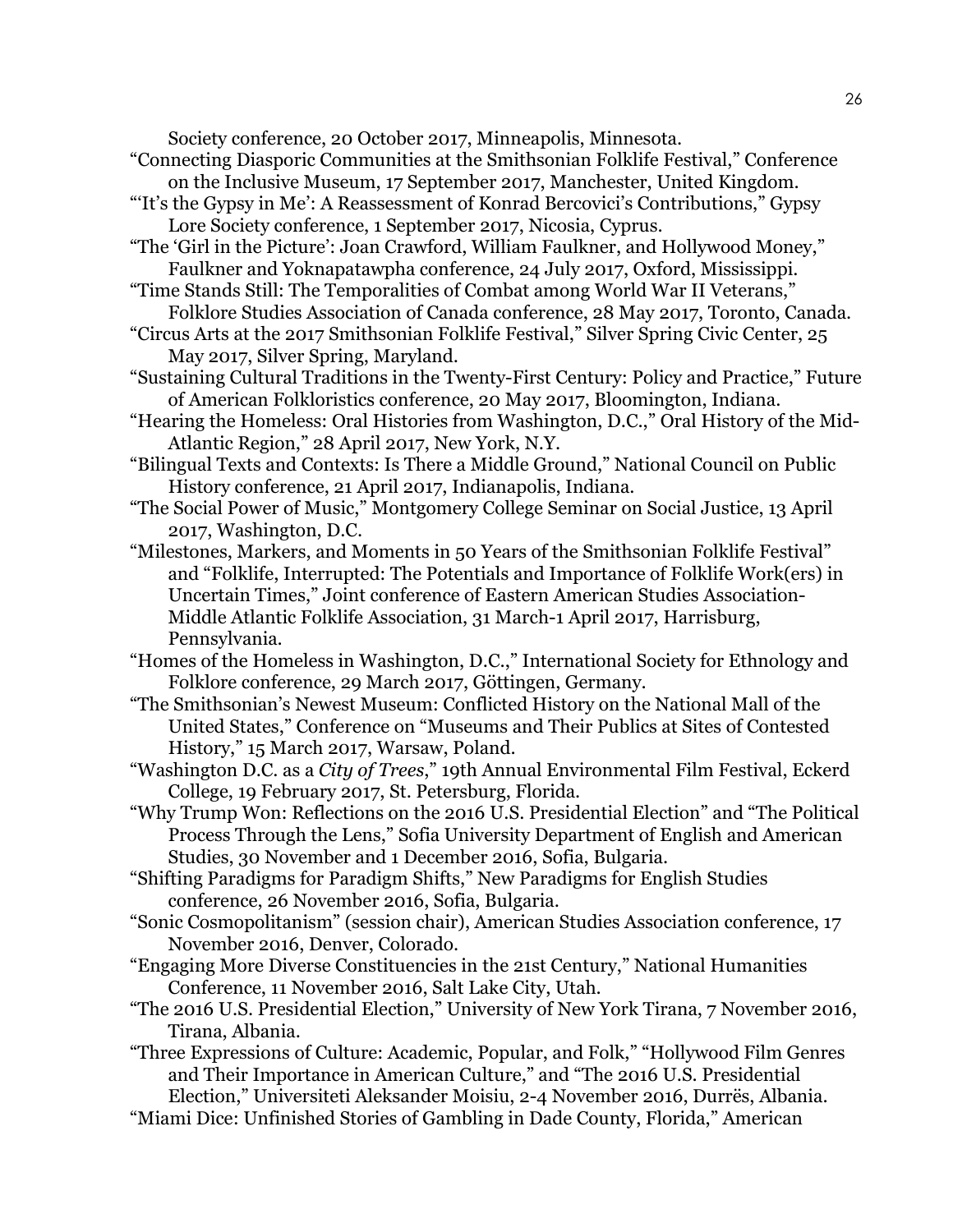Folklore Society conference, 22 October 2016, Miami, Florida.

- "Affectionately Acquainted with Gypsies': Victor Weybright's Two Years at Hull House," Gypsy Lore Society conference, 15 September 2016, Södertörn, Sweden.
- "Learning from Ploieşti in World War II: The Military Failure and Cultural Significance of Operation Tidal Wave," European Association for American Studies conference, 24 April 2016, Constanţa, Romania.
- "Effective Methods for Documenting and Presenting Cultural Heritage," and "Using Media Effectively in Cultural Heritage Programming," Delta Symposium, Arkansas State Symposium, 15-16 April 2016, Jonesboro, Arkansas.
- "An Irish American Catholic Spy in Ireland: Martin S. Quigley and the Office of Strategic Services in World War II," British and Irish Associations for American Studies, 9 April 2016, Belfast, Northern Ireland.
- "The Divisive and Unifying Forces of Race in the Correspondence of Thaddeus Stevens," Eastern American Studies Association conference, 2 April 2016, Lancaster, Pennsylvania.
- "Past Exclusion/Present Inclusion: Preserving, Sharing, and Interpreting the Chinese American Experience," National Council on Public History conference, 17 March 2016, Baltimore, Maryland.
- "Racial Disjunctures During World War II at Camp Lee, Virginia," Virginia Forum, 4 March 2016, Jamestown Settlement, Virginia.
- "Cosmic Waters and *The Pearl Button*," 18th Annual Environmental Film Festival, Eckerd College, 26 February 2016, St. Petersburg, Florida.
- "Tradition and Cultural Heritage at the Smithsonian Folklife Festival," Rutgers University, 15 February 2016, New Brunswick, New Jersey.
- "Foodways at the Smithsonian Folklife Festival," Faculty of Information, University of Toronto, 11 February 2016, Toronto, Ontario.
- "The Jewish Role in Civil Rights: On and Off the Hollywood Screen," Temple Rodef Shalom, 31 January 2016, Falls Church, Virginia.
- "From the 'Great Race' to 'Shopping Alone': Thanksgiving Rituals of Consumption on Black Friday and Cyber Monday," 12th Annual Conference on the Ritual Year, 10 January 2016, Findhorn, Scotland.
- "The 'Encoded Ways' of Remembering the Armenian Genocide," Conference on the Politics of Memory: Victimization, Violence, and Contested Memories of the Past, Columbia University, 4 December 2015, New York, N.Y.
- "Race and Ethnicity in American Film," Oita Prefectural College of Arts and Culture, 28 November 2015, Oita, Japan.
- "Apocalypse Now: The American Eco-Disaster Film," Shirayuri College, 25 November 2015, Tokyo, Japan.
- "Stormy, Husky, Brawling, Strange, and Familiar: Patterns of Migration and Displacement in Chicago," American Anthropological Association conference, 20 November 2015, Denver, Colorado.
- "New Veterans, Timeless Concerns: The Civil War's Aftermath in Washington, D.C.," D.C. Historical Studies conference, 13 November 2015, Washington, D.C.
- "It's a Hoot: The 1960s Folksong Revival in Long Beach, California," American Folklore Society conference, 17 October 2015, Long Beach, California.
- "Folk the Army! GI Resistance in Music and Song," American Studies Association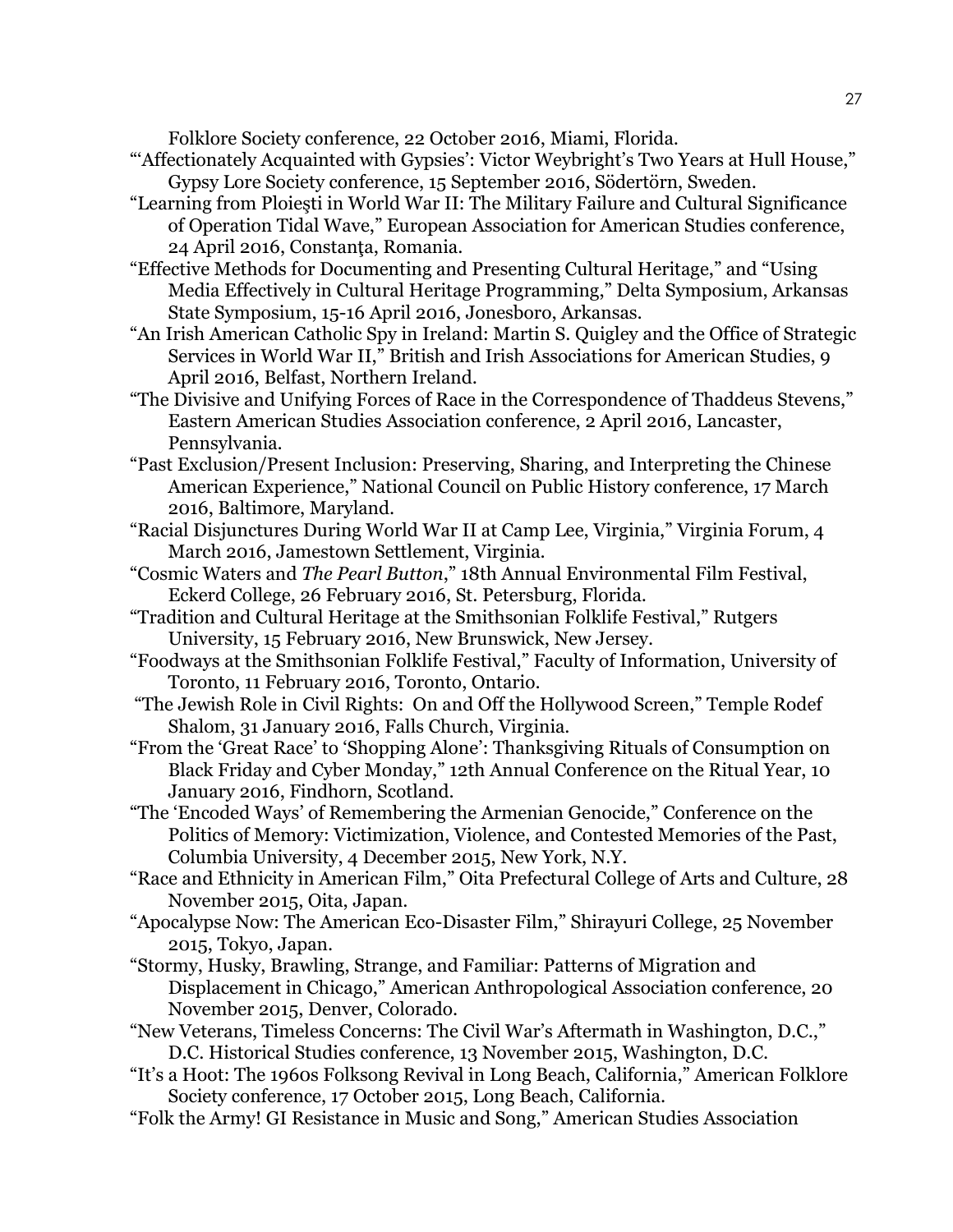conference, 9 October 2015, Toronto, Ontario.

- "The Heart of the Heartland: Regional Specialties from the American Midwest," Terrace Talk at American Food 2.0, 2015 Milan Expo, 24 September 2015, Milan, Italy.
- "The King and the Boss: The Peculiar Relationship of Steve Kaslov and Franklin D. Roosevelt," Gypsy Lore Society conference, 11 September 2015, Chisinau, Moldova.

 "Awakening from the Dream of Death: Parallel Worlds of Folklore in Macushla," 45th International Ballad conference, 2 September 2015, Pristina, Kosovo.

 "Circling the Edge: Presenting History at Public Institutions," National Council on Public History conference, 17 April 2015, Nashville, Tennessee.

- "You've Come a Long Way, *Baby Doll*: Sin and Cinema in the Mississippi Delta," Delta Symposium, Arkansas State University, 9 April 2015, Jonesboro, Arkansas.
- "Fact, Fiction, and Folklore in the New Jersey Pinelands: The Case of the Outlaw Hero," Middle Atlantic Folklife Association/Eastern American Studies Association conference, Rowan University, 28 March 2015, Glassboro, New Jersey.
- "Recent Trends in American Studies," 2nd Annual American Studies Day, American Center, 13 March 2015, Prague, Czech Republic.

 "The Continuing Legacy of *To Kill a Mockingbird*," University of Pardubice English and American Studies, 12 March 2015, Pardubice, Czech Republic.

 "The Declaration of Independence and Its Significance in American Thought," Charles University Faculty of Social Sciences, 11 March 2015, Prague, Czech Republic.

- "Fear, Anxiety, and Laughter: American Films of the Cold War," Moravian Land Library, 11 March 2015, Brno; and American Center, 12 March 2015, Prague, Czech Republic.
- "To Promote the Increase and Diffusion of Knowledge: The Smithsonian Institution Today," University of Economics Department of Cultural Management, 9 March 2015, Prague; and Masaryk University Department of Archaeology and Museum Studies, 10 March 2015, Brno, Czech Republic.

 "A Psychoanalytical Approach to Myths, Legends, and Folktales," Charles University English Department, 9 March 2015, Prague, Czech Republic.

 "When Nature Refuses, *The Fifth Season* Arrives," 17th Annual Environmental Film Festival, Eckerd College, 27 February 2015, St. Petersburg, Florida.

 "Occupational Culture at the Smithsonian Folklife Festival," Rutgers University, 16 February 2015, New Brunswick, New Jersey.

 "Monolith and Monomyth: Folk Motifs in *2001: A Space Odyssey*," Modern Language Association convention, 9 January 2015, Vancouver, British Columbia.

- "Collaborations and Recontextualizations: The China Program of the Smithsonian Folklife Festival," conference on Safeguarding and Representing Traditional Arts as Intangible Cultural Heritage: East Asian and American Perspectives, Honghe University, 11 December 2014, Mengzi, China.
- "Curating and Presenting Social History within the Library and Museum Context," University of Indonesia, 26 November 2014, Jakarta, Indonesia.
- "War Films in Contemporary American Culture," Komunitas Salihara, 24 November 2014, Jakarta, Indonesia.
- "From Trinity to Crossroads: Folklore of the First Atomic Bomb Tests," American Folklore Society conference, 6 November 2014, Santa Fe, New Mexico.
- "Crossing Borders on the U.S. National Mall: The African Diaspora Programs at the Festival of American Folklife," Conference on Mapping Disciplinary History: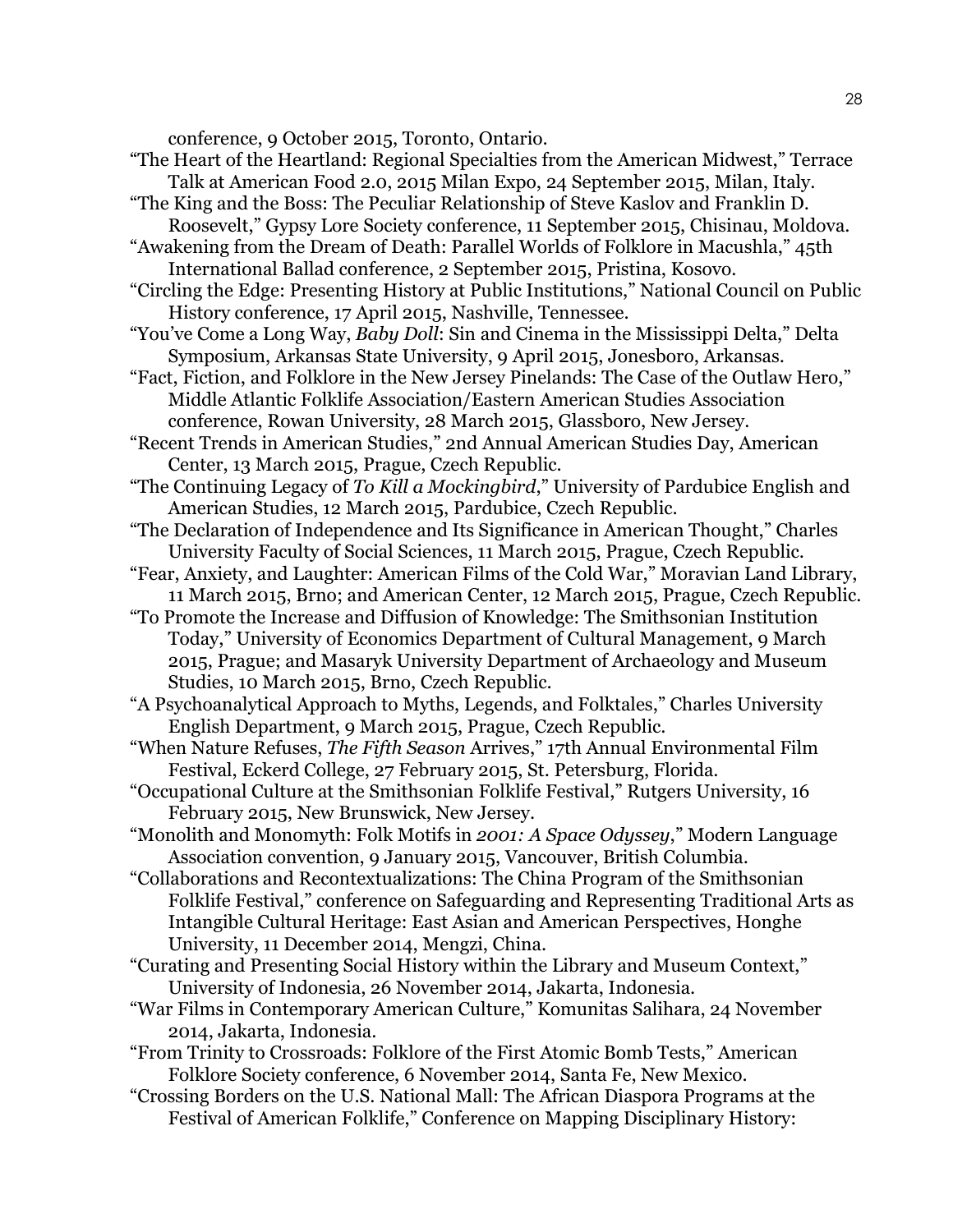Centers, Borderlands and Shared Spaces in Folkloristic Thought, 22 October 2014, Riga, Latvia.

- "New Immigrants and the New Hollywood," Western History Association conference, 17 October 2014, Newport Beach, California.
- "Desolate Dreams: The American West of Wim Wenders," Colloquium on the West in the Americas, Université de Bretagne-Sud, 10 October 2014, L'orient, France.
- "Reconsidering Kyung Won Lee's American Dream," American Studies Association of Korea conference, 26 September 2014, Pyeongtaek, Korea.
- "Hollywood's Cold War Reception 'Behind the Iron Curtain,'" Conference on the Cold War on Film: Then and Now, 19 September 2014, Moscow, Russia.
- "As Unusual as Any Music the American Listener Has Ever Heard": The Gypsy Albums of Monitor Records, Gypsy Lore Society conference, 12 September 2014, Bratislava, Slovakia.
- "*La Luz* in Sleepy Hollow: Ethnic Media, Fruit Pickers, and *The Lawless* (1950)," National Association of Hispanic and Latino Studies Eastern Regional conference, 31 July 2014, Tampa, Florida.
- "Folklore of World War I," New Jersey Folk Festival, 26 April 2014, New Brunswick, New Jersey.
- "China at the 2014 Smithsonian Folklife Festival," Silver Spring Civic Center, 24 April 2014, Silver Spring, Maryland.
- "Crossing Borders Inside 21st-Century Museums," Organization of American Historians conference, 12 April 2014, Atlanta, Georgia.
- "The Sorrowing *Boy with Green Hair*: A Cinematic Allegory Against War and Injustice," European Association for American Studies conference, 4 April 2014, The Hague, Netherlands.
- "'Back to the Salt Mines': Digging for Signification *mit* Hand *und* Krappe," Conference on Stuff: Salt, Smithsonian National Museum of American History, 1 April 2014, Washington, D.C.
- "The Philadelphia Pirates and Other Threats to Health on the Schuylkill River," Eastern American Studies Association conference, 28 March 2014, Philadelphia, Pennsylvania.
- "Suburban Normalcy in Puget Sound: The Case of *The Stepfather*," Society for Cinema and Media Studies conference, 22 March 2014, Seattle, Washington.
- "A Danish *Expedition to the End of the World*," 16th Annual Environmental Film Festival, Eckerd College, 21 February 2014, St. Petersburg, Florida.
- "Murals of Washington: Spectacle and Story" (moderator), 18 February 2014, Chevy Chase Community Center, Washington, D.C.
- "Folklife Festivals in the 21st Century," Rutgers University, 17 February 2014, New Brunswick, New Jersey.
- "*Stranger Than Paradise* and the Landscapes of the 1980s," Smithsonian American Art Museum, 12 February 2014, Washington, D.C.
- "*Easy Rider* and the Counterculture of the 1960s," Smithsonian American Art Museum, 11 December 2013, Washington, D.C.
- "Storytelling and the Smithsonian Folklife Festival," Stara Pazova Municipal Center, 27 November 2013, Stara Pazova, Serbia.
- "Understanding and Sustaining the World's Diverse Cultural Traditions at the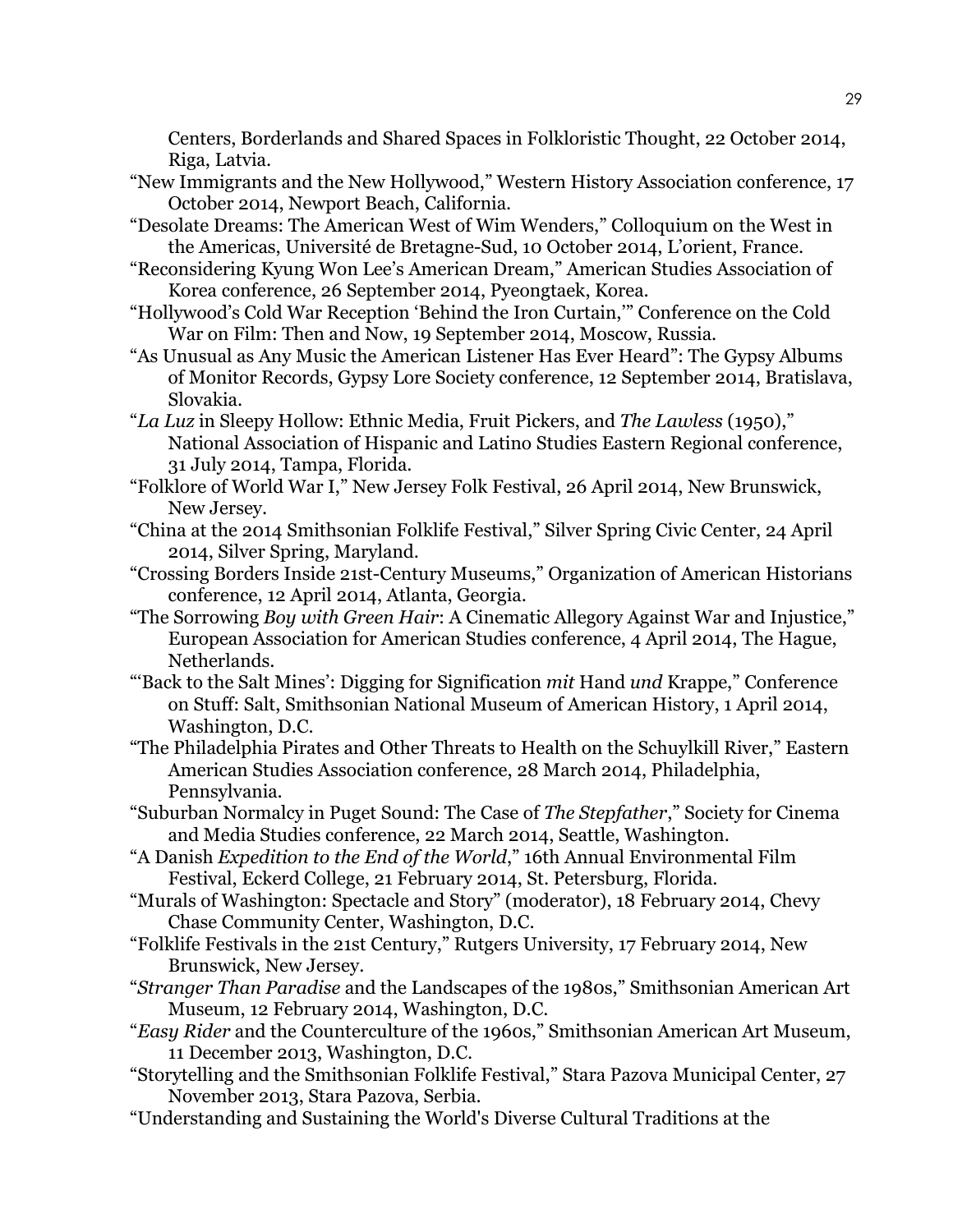Smithsonian Folklife Festival," Center for Study in Cultural Development, 26 November 2013, Belgrade, Serbia.

- "In Debt to *The Poor of New York*: Dion Boucicault and the Panics of 1837/1857," American Studies Association conference, 21 November 2013, Washington, D.C.
- "Coming Home from the 'Good War': World War II Veterans in American Film," Silver Spring Civic Center, 20 November 2013, Silver Spring, Maryland.
- "The Chicano Moses Was *Born in East L.A.*," Smithsonian American Art Museum, 12 November 2013, Washington, D.C.
- "Monuments of Material Culture: The Throne of the Third Heaven of the Nations' Millennium General Assembly," National Museum of History of Azerbaijan, 29 October 2013, Baku, Azerbaijan.
- "Magic on the Mall: The Smithsonian Folklife Festival and Cultural Diversity," Bridgewater College, 24 October 2013, Bridgewater, Virginia.
- "The Wild Deserters of No Man's Land: A Ghoulish Legend of the Great War," American Folklore Society conference, 19 October 2013, Providence, Rhode Island.
- "Stolen by Gypsies in Early-Twentieth-Century Film," Gypsy Lore Society conference, 13 September 2013, Glasgow, Scotland.
- "*To Kill a Mockingbird* and American Culture," American Center, 10 September 2013, Prague, Czech Republic.
- "American Friends: The United States as Viewed by Wim Wenders," International Colloquium of American Studies, Palacky University, 7 September 2013, Olomouc, Czech Republic.
- "Hollywood in the Twenty-first Century," Fulbright International Summer Institute, 12- 16 August 2013, Pravets, Bulgaria.
- "Diversity, Heritage, and U.S. Military History, American Heritage Observance Program," U.S. Department of Defense Health Headquarters, 30 July 2013, Falls Church, Virginia.
- "Where Is My Wandering Boy Tonight? A Story in Song and Film," International Association for Media and History conference, 19 July 2013, Leicester, United Kingdom.
- "Curating a Smithsonian Folklife Festival Program," Fourth Forum on China–United States Intangible Cultural Heritage, 24 May 2013, Washington, D.C.,
- "Azerbaijan at the Smithsonian Folklife Festival," U.S. State Department Forum on Global Diaspora, Karabakh Foundation, 13 May 2013, Washington, D.C.,
- "Indoor Audiences for an Outdoor Event: The Smithsonian Folklife Festival's Emerging New Public," National Council on Public History conference, 20 April 2013, Ottawa, Ontario.
- "The Observer Effect and Oral Histories in the Digital Age," Oral History in the Mid-Atlantic Region conference, 4 April 2013, College Park, Maryland.
- "Laughing Out Lard: The Folklore of Crisco," Conference on Stuff: Grease, Smithsonian National Museum of American History, 1 April 2013, Washington, D.C.
- "Scary Stairs and Green Pea Soup: Folklore of *The Exorcist*," Popular Culture Association/American Culture Association joint conference, 29 March 2013, Washington, D.C
- "*Contact* in the Great Sandy Desert of Western Australia," 15th Annual Environmental Film Festival, Eckerd College, 24 February 2013, St. Petersburg, Florida.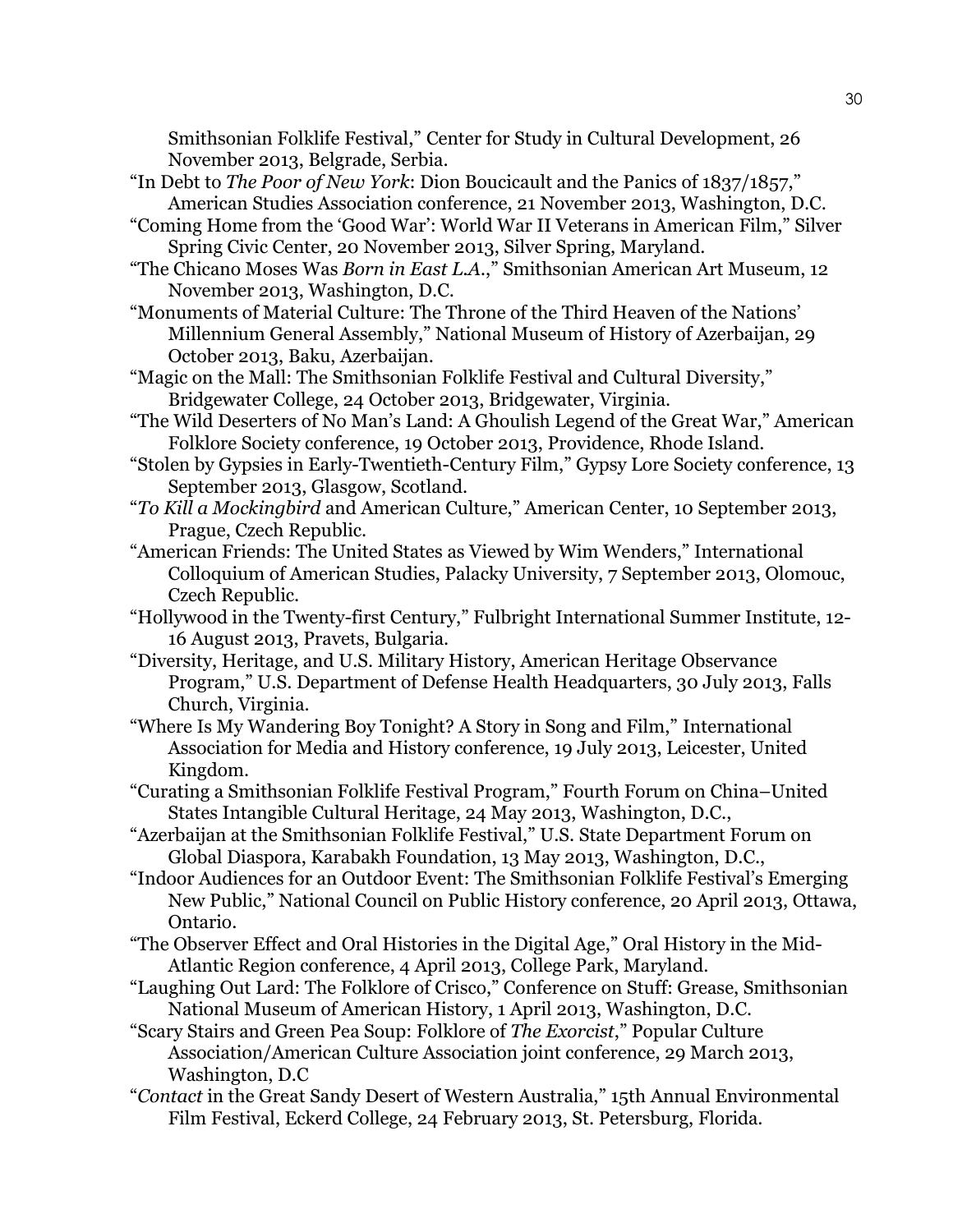- "Eyes on *Once Were Warriors*: The Film's Reception in North America," Australian and New Zealand Studies Association of North America conference, Georgetown University, 15 February 2013. Washington, D.C.
- "Folklife Festival Program Planning and Selection," Rutgers University, 11 February 2013, New Brunswick, New Jersey.
- "Up Against the Paredón: Albizu Campos and Puerto Rican Resistance on Record," American Studies Association conference, 15 Nov. 2012, San Juan, Puerto Rico.
- "Creativity and Cultural Continuity at the Algiers Friendship Day," American Folklore Society conference, 25 October 2012. New Orleans, Louisiana.
- "*City Folk* and the Center for Folklife and Cultural Heritage," 21st International Festival of Ethnological Film, Ethnographic Museum of Belgrade, 14 October 2012, Belgrade, Serbia.
- "Applied Folklore at the Smithsonian Institution," Department of Anthropology, University of Belgrade, 12 October 2012, Belgrade, Serbia,
- "The Only True Gypsy Village in the Land: Carlos de Wendler-Funaro and the Maspeth Settlement of New York," Conference on Roma/Gypsy Studies, 22 September 2012, Istanbul, Turkey.
- "Enclaves, Regions, and Other Geographies" (commentary), Immigration and Entrepreneurship conference, 14 September 2012, College Park, Maryland,
- "Myth and Symbol in *Beasts of the Southern Wild*," Symposium for the Study of Myth, 2 September 2012, Santa Barbara, California.
- "Conjuring Culture: The Smithsonian's Outdoor Museum and Intangible Cultural Heritage," Symposium on Museums and Intangible Heritage, 29 August 2012, Seoul, Korea.
- "Magic on the Mall: The Smithsonian Folklife Festival and Public Performance" (with Olivia Cadaval), Association for Theatre in Higher Education conference, 3 August 2012, Washington, D.C.
- "Why Hollywood Was Afraid of *Virginia Woolf*," Smithsonian American Art Museum, 2 August 2012, Washington, D.C.
- "Jeremiah Smith: White House Worker Extraordinaire," White House Teachers Institute on African American History in the White House Neighborhood, 1 August 2012, Washington, D.C.
- "Robert Altman and the Genius of *Nashville*," Smithsonian American Art Museum, 24 May 2012, Washington, D.C.
- "Bulgarian Culture in the United States," New Jersey Folk Festival, 28 April 2012, New Brunswick, New Jersey.
- "The Beer Garden That Made Milwaukee Famous: Gemeinschaft, Gemütlichkeit, and Schlitz," Organization of American Historians conference, 21 April 2012, Milwaukee, Wisconsin.
- "Expanding the Political: Asian Pacific Americans at the Smithsonian Folklife Festival," Association for Asian American Studies conference, 12 April 2012, Washington, D.C.
- "Generations of World War II Oral Histories and the Formulaic Phenomenon," Oral History in the Mid-Atlantic Region conference, 11 April 2012, Baltimore, Maryland.
- "The Legend of Bonnie and Clyde," George Washington University Film Club, 5 April 2012, Washington, D.C.
- "To Kill a (Beloved) Mockingbird," Smithsonian American Art Museum, 4 April 2012,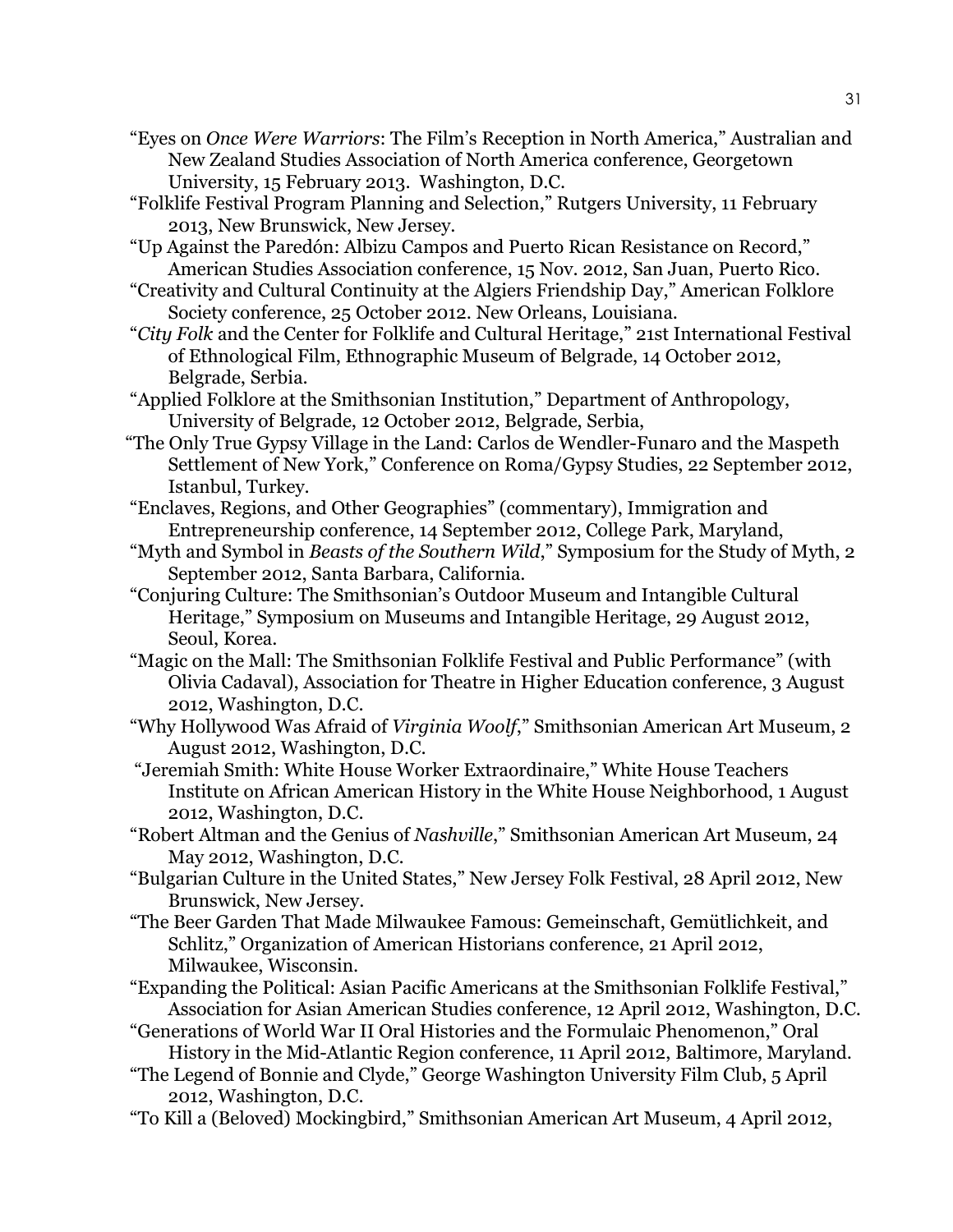Washington, D.C.

- "The Cinematic Unseeing Eye: Blinded Veterans in Postwar American Film," European Association for American Studies conference, 1 April 2012, Izmir, Turkey.
- "Split-Screen Beantown: The Fragmentation of Boston in 1968 Cinema," Society for Cinema and Media Studies conference, 25 March 2012, Boston, Massachusetts.
- "*Annie Hall:* From Chippewa Falls to New York," Smithsonian American Art Museum, 29 February 2012, Washington, D.C.
- "Debts to Nature and Society: *Payback*," 14th Annual Environmental Film Festival, Eckerd College, 20 February 2012, St. Petersburg, Florida.
- "Under the Yoke: The History and Culture of Bulgaria," Rutgers University, 6 February 2012, New Brunswick, New Jersey.
- "Scratching *The Seven Year Itch*," Smithsonian American Art Museum, 18 January 2012, Washington, D.C.
- "Catholic Space and Place at Georgetown University," American Academy of Religion conference, 19 November 2011, San Francisco, California.
- "Hark the Noisy Streets: The Nineteenth-Century Sounds of Baltimore," American Studies Association conference, 22 October 2011, Baltimore, Maryland.
- "Madison, Indiana: The Town in War and Peace," American Folklore Society conference, 13 October 2011, Bloomington, Indiana.
- "Telling the Story of September 11," Remembering 9/11: Tenth Anniversary Conference, Rutgers University, 16 September 2011, New Brunswick, New Jersey.
- "World War II Now: What are the Impacts," Smithsonian Center for Education and Museum Services, 23 June 2011, Washington, D.C.
- "Val Lewton and 1940s America," Smithsonian American Art Museum, 5 May 2011, Washington, D.C.
- "Alexis Rockman's Fables for Tomorrow: *Them!, Silent Running*, *The Incredible Shrinking Man,* and *The Beast from 20,000 Fathoms*," Smithsonian American Art Museum, 13 January, 3 February, 24 February, 28 April 2011, Washington, D.C.
- "The Smithsonian Folklife Festival and Folk Groups," Union College Political Policy-Making Program, 17 April 2011, Washington, D.C.
- "*It's a Wonderful Life*, George Ault, and 1940s America," Smithsonian American Art Museum, 14 April 2011, Washington, D.C.
- "Making History Every Day: The *Film Corps* Project and World War II," Heritage and the State: Middle Atlantic American Studies Association and Middle Atlantic Folklife Association joint conference, 8 April 2011, Harrisburg, Pennsylvania.
- "Al-Sayyid, El Cid, and Francisco Franco: East Meets West in a Cold-War Epic Film," 711 – 2011: East Meets West conference, Virginia Military Institute, 24 March 2011, Lexington, Virginia.
- "New Directions in Film Policy" (chair and commentary), Society for Cinema and Media Studies conference, 10 March 2011, New Orleans, Louisiana.
- "Occupational and Organizational Culture," Rutgers University, 28 February 2011, New Brunswick, New Jersey.
- "Obsolescence and *Obselidia*," 13th Annual Environmental Film Festival, Eckerd College, 19 February 2011, St. Petersburg, Florida.
- "Cultural Connections along the Silk Road," Textile Museum, 16 December 2010, Washington, D.C.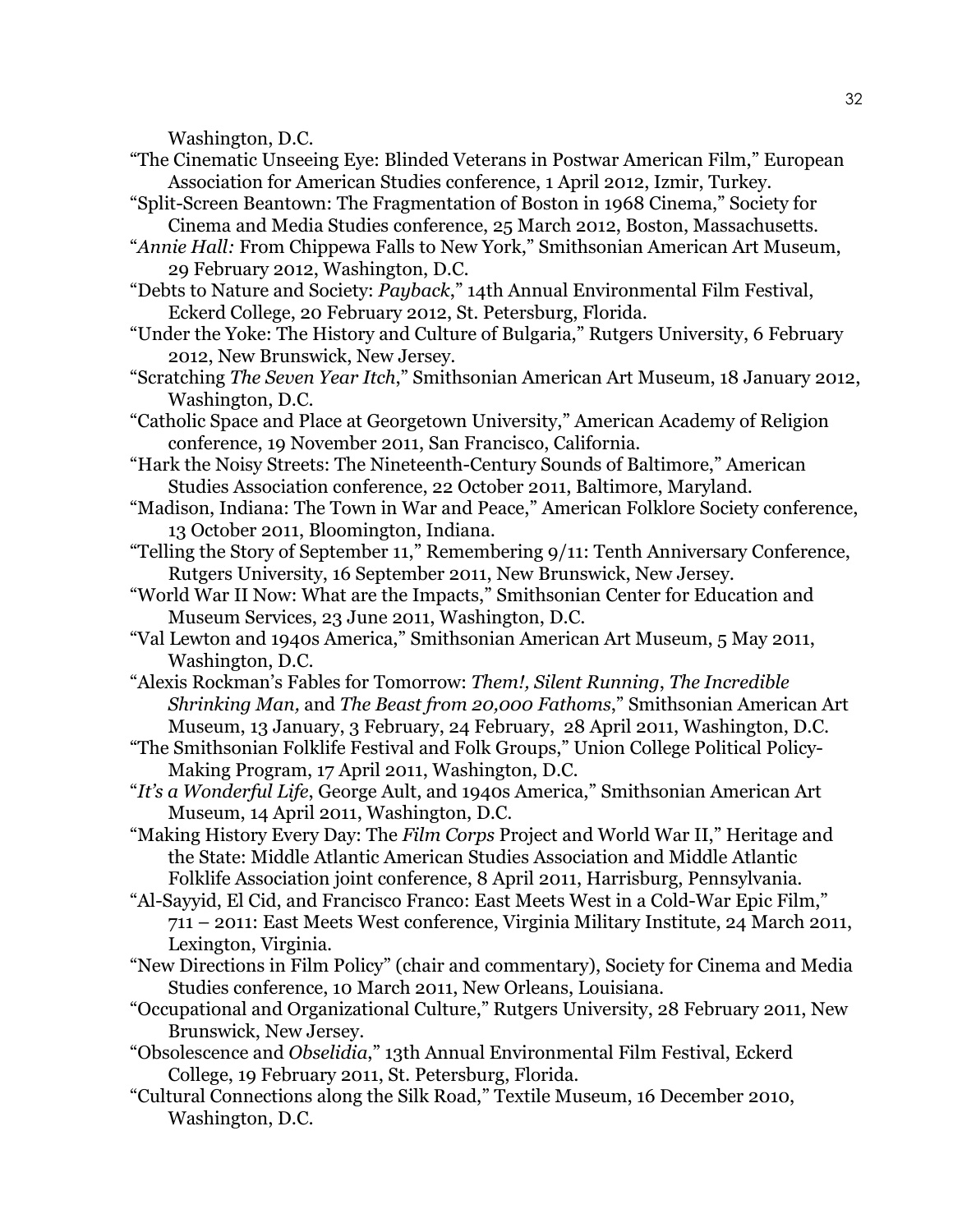"The Sounds of Shackles: African American Work Songs on Texas Prison Farms," American Studies Association conference, 19 November 2010, San Antonio, Texas.

- "Little Tramps: From Happy Hooligan to Charlie Chaplin," Chaplin in the Heartland conference, 29 October 2010, Zanesville, Ohio.
- "*Nashville* v. Nashville: 'Metaphor for America' or 'Citadel of Bad Taste,'" American Folklore Society conference, 16 October 2010, Nashville, Tennessee.

 "*Back to Civvies*: World War II Veterans as Depicted by Norman Rockwell and Hollywood Film," Symposium on Norman Rockwell, American Art, and the Movies, Smithsonian American Art Museum, 24 September 2010, Washington, D.C.

- "A Real Nice Clambake: From *Liliom* (1909) to *Carousel* (1956)," From Stage to Screen conference: Musical Films in Europe and the United States (1927-1961), 17 September 2010, Monte San Savino, Italy.
- "Bei mir bist du *Shane*: Folk Culture and Popular Culture in the American Western Film," Smithsonian Center for Folklife and Cultural Heritage, 30 July 2010, Washington, D.C.

 "What Are Migration Museums For?" Tales of Transit: Narrative Migrant Spaces in Transatlantic Perspective, 1830-1954 conference, 10 June 2010, Antwerp, Belgium.

- "Instrument Makers at the Smithsonian Folklife Festival," American Musical Instruments Society annual meeting, 29 May 2010, Washington, D.C.
- "Destroyers, Shatterers, or Saviors of Worlds: Scientists at the Crossroads," Oral History in the Mid-Atlantic Region conference, 29 April 2010, Washington, D.C.
- "Wars in Granite and Stainless Steel: War Memorials and Constructions of American National Identity" (commentary), Organization of American Historians conference, 8 April 2010, Washington, D.C.
- "Forever Young and Alive: The Post-Mortem Legends of John F. Kennedy," European Association for American Studies conference, 28 March 2010, Dublin, Ireland.
- "The Smithsonian Folklife Festival and Community Engagement," Corcoran College of Art and Design, 4 March 2010, Washington, D.C.
- "The Man on the Moon," 12th Annual Environmental Film Festival, Eckerd College, 26 February 2010, St. Petersburg, Florida.
- "The Working White House" (Panel Moderator), White House Visitor Center, 25 February 2010, Washington, D.C.
- "Folklife Festival Program Books: Vanity Publications or Essential Information?" Rutgers University, 22 February 2010, New Brunswick, New Jersey.
- "Jeremiah Smith: White House Worker Extraordinaire," White House Visitor Center, 19 January 2010, Washington, D.C.
- "The Sun Do Move: John Jasper's Black Odyssey" and "African American Studies and/in Humanist Education," Black Odyssey Continued: International Symposium of American Studies, Palacky University, 13 November 2009, Olomouc, Czech Republic.
- "Culture of, by, and for the People: The Smithsonian Institution," Department of English and American Studies, Palacky University, 12 November 2009, Olomouc, Czech Republic.
- "A Media Revolution in Contemporary America," Faculty of Social Sciences, Charles University, 10 November 2009, Prague; and English and American Studies Department, Masaryk University, 11 November 2009, Brno, Czech Republic.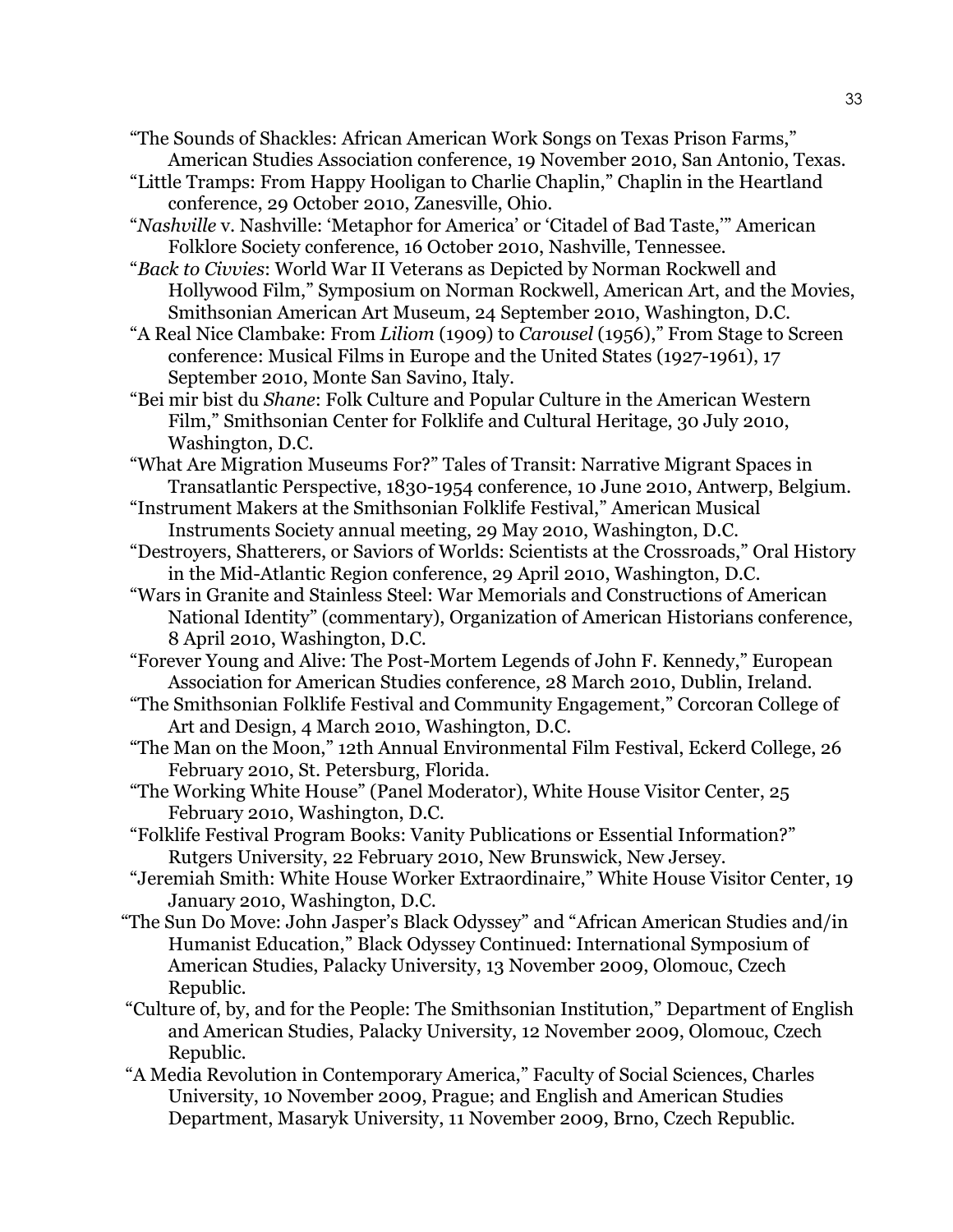- "NASA's Fifty Years of Ups and Downs," American Center, Prague, 10 November 2009; and INFO USA, Moravian Library, 11 November 2009, Brno, Czech Republic.
- "The Strange Career of Jeremiah Smith: White House Worker Extraordinaire," American Studies Association conference, 5 November 2009, Washington, D.C.
- "Heathens and Christians, Before and After: The Case of Pat Tyhee," American Folklore Society conference, 24 October 2009, Boise, Idaho.
- "How Not to Launch a Thousand Ships: Robert Wise's *Helen of Troy*," Walters Art Museum, 15 October 2009, Baltimore, Maryland.
- "Using American Film for Educational and Cultural Programs," Foreign Service Institute, National Foreign Affairs Training Center, 14 October 2009, Arlington, Virginia.
- "Performance and Politics on the National Mall," University of California Washington Center, 6 October 2009, Washington, D.C.
- "Museums and Social Networks in the 21st Century," National Museum of Forest Service History annual meeting, 8 September 2009, Missoula, Montana.
- "Tracking the Tramp: From Fear to Farce in Early American Film," International Association for Media and History conference, 9 July 2009, Aberystwyth, Wales.
- "Pirates, Bandits, and Runagates: Roving Outlaws on Early American Waterways," Dublin Seminar for New England Folklife, 13 June 2009, Deerfield, Massachusetts.
- "Thank God for the Atomic Bomb: Catchphrase for the Crossroads," Oral History in the Mid-Atlantic Region conference, 1 May 2009, Washington, D.C.
- "Folklife Festivals and Occupational Culture," Rutgers University, 2 March 2009, New Brunswick, New Jersey.
- "Werner Herzog's Encounters at the End of the World," 11th Annual Environmental Film Festival, Eckerd College, 21 February 2009, St. Petersburg, Florida.
- "In the Shadow of a Moon Hoax: Apollo Landings and Legends," Film and History conference, 1 November 2008, Chicago, Illinois.
- "Dock Brown: Common Criminal or Outlaw Hero of the Kentucky Commonwealth?" American Folklore Society conference, 25 October 2008, Louisville, Kentucky.
- "The Transatlantic (and Other) Encounters of Henwar Rodakiewicz," Conference on Transatlantic Encounters: American Studies in the 21st Century, University of Łódź, 29 September 2008, Łódź, Poland.
- "The Political Process Through the Lens," Amerika Haus, 11 September 2008, Vienna, Austria.
- "NASA's Fifty Years of Ups and Downs," America in Motion: International Symposium of American Studies, Palacky University, 8 September 2008, Olomouc, Czech Republic.
- "How to Read an American Newspaper," American Studies Summer Institute for Chinese Scholars, 9 July 2008, Washington, D.C.
- "Preserving Cultural Heritage at the Smithsonian Institution," Intensive Program on Leadership and Strategic Management, Moscow State University of Management, 9 June 2008, Washington, D.C.
- "More Challenges of Folklife Festival Management," Rutgers University, 3 March 2008, New Brunswick, New Jersey.
- "Seeing the Earth from the Moon," 10th Annual Environmental Film Festival, Eckerd College, 28 February 2008, St. Petersburg, Florida.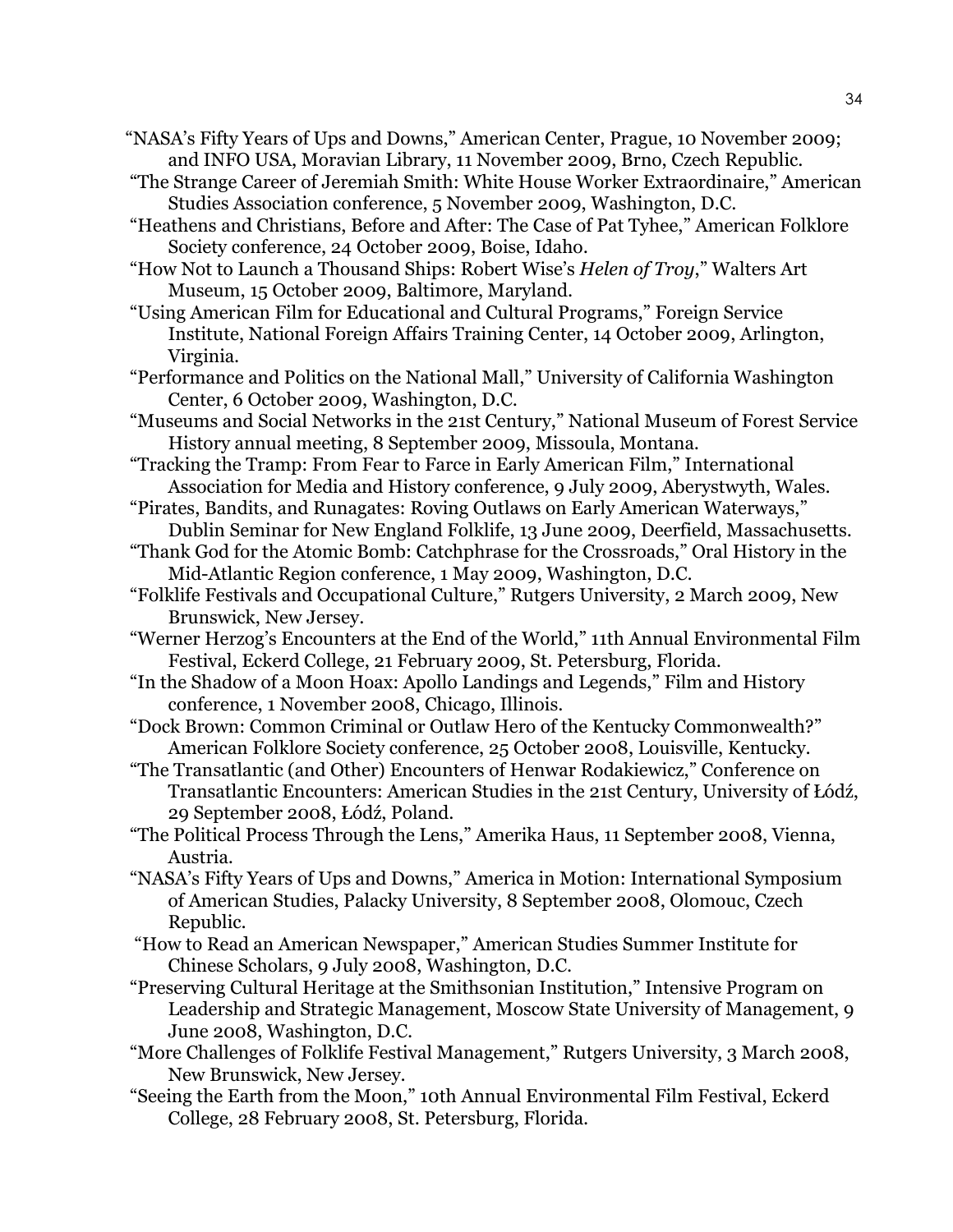- "Connecting Art and the Land through Interpretation, Inspiration, and Exhibition," National Association for Interpretation National Workshop, 10 November 2007, Wichita, Kansas.
- "Lifelong Learning and the Smithsonian Folklife Festival," Corcoran College of Art and Design, 1 November 2007, Washington, D.C.
- "Werner Herzog's Concept of Nature," 9th Annual Environmental Film Festival, Eckerd College, 28 February 2007, St. Petersburg, Florida.
- "The Challenges of Folklife Festival Management," Rutgers University, 26 February 2007, New Brunswick, New Jersey.
- "The World War II Home Front," Smithsonian Scholars in the Schools, 14-16 November 2006, Omaha, Nebraska, and Council Bluffs, Iowa.
- "Escape from Wisconsin: John Dillinger, Little Bohemia, and Folk History," American Folklore Society conference, 19 October 2006, Milwaukee, Wisconsin.
- "Introduction to American Culture," "Myths, Legends, and Folktales," "Regional Culture in the U.S.," "Popular Film and Hollywood Genres," presented at "American Culture and Language Teaching" workshops for Pädagogisches Institut der Stadt Wien, 31 August-1 September 2006, Vienna; Pädagogisches Institut des Bundes in Steiermark, 4-5 September 2006, Pichl-Schladming; and Pädagogisches Institut Tirol, 7-8 September 2006, Igls-Vill, Austria.
- "Folk Art and Folk Communities," Ghost Ranch Piedra Lumbre Education and Visitor Center," 11 March 2006, Abiquiu, New Mexico.
- "How is *The Greatest Good* Defined*?*" 8th Annual Environmental Film Festival, Eckerd College, 2 March 2006, St. Petersburg, Florida.
- "The Rise of American Film in the Progressive Era," American History Fall Institute Workshop, Southeastern Regional Education Service Center, 6 December 2005, Bedford, New Hampshire.
- "Credentials Please! The Value (and Devaluation) of American Studies Degrees," American Studies Association conference, 3 Nov. 2005, Washington, D.C.
- "Deliverance from Suburbia: Tradition and Contestation in Georgia," American Folklore Society conference, 21 October 2005, Atlanta, Georgia.
- "From Khan to Cannes: Representations of Mongolia in European and American Film," International Association for Media and History conference, 22 July 2005, Cincinnati, Ohio.
- "Monuments and Memorials: How We Remember the Past," Smithsonian Center for Education and Museum Studies, 15 July 2005, Washington, D.C.
- "Behind the Scenes at the Smithsonian Folklife Festival," Smithsonian Forum on Material Culture, 14 June 2005, Washington, D.C.
- "Folk Art, Visionary Art, and the Community Aesthetic," Smithsonian American Art Museum Docents, 3 March 2005, Washington, D.C.
- "Curious, But Yellow: Sweden, Cinema, and Sex in the Sixties," American Studies Association conference, 11 November 2004, Atlanta, Georgia.
- "Public Folklore, Public History," History Associates Inc., 22 October 2004, Rockville, Maryland.
- "Subliminal Pills for the Subconscious: Advertising in American Life," Corcoran College of Art and Design, 12 October 2004, Washington, D.C.
- "The Lynn Pottery of Mechanicstown: No-Account or Good Accounting?"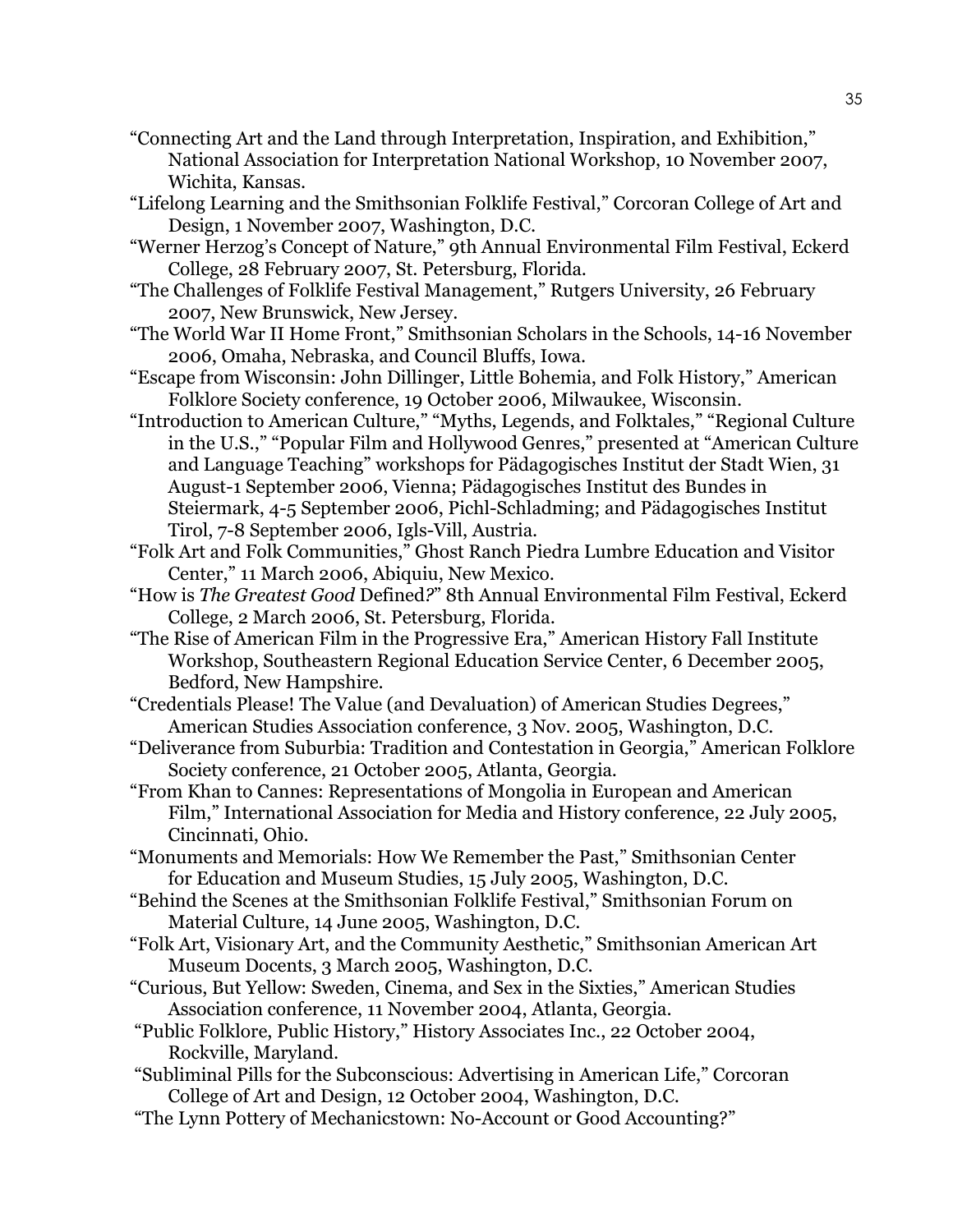Conference on Folk Traditions and History in Mid-Maryland, 1 October 2004, Frederick, Maryland.

- "From Karachi to Washington: Moving the Pakistani Painted Truck," Smithsonian Institution Staff Picnic, 29 June 2004, Washington, D.C.
- "Memorializing 'The Good War' and 'The Greatest Generation' on the National Mall," Netherlands American Studies Association conference, 22 June 2004, Amsterdam, Netherlands.
- "*The Passion of the Christ* in the Context of American Religious Film," Avalon Theatre, 8 March 2004, Washington, D.C.
- "Learning from *Lessons of Darkness,*" 6th Annual Environmental Film Festival, Eckerd College, 29 February 2004, St. Petersburg, Florida.
- "Folk Art and the Community Aesthetic," Smithsonian American Art Museum Docents, 10 February 2004, Washington, D.C.
- "Representations of World War II in American Film" and "Teaching American Studies Abroad," Univ. of Richmond, 29-30 January 2004, Richmond, Virginia.
- "Coming Home from 'The Good War': Representations of World War II Veterans in American Film and Fiction," Literature/Film Association Conference, 15 November 2003, Towson, Maryland.
- "Taking Advantage of an American Studies Education," Alumni Speakers Series, George Washington University, 12 November 2003, Washington, D.C.
- "Teaching America's Roles in the World: The Fulbright Roving Scholar in Norway," Nordic Association for American Studies conference, 8 August 2003, Trondheim, Norway.
- "Norwegian Would-Be: Speculative Science-Fiction Films from Norway," International Association for Media and History conference, 17 July 2003, Leicester, United Kingdom.
- "It's Academic: The Folklore of Students and Professors in the U.S. and Europe," Fulbright Lecture Series on America and the Atlantic World, 17 June 2003, University of Leipzig, Germany.
- "Cool Medium, Hot Emotions: Marshall McLuhan and Contemporary Tabloid Television," Ege University 8th Annual International Cultural Studies Symposium, 22 May 2003, Izmir, Turkey.
- "American Foreign Policy at a Crossroads," Gyldendal Publishing Seminars, 12 and 14 May 2003, Tønsberg and Lillehammer, Norway.
- "It's a Real Reel World: American Film and American Culture," Norwegian Fulbright Foundation Alumni Association, 9 April 2003, Oslo, Norway.
- "American Folk Culture" and "American Films of the 1950s," Hedmark University College, 4 April 2003, Hamar, Norway.
- "So, What Do You Do? Work and Work Ethics in the United States," Expanding Horizons conference, University of Oslo, 28 March 2003, Oslo, Norway.
- "America in the Dark: A Cultural History of Hollywood Film" and "The Power of Oral Narrative: American Myths, Legends, and Folktales," University of Tromsø, Humanities Faculty, 7 March 2003, Tromsø, Norway.
- "From Paradis to Hell, and Back: The Pedagogic Peregrinations of a Roving Scholar," U.S.-Norway Fulbright Seminar, 20 February 2003, Oslo, Norway.
- "Individualism, Independence, and Social Welfare in the U.S.," Nord-Trøndelag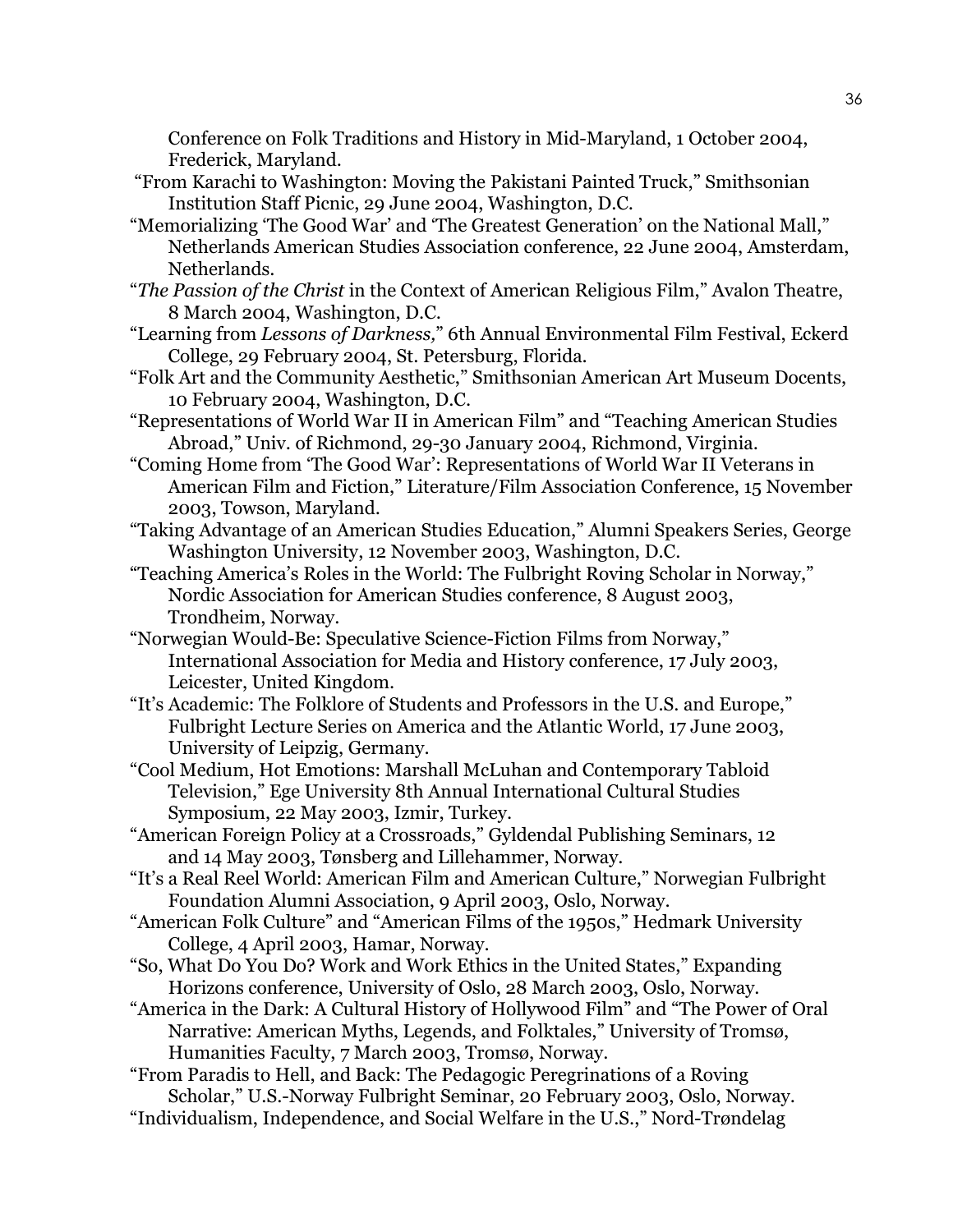University College, 20 November 2002, Levanger, Norway.

- "Non-Traveling Subjects and Their Non-Journeys: The Phenomenon of Homelessness in the United States," Polish Association for American Studies conference, 12 November 2002, Wrocław, Poland.
- "The Legends of John Dillinger: A Traditional Outlaw Hero in America," American Studies Association of Turkey Seminar, 7 November 2002, Çeşme, Turkey.
- "The Day the World Changed: American Solipsism and the Events of September 11," American Studies Association of Norway and Swedish Association of American Studies joint conference, 21 September 2002, Fredrikstad, Norway.
- "Working for the 2000 U.S. Census," Conference on America in the 21st Century, Østfold University College, 20 September 2002, Fredrikstad, Norway.
- "Identity Formation at a Multinational/Multicultural Folklife Festival in the American Capital," Russian Association for English Studies conference, 17 September 2002, Minsk, Belarus.
- "Anxiety, Patriotism, and Unilateralism: One Year After September 11," Minsk State Linguistic University, 16 and 18 September 2002, Minsk, Belarus.
- "Rooted in Place and Work: Victor Nunez's *Ruby in Paradise*," Mary Pickford Theater, Library of Congress, 30 April 2002, Washington, D.C.
- "The Folklife of the Academy," Smithsonian Center for Folklife and Cultural Heritage, 7 March 2002, Washington, D.C.
- "Florida's Own: Florida's Landscapes in the Films of Victor Nunez," Environmental Film Festival, Eckerd College, 26 January 2002, St. Petersburg, Florida.
- "The Folklore of University Students and Professors," Department of Sociology, Fachhochschule-Bielefeld, 20 December 2001, Bielefeld, Germany.
- "Introduction to American Culture Studies," "How to Read American Film," "The Folklore of the Academy," "The Western Film in American Culture," "September 11: Trauma, Politics, and the American Media," Dokuz Eylül University, 10-14 December 2001, Izmir, Turkey.
- "The American Health Care System," Yüzüncü Yıl Research Hospital, 7 December 2001, Van, Turkey.
- "Current and Historical Trends in American Studies," "Introduction to American Culture," "American Myths, Legends, and Folktales," "Regional Culture in the U.S.," "American Post-Secondary Education," Yüzüncü Yıl University, 5-7 December 2001, Van, Turkey.
- "American Popular Culture" and "American Folk Culture," Department of English Philology, Paisii Hilendarski University of Plovdiv, 26-27 November 2001, Plovdiv, Bulgaria.
- "Identity in the American Cinema: Hal Hartley and Therapy" (comments), American Studies Association of Turkey Seminar, 16 November 2001, Antalya, Turkey.
- "Hollywood and the American Dream Factory," "Contributions of African-Americans in Hollywood Film," and "Representations of Women in American Film and Video," BTV (Bulgarian Television interview), 8 November 2001; and lectures at American Center, 9, 23, and 30 November 2001, Sofia, Bulgaria.
- "The Worldwide Consequences of September 11" and "Film Language and Literacy," Department of English Philology, Saints Cyril and Methodius University of Veliko Turnovo, 30 October 2001, Veliko Turnovo, Bulgaria.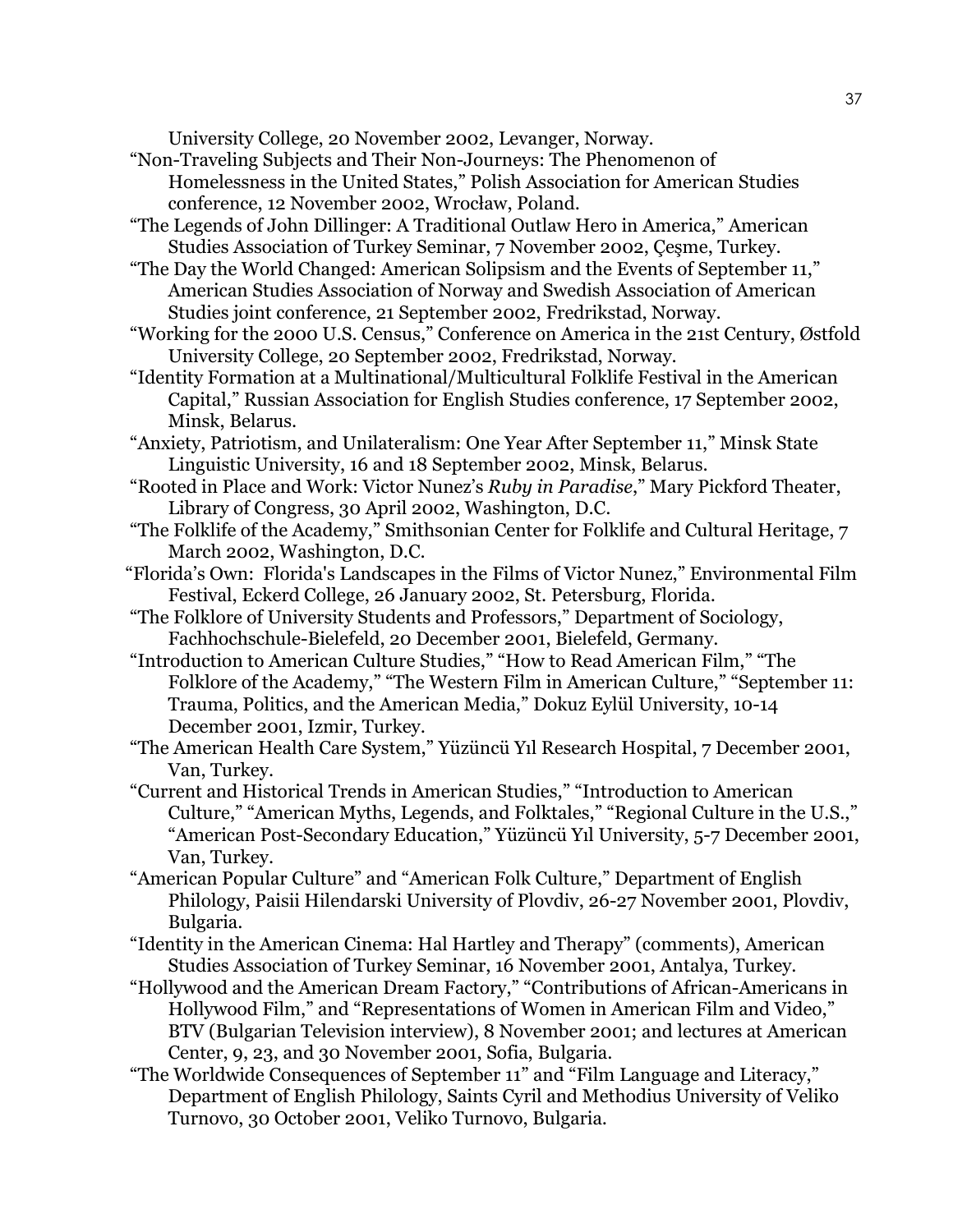- "Hollywood Goes to Sofia (Sort Of): Cold-War Espionage in a Cinematic Un-Classic," Bulgarian American Studies Association conference, 19 October 2001, Blagoevgrad; and Konstantin Preslavski University of Shumen anniversary conference, 31 October 2001, Shumen, Bulgaria.
- "Introduction to American Culture," Department of English Philology, Paisii Hilendarski University of Plovdiv, 16 October 2001, Plovdiv, Bulgaria.
- "Art and Commerce in Contemporary American Film," National Academy of Art, 12 October 2001, Almaty, Kazakhstan.
- "Multicultural Education: Philosophy, Principles, Practice, and Promotion," workshop presented at: Kargalinsky Conference Center, 28-29 September, Almaty; International College for Continuous Education, 1-2 October, Almaty; Astana Law Academy, 4 October; Institute of Management, 5 October, Astana; Taraz State University, 8-9 October, Taraz; Miras University, 10-11 October, Shymkent; and University of International Business, 13 October 2001, Almaty, Kazakhstan.
- "September 11: What Happened and Why?," Almaty Teachers of English Association, 27 September 2001, Almaty, Kazakhstan.
- "Trading Danish Pastry and Swedish Meatballs: The Dynamics of Scandinavian Foodways in American Culture," Nordic Association for American Studies conference, 9 August 2001, Copenhagen, Denmark.
- "In the Shadows of an Unforgotten Ancestor: Sergei Paradjanov and Contemporary Armenian Cinema," International Association for Media and History conference, 20 July 2001, Leipzig, Germany.
- "Why American Films Are Largely the Same: An Investigation of Hollywood Film Genres," University of Gdańsk, English Institute, 5 January 2001; and Bydgoszcz Teacher Training College for Foreign Languages, 3 January 2001, Gdańsk and Bydgoszcz, Poland.
- "Academic, Popular, and Folk: Three Expressions of American Culture," University of Gdańsk, English Institute, 4 January 2001, Gdańsk, Poland; and University of Veliko Turnovo, 14 December 2000, Veliko Turnovo, Bulgaria.
- "The Western Film in American Culture," University of Sofia, English Department, 12 December 2000; and University of Veliko Turnovo, 15 December 2000, Sofia and Veliko Turnovo, Bulgaria.
- "Contemplating Contemporary American Culture," Xhurani University, 6 December 2000, Elbasan; and Fan S. Noli University, 7 December 2000, Korça; and Academy of Arts, 8 December 2000, Tirana, Albania.
- "Trends in Contemporary American Film," University of Ljubljana Faculty of Arts, 27 November 2000; University of Ljubljana Faculty of Social Sciences, 29 November 2000; and Slovenian Academy of Theater, Radio, Film, and Television, 30 November 2000, Ljubljana, Slovenia.
- "Academic, Popular, and Folk: Three Expressions of American Culture," University of Maribor Pedagogical Faculty, 28 November 2000, Maribor, Slovenia.
- "The Vietnam War and Its Reverberation in American Culture," University of Ljubljana Faculty of Arts, 27 November 2000, Ljubljana, Slovenia.
- "The Never-Ending Presidential Election of 2000," Minsk State Linguistic University, 8 November 2000; Brest State University, 13 November 2000; and Mogilev State University, 22 November 2000, Belarus.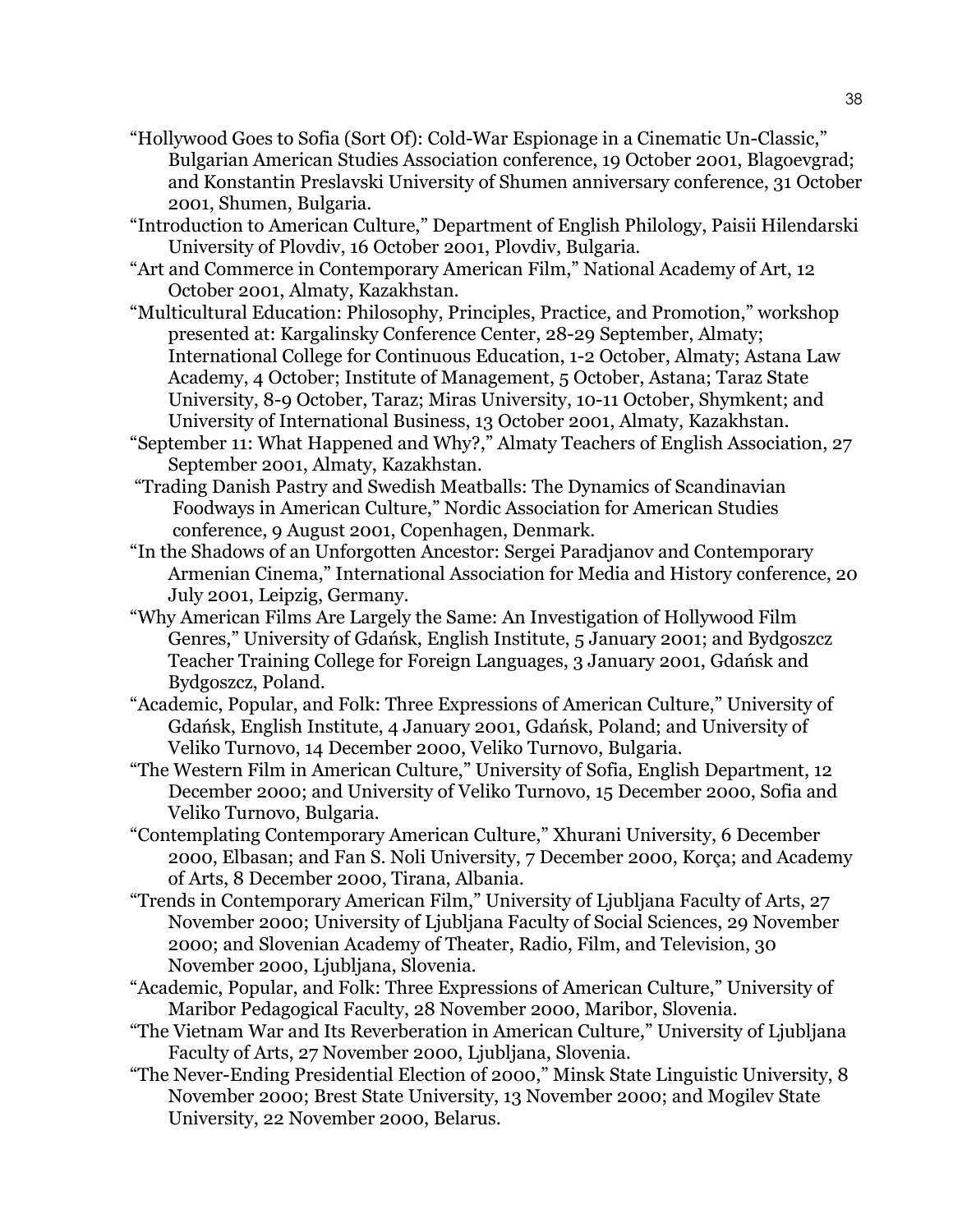- "Why American Films Are Largely the Same: An Investigation of Hollywood Film Genres," Brusov State Institute of Foreign Languages, 2 November 2000, Yerevan, Armenia.
- "The Presidential Election Campaign of 2000," Yerevan State University Department of Journalism, 31 October 2000, Yerevan, Armenia.
- "A Brief History of American Film," Armenian State Pedagogical Institute, 11, 18, and 25 October 2000, Yerevan, Armenia.
- "Homelessness in the United States," "The U.S. Census of 2000," "American Newspapers," "The Science-Fiction Film Genre," "The Impact of the Internet," and "The Presidential Campaign of 2000," presented at: Seminar on Culture and Language Improvement, 4-8 September 2000, Międzyzdroje, Poland; and American Culture Seminar, 17-23 September 2000, Karpacz, Poland.
- "Broadway Anti-Fascist: Elmer Rice's *Flight to the West*," World War II Conference, Siena College, 1 June 2000, Loudonville, N.Y.
- "American Folklore as Cultural Expression," Biała Podlaska Teacher Training College for Foreign Languages, 17 December 1999, Biała Podlaska, Poland.
- "How Film Music Can Be Used to Tell a Story," Warsaw Academy of Music, 15 December 1999, Warsaw, Poland.
- "American Myths, Legends, and Folktales," Warsaw University Department of English, 14 December 1999, Warsaw, Poland.
- "Composers and Music in Hollywood Films," Department of American Studies and Mass Media, University of Łódź, 9 December 1999, Łódź, Poland.
- " $Y2K + 1 =$  Strange Days, Strange Odyssey," Polish Association for American Studies conference, 6 December 1999, Łódź, Poland.
- "The Western Film in American Culture," Jastrzębie-Zdrój Teacher Training College for Foreign Languages, 8 November 1999, Jastrzębie-Zdrój, Poland.
- "Film-Book Publishing in the U.S.," Etiuda '99 International Film Festival, 5 December 1999, Kraków, Poland.
- "The Western Film in American Culture," Başkent University History Department, 26 November 1999, Ankara, Turkey.
- "New Formulas and Old Freedoms: *The Truman Show* and *The Matrix*," American Studies Association of Turkey Seminar, 22 November 1999, Nevşehir, Turkey.
- "The Western Film in American Culture," Boğaziçi University History Department, 19 November 1999, Istanbul, Turkey.
- "Film Language and Literacy," "Cultural Regions in the U.S.," "Academic, Popular, and Folk: Three Expressions of American Culture," "American Folk Speech," "Classical Hollywood Cinema," "The Western Film in American Culture," "American Myths, Legends, and Folktales," "The Cultural Meanings of Jokes," "American Television," "American Films of the 1990s," and "A Media Revolution in Contemporary America," presented at: American Culture Seminar, 22-28 August 1999, Miętne, Poland; American Culture Seminar, 30 August-3 September 1999, Puławy, Poland; Culturally Oriented English-Language Learning and Teaching Seminar, 5-10 September 1999, Międzyzdroje, Poland; American Culture Seminar, 12-18 September 1999, Karpacz, Poland.
- "Citizen Zhivkov: The Media Resurrection of a Bulgarian Communist Leader," International Association of Media in History conference, 15 July 1999, University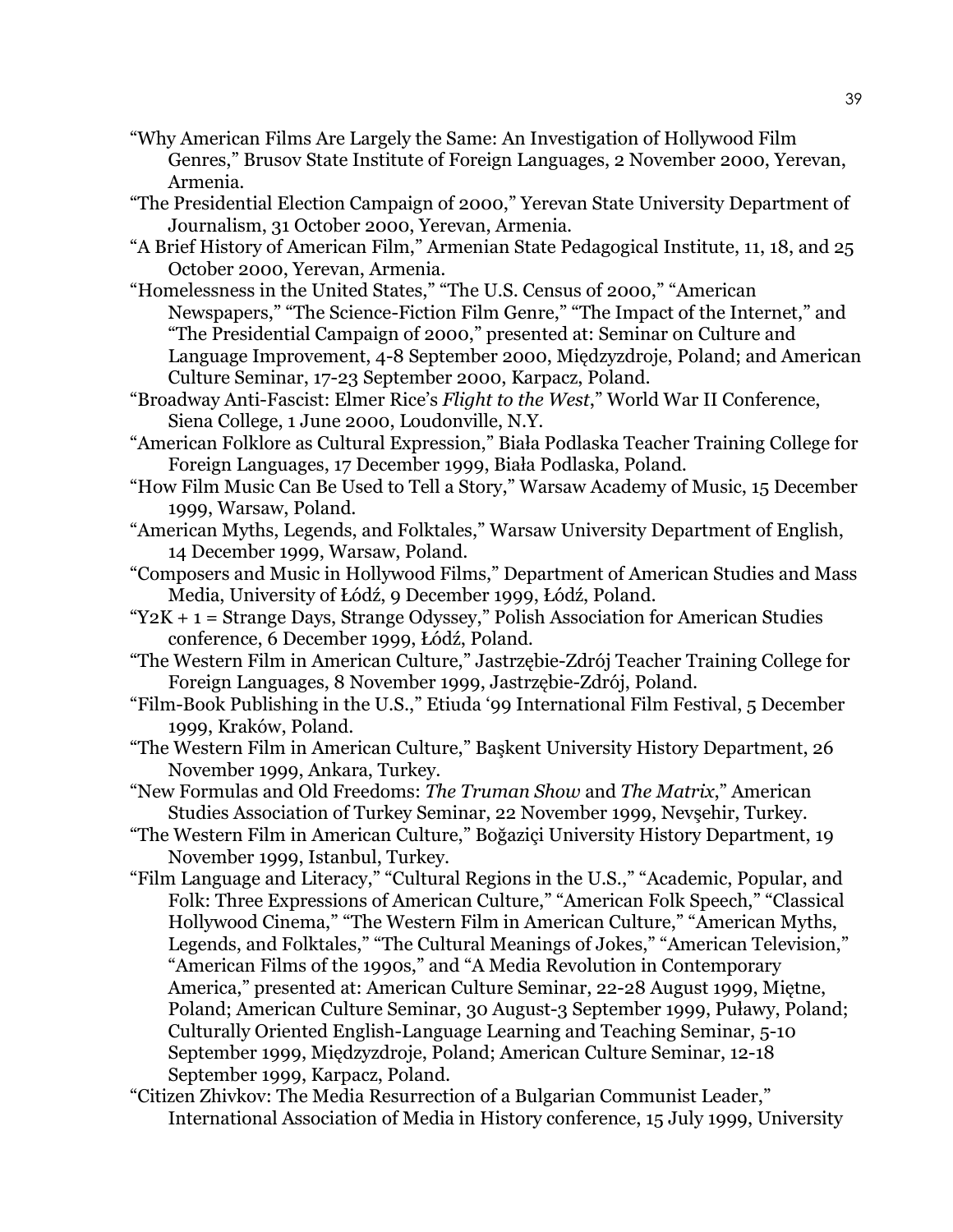of Leeds, United Kingdom.

- "A Media Revolution in Contemporary America," Fulbright Lecture Series on The American Political System: Unity and Diversity, 15 June 1999, University of Leipzig, Germany.
- "The Folklore of the Academy," Envila Women's Institute, 26 May 1999, Minsk, Belarus.
- "Old Hollywood vs. New Hollywood," "Hollywood Film Genres" & "The Hollywood Western," European Humanities University, 24-26 May 1999, Minsk, Belarus.
- "Regional, Racial, and Occupational Folk Speech in the U.S.," Conference on Professional Communication in the Modern World, Minsk State Medical Institute, 21 May 1999, Minsk, Belarus.
- "Critics Nix Canonical Flicks: The Legitimacy of Cinematic Canons in the U.S.," Belarusian American Studies Association conference (keynote address), 19 May 1999, Minsk, Belarus.
- "The Folklore of Students and Professors," Belarusian American Studies Student conference, 16 May 1999, Novopolotsk, Belarus.
- "As the World Ends: Traditional Gender Roles in Apocalyptic Science-Fiction Films of the Late 1990s," Conference on Gender/Theatre/Cinema, 10 April 1999, University of Łódź, Poland.
- "Cultural History of the American Cinema: Film Language and Literacy; From Silent to Talking Pictures; Hollywood Film Genres; and Gender Roles in the American Cinema," American Center, 2 April, 16 April, 30 April, and 14 May 1999, Sofia, Bulgaria.
- "'The Only Good Bug is a Dead Bug': Subversive Subtexts in Contemporary Science-Fiction Films," Austrian Association of American Studies conference, 7 November 1998, Innsbruck, Austria.
- "Hollywood's Double Vision: Subversive Subtexts in Contemporary Science-Fiction," American Studies Association of Turkey Seminar, 5 November 1998, Mersin, Turkey.
- "The Folklore of the Academy," Institute of English Philology, University of Opole, 28 May 1998, Opole, Poland.
- "Hollywood Film Genres," Foreign Language Teacher Training College, University of Białystok, 21 May 1998, Białystok, Poland.
- "Diverse Divers: Contemporary Meanings and Metaphors in a Native American Creation Myth," Conference on Native American Literature in Today's America, 27 April 1998, Łódź, Poland.
- "Hollywood Film Genres" and "The Folklore of the Academy," Department of American Literature and Culture, Marie Curie-Skłodowska University, 22-23 April 1998, Lublin, Poland.
- "Celebrating Capitalism, Consumerism, and Convenience at the 1958 World's Fair," European Association for American Studies conference, 4 April 1998, Lisbon, Portugal.
- "The Folklore of the Academy," English Institute Colloquium, University of Łódź, 27 January 1998, Łódź, Poland.
- "The Jewish Voice in *The Jazz Singer*," Ronald S. Lauder Foundation Club, 11 January 1998, Łódź, Poland.
- "American Mass Media" and "American Film Genres," Foreign Language Teaching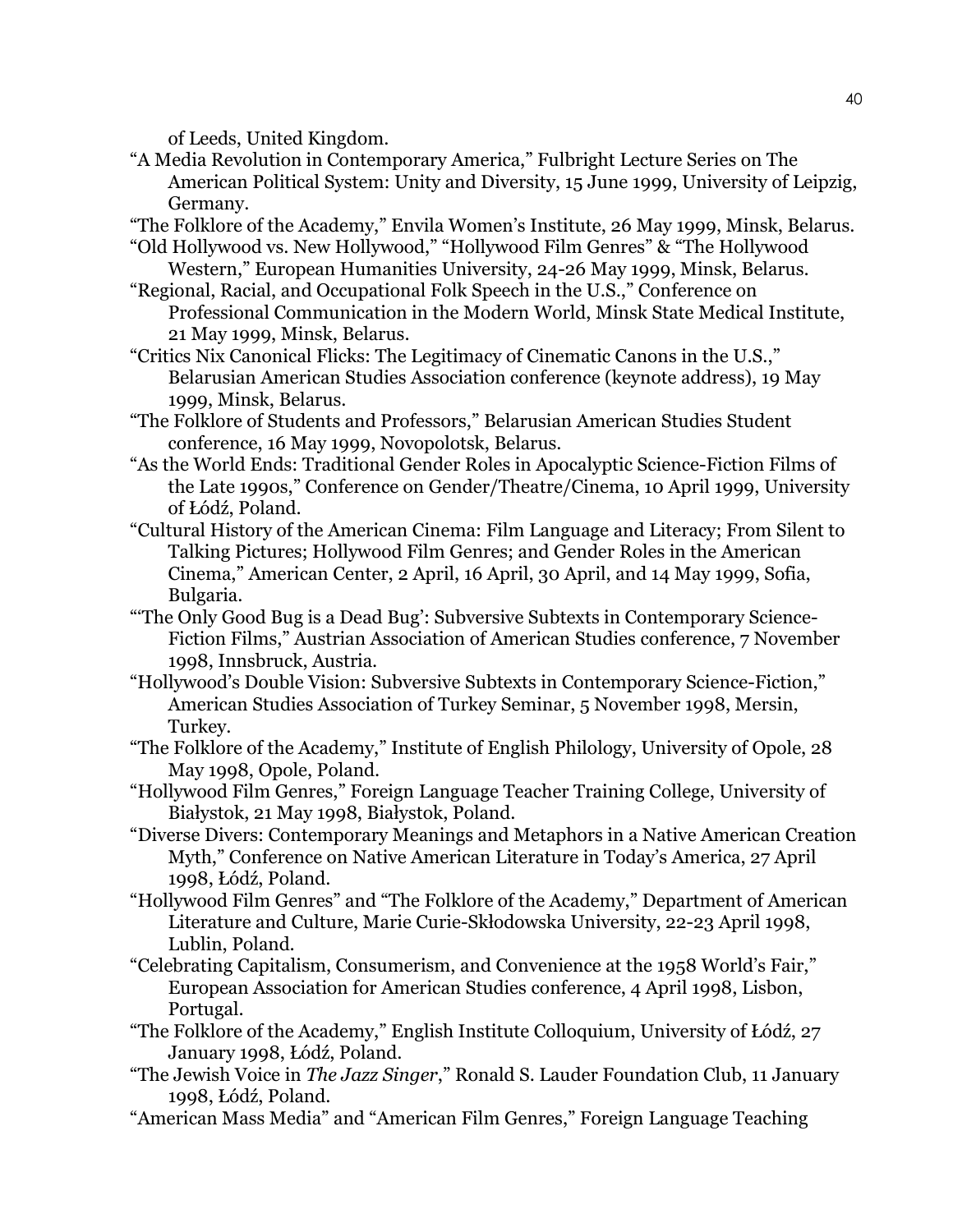Colleges, 11-12 December 1997, Toruń and Bydgoszcz, Poland.

- "Audience Reactions in Germany and Poland to *Schindler's List*," Polish Association for American Studies conference, 14 November 1997, Serock, Poland.
- "Circumscribing the Cold War: Cinematic Images of the U.S. at the 1958 World's Fair," International Association for Media and History conference, 26 July 1997, Salisbury, Maryland.
- "Representations of O.S.S. Espionage in Hollywood Films of 1946," Society for Historians of American Foreign Relations conference, 22 June 1997, Washington, D.C.
- "Dropping Bombs at the Smithsonian," Elderhostel at George Washington University, 9 June 1997, Washington, D.C.
- "Horse Operas: The Italian Westerns of Sergio Leone," Italian Cultural Society of Washington, D.C., 18 May 1997, Bethesda, Maryland.
- "War and Popular Culture," Warren Center for American History, Harvard University, 5 March 1997, Cambridge, Massachusetts.
- "Fairy Tales for the Inner Child: Recovered Memories and American Identity," American Studies Association conference, 2 Nov. 1996, Kansas City, Missouri.
- "Fairy Tales for the Inner Child: A Folkloristic Analysis of Recovered-Memory Narratives," American Folklore Society conference, 18 October 1996, Pittsburgh, Pennsylvania.
- "Working at the Smithsonian," 1996 Festival of American Folklife, Smithsonian Institution, 26-30 June and 3-7 July 1996, Washington, D.C.
- "'I Was a Hollywood Agent': The Office of Strategic Services in the Movies of 1946," Society for Military History conference, 21 April 1996, Rosslyn, Virginia.
- "Art Director as Auteur: Richard Day and William Cameron Menzies," National Gallery of Art, 6-7 April 1996, Washington, D.C.
- "Coming Home to Dixie: The Southern Identity of World War II Veterans in American Film and Fiction," European Association for American Studies conference, 22 March 1996, Warsaw, Poland.
- "Using Film and Folklore in the Teaching of American Studies," American Culture Workshop, North American Studies Center, University of Łódź, 16-17 March 1996, Łódź, Poland.
- "Bleakness Beneath *The Best Years*," Conference on the Cultural Legacy of World War II in the U.S., Frostburg State University, 21 September 1995, Frostburg, Maryland.
- "Library Materials for American Studies Topics," Summer Institute in American Studies for Russian University Educators, Georgetown University, 19 July 1995, Washington, D.C.
- "American Celebrations of the Fourth of July," Prime Time Radio syndicated broadcast, 4 July 1995, Washington, D.C.
- "Disaffected and Dislocated: World War II Veterans on the Move in American Film," Yale-Smithsonian Seminar on Material Culture, 12 May 1995, Washington, D.C.
- "Representations of World War II Veterans in American Film," Organization of American Historians conference, 1 April 1995, Washington, D.C.
- "Teaching American Studies Abroad in the Post-Cold-War Era," American Studies Association conference, 29 October 1994, Nashville, Tennessee.
- "The Folk Culture of New York and New Yorkers," University of Hildesheim, 21 June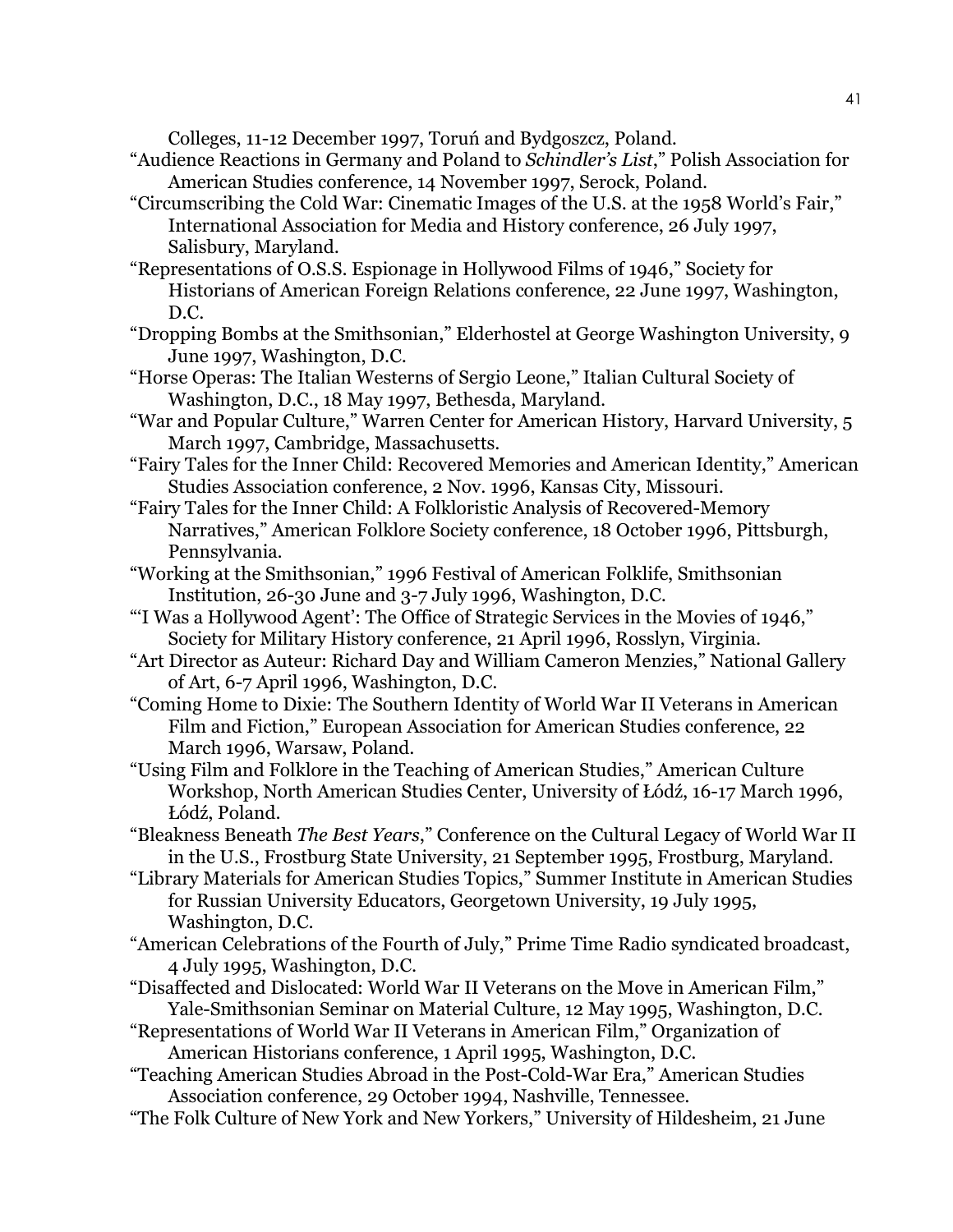1994, Hildesheim, Germany.

- "Representations of the Western Hero in American Popular Film," Hoyerswerda Castle Museum, 14 June 1994, Hoyerswerda, Germany.
- "Using Folk Culture as a Way of Understanding and Teaching American Studies," Brandenburg Academy for Teacher Training, 11-12 June 1994, Ludwigsfelde, Germany.
- "The Southern and the Western: Writing Region and Nation in Hollywood Cinema," Netherlands American Studies Association conference, 9 June 1994, Middelburg, The Netherlands.
- "The Birth of a Media Image: Representations of Civil War Veterans in American Film," German Association for American Studies conference, 26 May 1994, Tübingen, Germany.
- "Representations of D-Day in American Popular Film," Conference on "D-Day Remembered: The Fiftieth Anniversary," Eisenhower Center, 16 May 1994, New Orleans, Louisiana.
- "Snatching Body and Soul: The Cold War and Conformity in Films of the 1950s," University of Gdańsk, 4 May 1994, Gdańsk, Poland.
- "The Continuities of Film and Folklore in American Cultural Studies," Friedrich Schiller University, 28 April 1994, Jena, Germany.
- "Discovering 'The Other': Racial Fears and Prejudice in the United States," 19 April 1994, Ernst Moritz Arndt University, Greifswald, Germany.
- "Unstuck in Time: The Cinematic and Literary Versions of Kurt Vonnegut's *Slaughterhouse-Five*," University of Rostock, 18 April 1994, Rostock, Germany.
- "How to Read American Film," Thüringen Academy for Teacher Training, 13 April 1994, Hermsdorf, Germany.
- "Diving in Primordial Waters: Motif and Metaphor in Native American Creation Myths," European Association for American Studies conference, 27 March 1994, European Center, Luxembourg.
- "Using Myths, Legends, and Folktales as a Way of Understanding and Teaching American Studies," Brandenburg Academy for Teacher Training, 18 March 1994, Potsdam, Germany.
- "Academic, Popular, and Folk: Three Expressions of American Culture" and "American Literature of the Lost Generation," Saxon Academy for Teacher Training, 7 and 11 March 1994, Dresden, Germany.
- "World War II in American Film and Fiction," Department of English, University of Kassel, 14 December 1993, Kassel, Germany.
- "Rendering the 'Good War' in Film, Fiction, and Oral History," Austrian Assoc. for American Studies conference, 13 November 1993, Klagenfurt, Austria.
- "Coming Home from 'The Great War': World War I Veterans in American Film," International Association for Media and History conference, 8 July 1993, Amsterdam, The Netherlands.
- "Representations of War in Twentieth-Century American Literature" and "American Folklore and Folklife," Summer School for American Studies, 5-6 July 1993, Ernst Moritz Arndt University, Greifswald, Germany.
- "Fearing 'The Other': Racism in the United States Today," Conference on Race-Ethnicity and Gender, 20 June 1993, Bremen, Germany.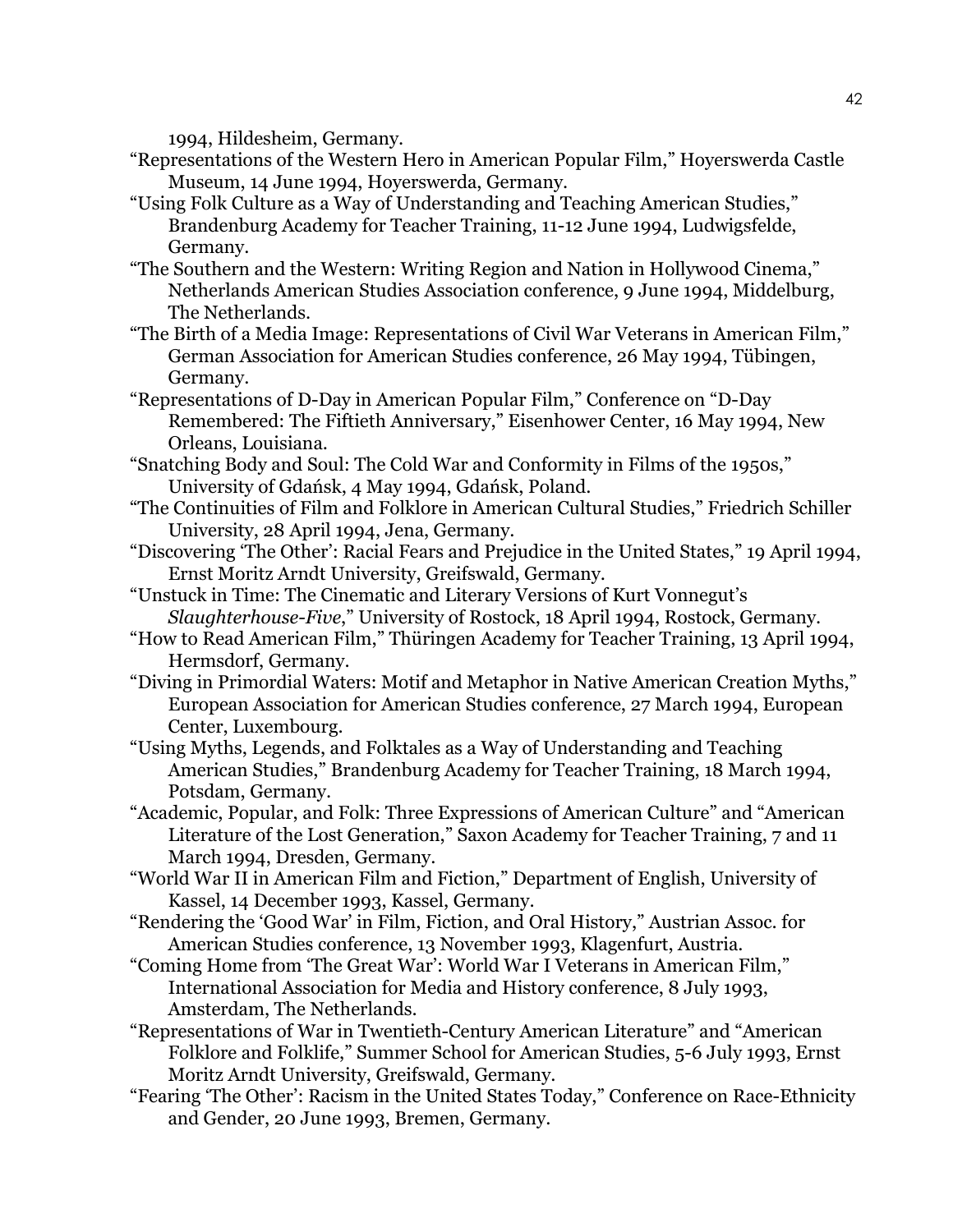- "The Frontier in the Classic American Western Film," North American Program of the University of Bonn, 15 June 1993, Bonn, Germany.
- "American Film of the 1960s as a Barometer of Cultural Change," University of Hamburg, 7-8 June 1993, Hamburg, Germany.
- "*If He Hollers Let Him Go* and Join the Army: Chester Himes and 'Double Victory' in World War II," German Association for American Studies conference, 2 June 1993, Mainz, Germany.
- "'Ich bin ein Berliner': Dunkers and Donuts in American Popular Culture," French Association for American Studies conference, 22 May 1993, Chantilly, France.
- "Folklore of the Academy," English Department Colloquium, University of Hannover, 11 May 1993, Hannover, Germany.
- "After Johnny Came Marching Home: The Representation of Civil War Veterans in American Film," Irish Association for American Studies conference, 24 April 1993, Galway, Ireland.
- "Substituting Prague for Dresden: The Cinematic and Literary Versions of Kurt Vonnegut's *Slaughterhouse-Five*," Charles University, 22 March 1993, Prague, Czech Republic.
- "The Evolution of the American Western Film," Amerika-Haus Hannover, 3 March 1993, Hannover, Germany.
- "Representations of World War II in American Film," American Institute of the University of Munich, 15 December 1992, Munich, Germany.
- "Learning from Los Angeles: Urban Riots in the United States," Workshop for Anti-Racism Day, University of Hannover, 9 December 1992, Hannover, Germany.
- "'No Left Turns' on Hollywood Boulevard," Austrian Association for American Studies conference, 22 November 1992, Graz, Austria.
- "Hollywood and the U.S. Presidency," Amerika-Haus Hamburg, 5 November 1992, Hamburg, Germany.
- "Consumerism, Conformity, and Cold War," U.S. Department of Agriculture Graduate School, 23 April 1992, Washington, D.C.
- "Alley Life of Capitol Hill," Smithsonian Institution Resident Associates walking tour, 12 April 1992, Washington, D.C.
- "Small-Town Life in *The Sound of Fury* and *Suddenly*," Mary Pickford Theater, Library of Congress, 17 and 23 December 1991, Washington, D.C.
- "When the Veterans Came Home from Korea: The Recycling of Formula in American Film and Fiction," American Studies Association conference, 2 November 1991, Baltimore, Maryland.
- "When Hans and Johnny Came Marching Home: The Depiction of World War II Veterans in German and American Cinema," Society for Cinema Studies conference, 24 May 1991, Los Angeles, California.
- "Dangerous Folk: The Depiction of Traditional Cultures in Contemporary Hollywood Film," Middle Atlantic Folklife Association conference, 23 March 1991, Washington, D.C.
- "An Overview of the American Educational System," International Business School, The Washington Center, 29 August 1989, Washington, D.C.
- "The Non-Itinerant Origins of Tramp Art," Middle Atlantic Folklife Association and Pennsylvania Folklore Society Conference on Craft and Community, 10 February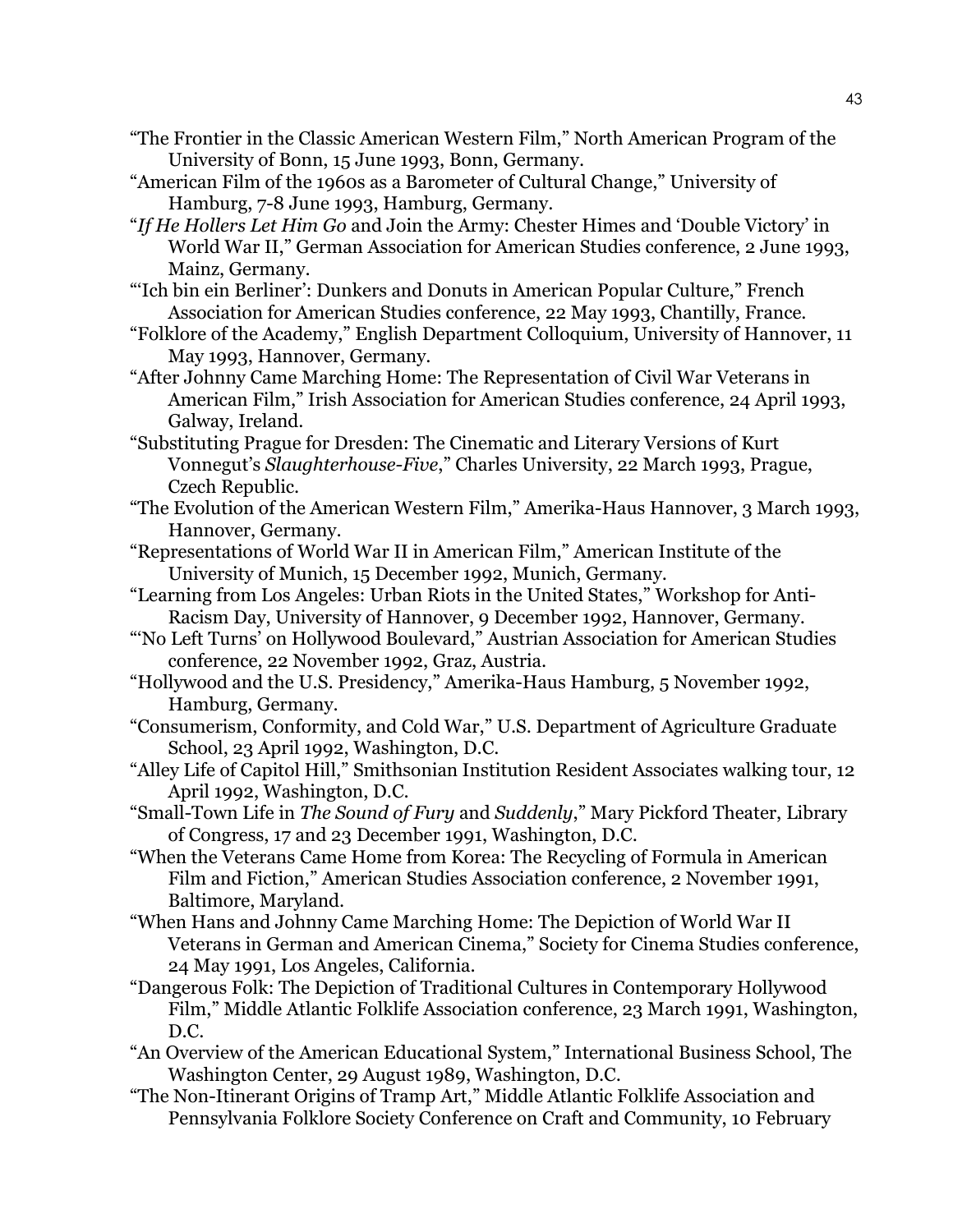1989, Philadelphia, Pennsylvania.

- "Testing the Penelope Syndrome: The Depiction of World-War-II Veterans' Wives in 1940s Hollywood Films," American Studies Association conference, 28 October 1988, Miami Beach, Florida.
- "The Graduate School Experience," GRE/CGS Forum on Graduate Education, 22 October 1988, Washington, D.C.
- "Intellectual and Political Origins of the Constitution," National Portrait Gallery Education Program, Smithsonian Institution, 21 Sept. 1987, Washington, D.C.
- "Philosophical Origins of the American Constitution," Workshop on "Teaching the Constitution," Office of Elementary and Secondary Education, Smithsonian Institution, 6 July 1987, Washington, D.C.
- "Reaching Out with Library Services When Library Budgets are Closing In," Montana Library Association conference, 6 May 1982, Butte, Montana.

## HONORS AND FELLOWSHIPS

 Who's Who in America, 59th, 60th, 61st, 62nd, 63rd, 64th, and 65th editions, 2005-11. Fulbright Scholar Award, Royal Ministry of Education, Norway, 2002-03.

- Fulbright Scholar Award, University of Veliko Turnovo, Bulgaria, 1998-99.
- Fulbright Scholar Award, University of Hannover and University of Leipzig, Germany, 1992-94.
- Phi Beta Delta (International Scholars Honor Society), 1992.
- Travel to Collections Grant, National Endowment for the Humanities, 1992.
- Arts Administration Fellowship, National Endowment for the Arts, 1991.
- David A. Baer Award for Individual Excellence in Student Life, George Washington University, 1989.
- University Fellowship, George Washington University, 1983-84 and 1984-85.
- Library of Congress Fellowship, George Washington University, 1982-83.
- Who's Who in Library and Information Services, 1982.
- Winner, American Libraries Frontier Competition, 1981.
- American Library Association Shirley M. Olofson Memorial Award, 1981.

Beta Phi Mu (International Library Science Honor Society), 1980.

Library of Congress Intern Nominee, Emory University, 1979.

Tommie Dora Barker Fellowship, Emory University Division of Librarianship, 1978-79.

University of Minnesota Student Leadership Award, 1976.

 Cum Laude Graduate with Honors in American Civilization, Williams College, 1970. George J. Mead Fellowship, Williams College, 1969.

# PROFESSIONAL AFFILIATIONS

American Anthropological Association

American Folklore Society

American Studies Association

Association for the Bibliography of History

Gypsy Lore Society

International Association for Media and History

Middle Atlantic Folklife Association

Modern Language Association